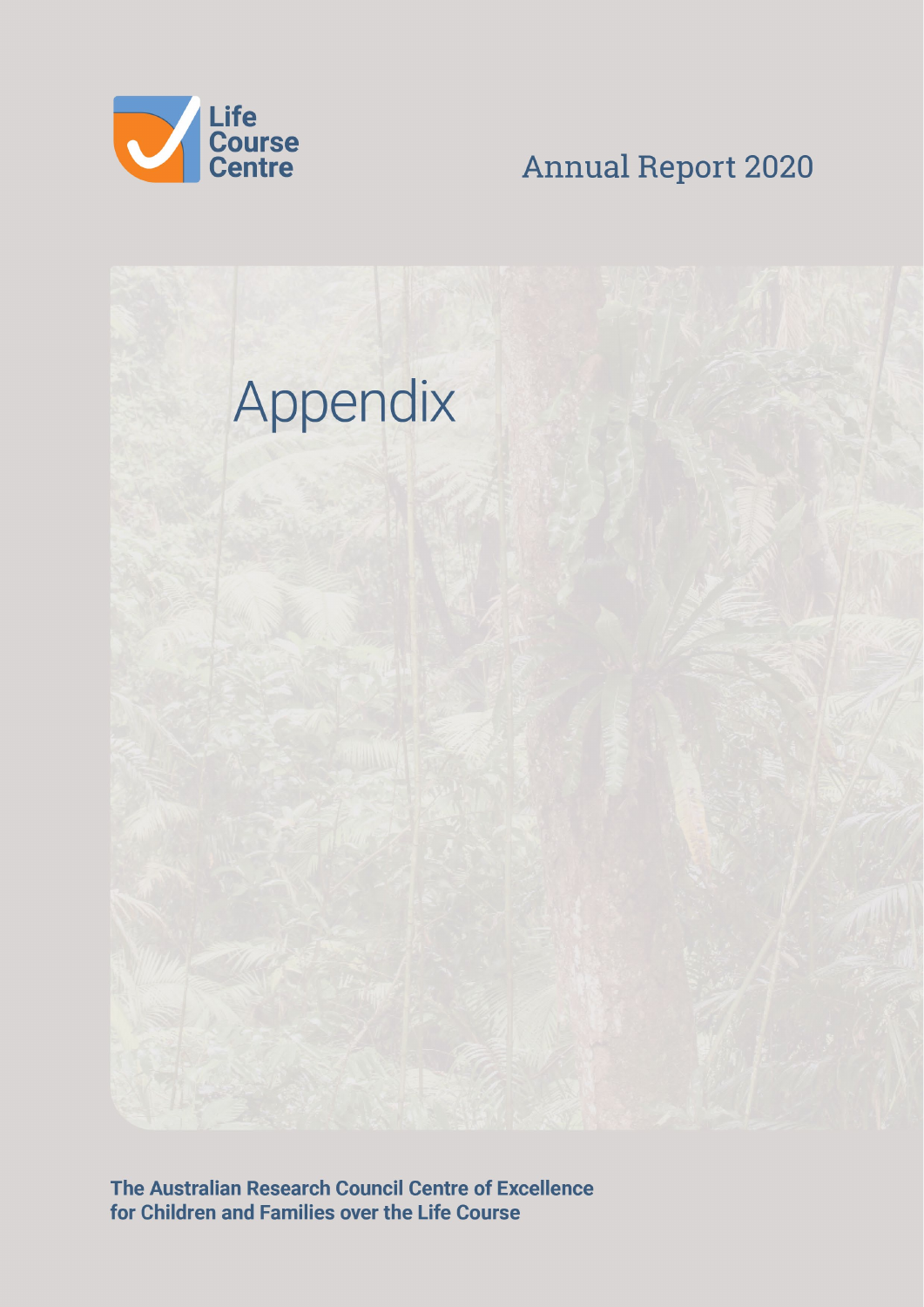# Contents

| National and International Workshops/Conference Held/Organised by the Centre 22 |
|---------------------------------------------------------------------------------|
|                                                                                 |
|                                                                                 |
|                                                                                 |
|                                                                                 |
|                                                                                 |
|                                                                                 |
|                                                                                 |
|                                                                                 |
|                                                                                 |
|                                                                                 |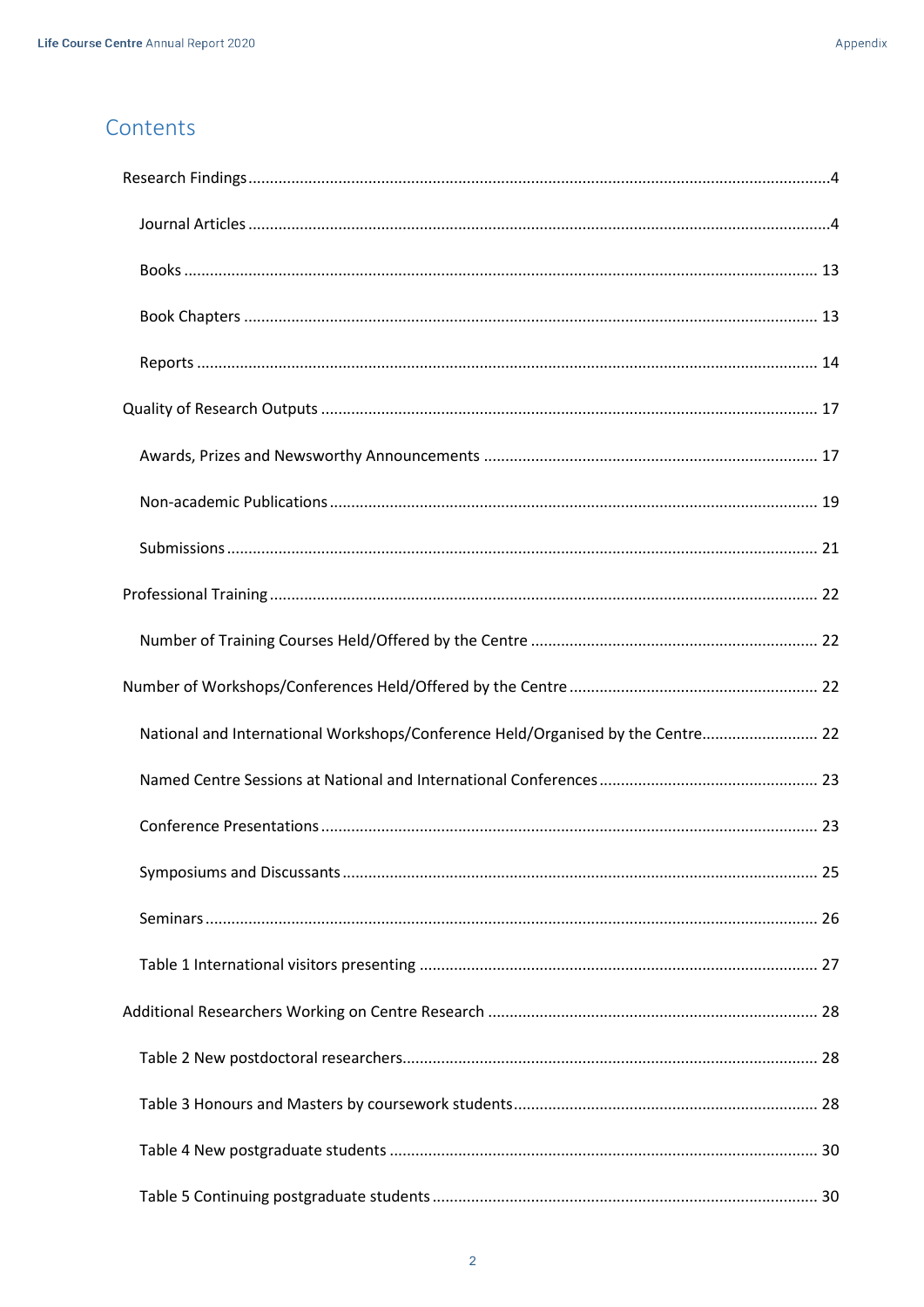| Initiatives to Improve Participation by Indigenous, Low SES and Other Disadvantaged Groups in |
|-----------------------------------------------------------------------------------------------|

Pathways to Research: participation in undergraduate internships and honours programs.............. 54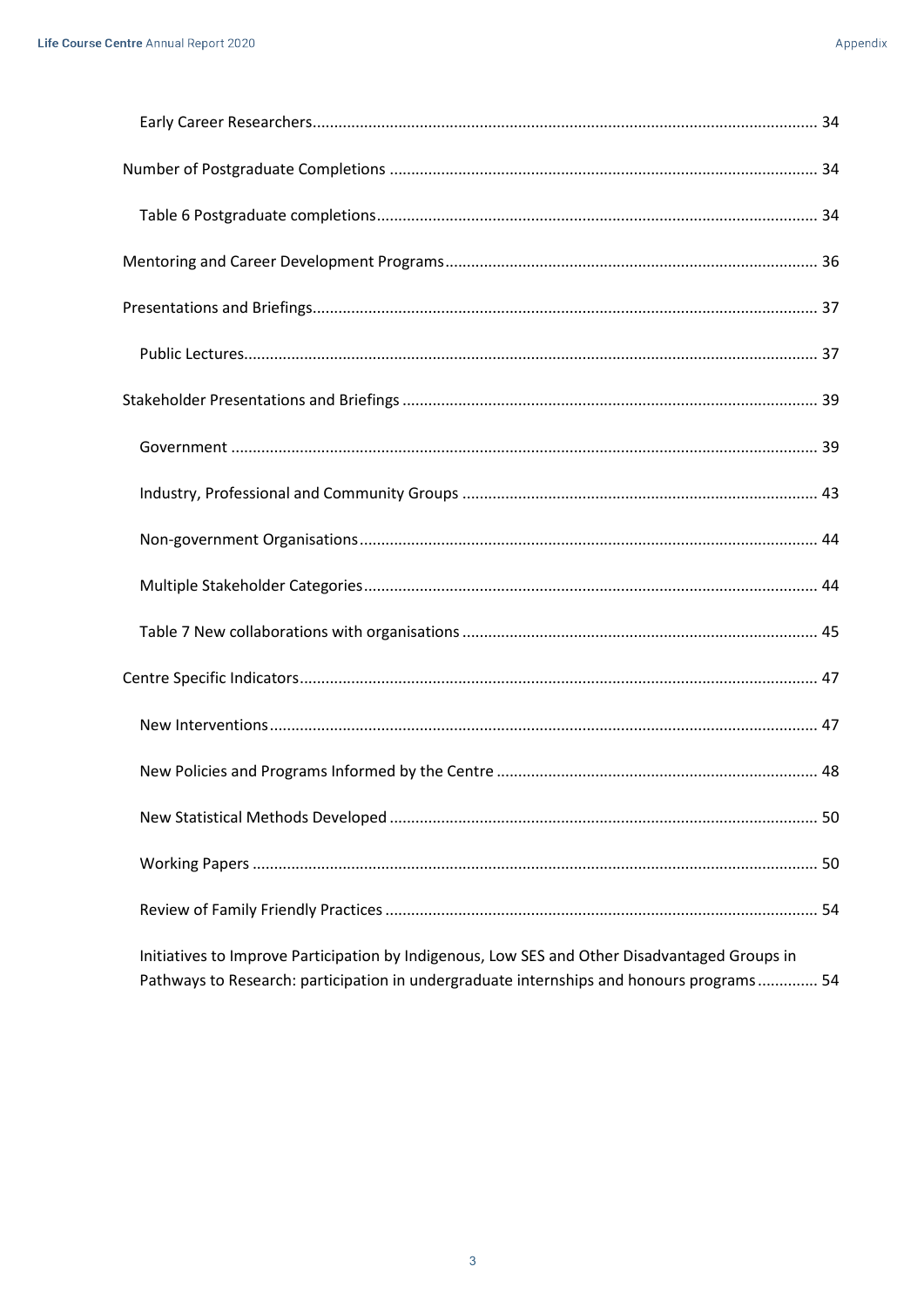## <span id="page-3-0"></span>Research Findings

#### <span id="page-3-1"></span>Journal Articles

- 1. Ablaza, C., Western, M., and Tomaszewski, W. (2020). Good jobs and bad jobs for Indonesia's informal workers. *International Labour Review*. doi:10.1111/ilr.12167
- 2. Adams, E. K., Hancock, K. J., and Taylor, C. L. (2020). Student achievement against national minimum standards for reading and numeracy in Years 3, 5, 7 and 9: A regression discontinuity analysis. *Australian Journal of Social Issues,* 1-28. doi:10.1002/ajs4.124
- 3. Aloe, A., Barends, E., Besharov, D., Bhutta, Z., Cai, X.C., Gaarder, M., Garside, R., Haddaway, N., Kristjansson, E., Maynard, B., Mazerolle, L., Mildon, R., Miller, S., Minx, J., Neyroud, P., O'Connor, A., Rousseau, D., and Saran, A. (2020). Editorial: Fifty Campbell systematic reviews relevant to the policy response to COVID-19. *Campbell Systematic Reviews,* 16(3). doi: 10.1002/cl2.1107
- 4. Ball, S., and Head, B. (2020). Behavioural insights teams in practice: nudge missions and methods on trial. *Policy & Politics*. doi:10.1332/030557320X15840777045205
- 5. Bassford, M., and Fisher, H. (2020). The impact of paid parental leave on fertility intentions. *Economic Record,* 96(315): 402–30. doi:10.1111/1475-4932.12561.
- 6. Begum, T., Fatima, Y., Perales, F., Anuradha, S., and Mamun, A. (2021). Associations of caesarean section with body mass and waist circumference trajectories from age 2 to 13 years: A nationally representative birth cohort study in Australia. *Pediatric Obesity,* e12769. doi:10.1111/ijpo.12769
- 7. Begum, T., Khan, S. M., Adamou, B., Ferdous, J., Parvez, M. M., Islam, M. S., Kumkum, F. A., Rahman, A., and Anwar, I. (2020). Perceptions and experiences with district health information system software to collect and utilize health data in Bangladesh: a qualitative exploratory study. *BMC Health Services Research*, 20 (1) 465, 465. doi: 10.1186/s12913-020-05322-2
- 8. Begum, T., Saif-Ur-Rahman, K. M., Yaqoot, F., Stekelenburg, J., Anuradha, S., Biswas, T., Doi, S. A., and Mamun, A. (2020). Global incidence of caesarean deliveries on maternal request: a systematic review and meta-regression. *BJOG,* 1471-0528.16491. doi: 10.1111/1471-0528.16491
- 9. Bell, M. F., Turrell, G., Beesley, B., Boruff, B., Trapp, G., Zubrick, S. R., and Christian, H. E. (2020). Children's neighbourhood physical environment and early development: an individual child level linked data study. *Journal of Epidemiology & Community Health*, 74(4), 321-329. doi: 10.1136/jech-2019-212686
- 10. Bennett, S., and Mazerolle, L. (2020). Policing the pandemic with a PACT. *The Journal for Women and Policing,* Autumn (45) 7-9.
- 11. Biswas, T., Scott, J. G., Munir, K., Renzaho, A. M.N., Rawal, L. B., Baxter, J., and Mamun, A. A. (2020). Global variation in the prevalence of suicidal ideation, anxiety and their correlates among adolescents: A population based study of 82 countries. *EClinicalMedicine*, 24 100395. doi:10.1016/j.eclinm.2020.100395
- 12. Biswas, T., Scott, J. G., Munir, K., Thomas, H. J., Huda, M. M., Hasan, Md. M., D.de Vries, T., Baxter, J., and Mamun, A. A. (2020). Global variation in the prevalence of bullying victimisation amongst adolescents: Role of peer and parental supports. *EClinicalMedicine*, 20 100276. doi:10.1016/j.eclinm.2020.100276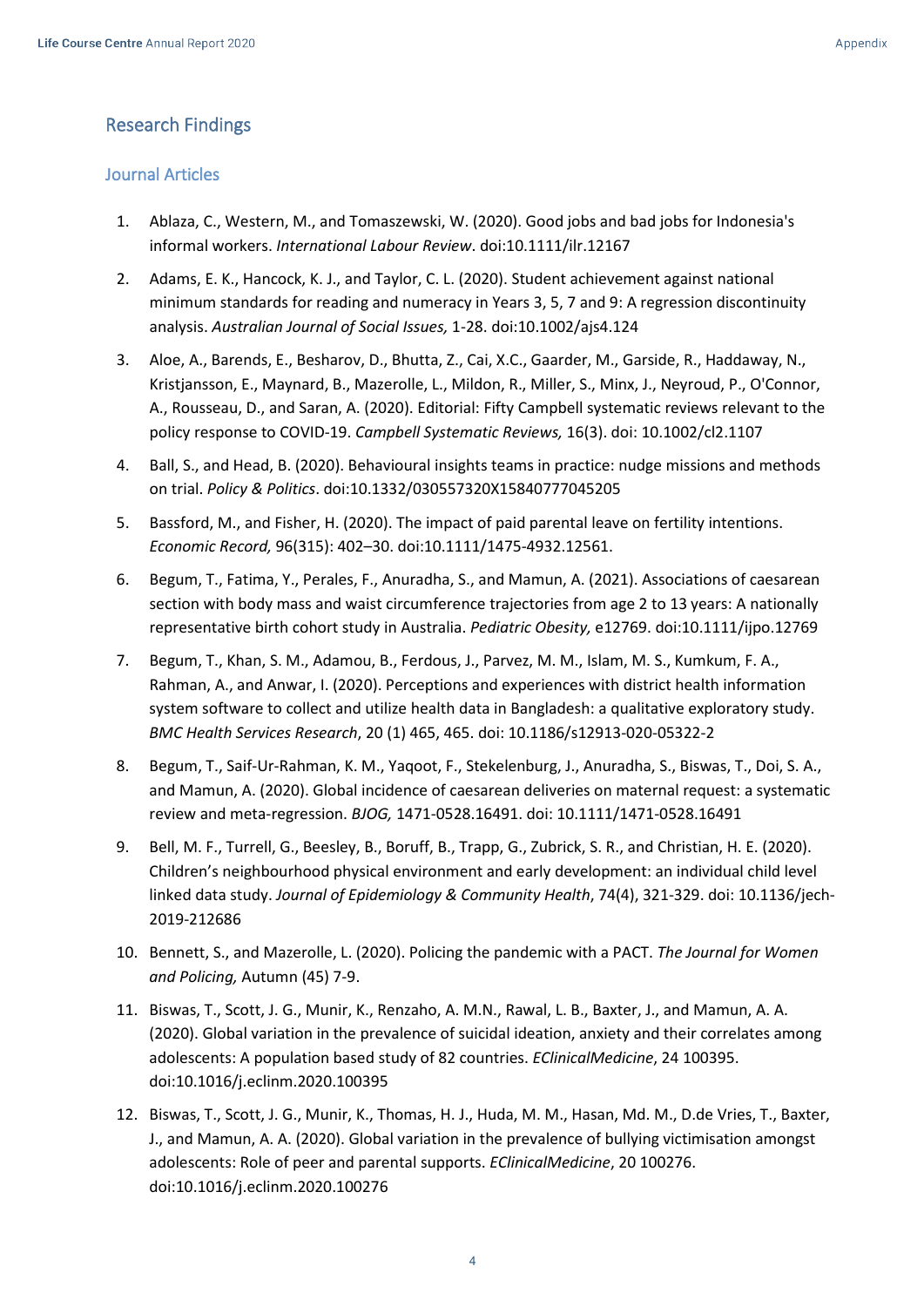- 13. Biswas, T., Townsend, N., Magalhaes, R. J. Soares, Hasan, M., and Mamun, A. (2020). Patterns and determinants of the double burden of malnutrition at the household level in South and Southeast Asia. *European Journal of Clinical Nutrition*. doi: 10.1038/s41430-020-00726-z
- 14. Botha, F., de New, J. P. , de New, S. C., Ribar, D. C., and Salamanca, N. (2020). Implications of COVID-19 labour market shocks for inequality in financial wellbeing. *Journal of Population Economics*. doi:10.1007/s00148-020-00821-2
- 15. Broadway, B., Kalb, G., McVicar, D., and Martin, B. (2020). The impact of paid parental leave on labor supply and employment outcomes in Australia. *Feminist Economics,* 1 - 36. doi:10.1080/13545701.2020.1718175
- 16. Bubonya, M., and Cobb-Clark, D. A. (2020). Pathways of Disadvantage: Unpacking the Intergenerational Correlation in Welfare. *Economics of Education Review,* 80:102066. doi:10.1016/j.econedurev.2020.102066
- 17. Caliendo, M., Cobb-Clark, D. A., Obst, C., Seitz, H., and Uhlendorff, A. (2020). Locus of Control and Investment in Training. *Journal of Human Resources,* 0318-9377R2. doi:10.3368/jhr.57.4.0318- 9377R2
- 18. Campbell, A., Perales, F., and Baxter, J. (2020). Changes in sexual identity labels in a contemporary cohort of emerging adult women: Patterns, prevalence and a typology. *The Journal of Sex Research,* 1 - 13. doi:10.1080/00224499.2020.1814092
- 19. Campbell, A., Perales, F., and Baxter, J. (2020). Sexual minority women in longitudinal survey research: Is attrition a problem? *Archives of Sexual Behavior*. doi:10.1007/s10508-020-01669-z
- 20. Cardwell, S. M., Bennett, S., and Mazerolle, L. (2020). Bully victimization, truancy, and violent offending: Evidence from the ASEP truancy reduction experiment. *Youth Violence and Juvenile Justice,* 154120402094004. doi:10.1177/1541204020940040
- 21. Cave, L., Hancock, K., Jones, C., de Lacy, D., Briedis, T., Moffatt, A., and Wheatley, G. (2020). Levelling education outcomes for students with medical and mental health needs. *Continuity in Education,* 1(1):98 - 117. doi:10.5334/cie.7
- 22. Cave, L., Cooper, M. N., Zubrick, S. R., and Shepherd, C. C. J. (2020). Racial discrimination and allostatic load among First Nations Australians: a nationally representative cross-sectional study. *BMC Public Health,* 20(1). doi:10.1186/s12889-020-09978-7
- 23. Cave, L., Cooper, M. N., Zubrick, S. R., and Shepherd, C. C. J. (2020). Racial discrimination and child and adolescent health in longitudinal studies: A systematic review. *Social Science & Medicine,* 250:112864. doi:10.1016/j.socscimed.2020.112864
- 24. Christensen, D., Taylor, C. L., Hancock, K. J., and Zubrick, S. R. (2020). School readiness is more than the child: a latent class analysis of child, family, school and community aspects of school readiness. *Australian Journal of Social Issues*. doi:10.1002/ajs4.138
- 25. Christian, H., Mitrou, F., Cunneen, R., and Zubrick, S. R. (2020). Pets Are Associated with Fewer Peer Problems and Emotional Symptoms, and Better Prosocial Behavior: Findings from the Longitudinal Study of Australian Children. *The Journal of Pediatrics,* 220:200 - 206.e2. doi:10.1016/j.jpeds.2020.01.012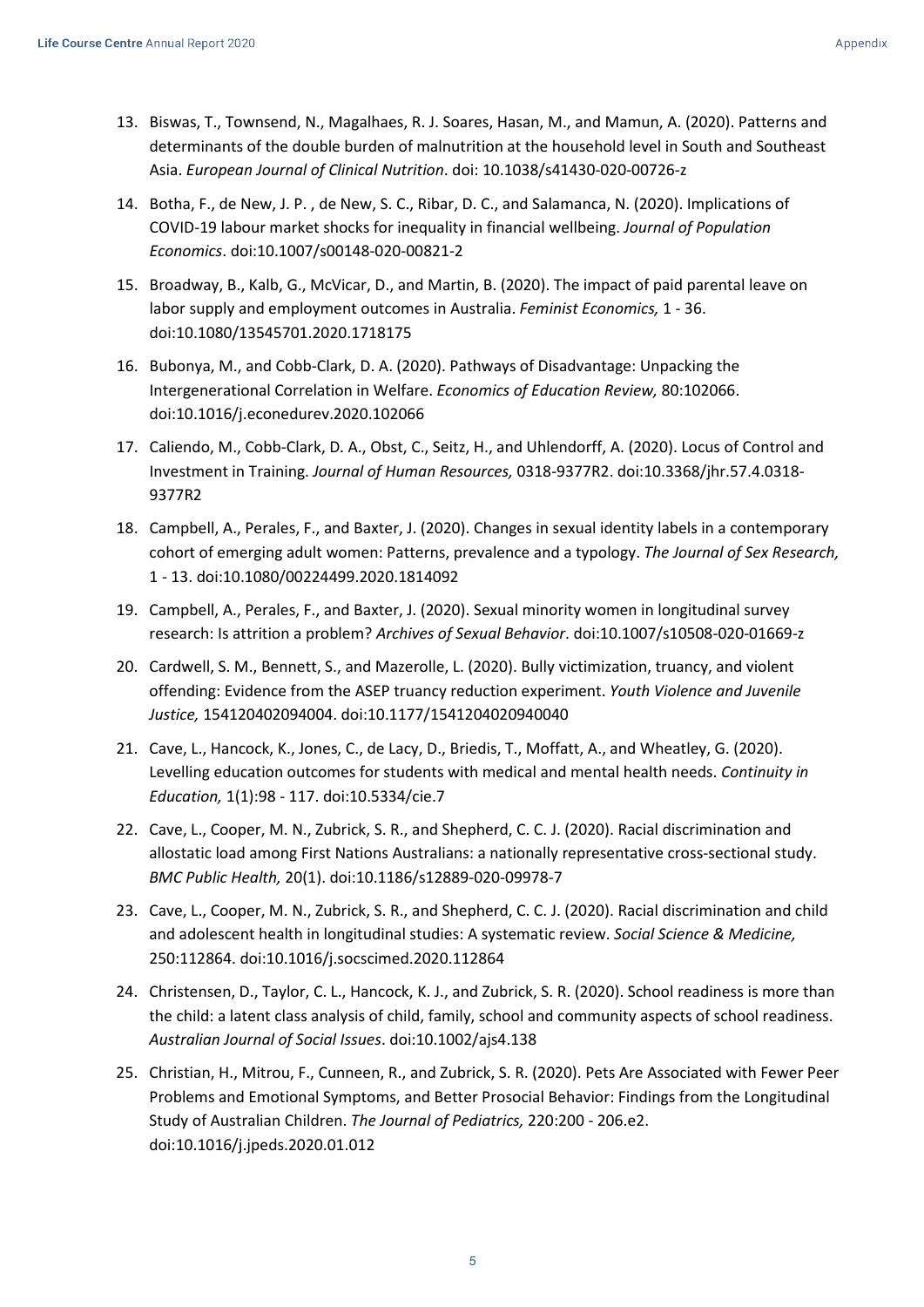- 26. Clarke, A., Cheshire, L., and Parsell, C. (2020). Bureaucratic encounters after neoliberalism: Examining the supportive turn in social housing governance. *The British Journal of Sociology,* 71(2):253 - 268. doi:10.1111/1468-4446.12740
- 27. Clarke, A., and Parsell, C. (2020). The ambiguities of homelessness governance: Disentangling care and revanchism in the neoliberalising city. *Antipode*. doi:10.1111/anti.12671
- 28. Clarke, A., Parsell, C., and Nahar Lata, L. (2020). Surveilling the marginalised: How manual, embodied and territorialised surveillance persists in the age of 'dataveillance'. *The Sociological Review,* 003802612095478. doi:10.1177/0038026120954785
- 29. Cobb-Clark, D. A., Dahmann, S. C., and Kettlewell, N. (2020). Depression, risk preferences and risktaking behavior. *Journal of Human Resources,* 0419-10183R1. doi:10.3368/jhr.58.1.0419-10183R1
- 30. Collingwood, P., and Mazerolle, L. (2020). Parental Responsibilities for Truanting Children: An Analysis of the Laws in Australia. *Asia-Pacific Education Researcher*. doi:10.1007/s40299-020- 00539-5
- 31. Collins, C., Landivar, C. L., Ruppanner, L., and Scarborough, W.J. (2020). COVID-19 and the Gender Gap in Work Hours. *Gender, Work & Organization*, 28: 101-112. doi:10.1111/gwao.12506
- 32. Cooke, E., Thorpe, K., Clarke, A., Houen S., Oakes, C., and Staton, S. (2020). Lie in the grass, the soft grass: Relaxation accounts of young children attending childcare. *Children and Youth Services Review,* 109:104722. doi:10.1016/j.childyouth.2019.104722
- 33. Cooke, E. Zheng, Z., Houen, S., Thorpe, K., Clarke, A., Oakes, C., and Staton, S. (2020). Discursive tensions: Outcomes and rights in educators' accounts of children's relaxation. *Contemporary Issues in Early Childhood,* 146394912098348. doi:10.1177/1463949120983480
- 34. Corak, M. (2020). Intergenerational mobility: What do we care about? What should we care about? *Australian Economic Review,* 53(2):230 - 240. doi:10.1111/aere.v53.2,10.1111/1467-8462.12372
- 35. Couto e Cruz, C., Salom, C., Parsell, C., Dietze, P., Burns, L., and Alati, R. (2020). Social domains of discrimination against people who inject drugs: Links with health and wellbeing. *International Journal of Drug Policy,* 77:102620. doi:10.1016/j.drugpo.2019.102620
- 36. Dachew, B., Ayano, G., and Alati, R. (2020). Does weight gain during pregnancy influence antenatal depressive symptoms? A systematic review and meta-analysis. *Journal of Psychosomatic Research*, 138:110255. doi:10.1016/j.jpsychores.2020.110255
- 37. Dachew, B., Scott, J. G., Mamun A., Fetene, D. A., and Alati, R. (2020). Maternal hypertensive disorders during pregnancy and the trajectories of offspring emotional and behavioural problems: The ALSPAC birth cohort study. *Annals of Epidemiology*, 53:63-68.e1. doi:10.1016/j.annepidem.2020.08.015
- 38. Daniels, L. A., Mallan, K. M., Jansen, E., Nicholson, J. M., Magarey, A. M., and Thorpe, K. (2020). Comparison of Early Feeding Practices in Mother–Father Dyads and Possible Generalization of an Efficacious Maternal Intervention to Fathers' Feeding Practices: A Secondary Analysis. *International Journal of Environmental Research and Public Health,* 17(17):6075. doi:10.3390/ijerph17176075
- 39. Davidson, C., Danby S., Ekberg, S., and Thorpe, K. (2020). The interactional achievement of reading aloud by young children and parents during digital technology use. *Journal of Early Childhood Literacy,* 146879841989604. doi:10.1177/1468798419896040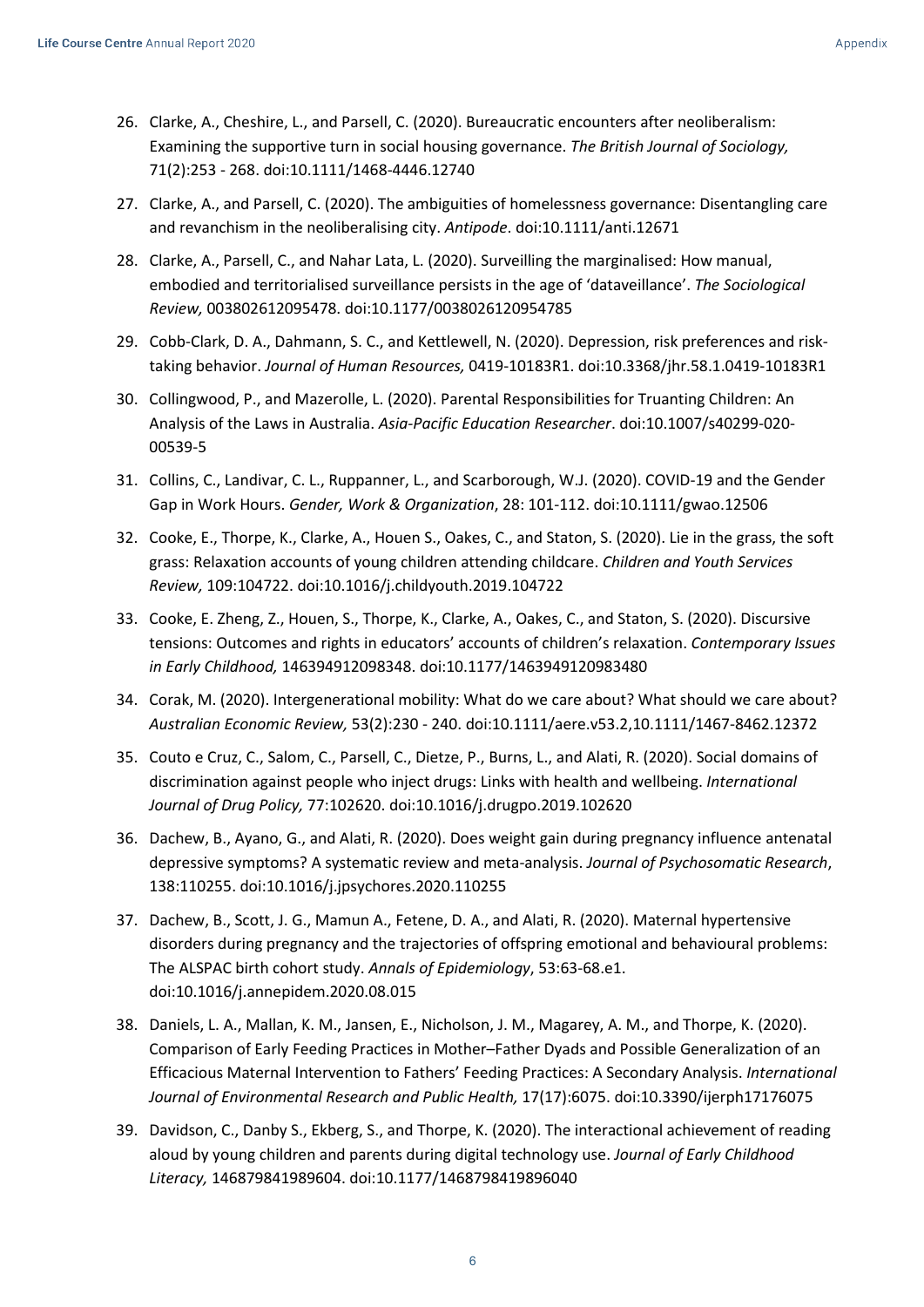- 40. Dhamrait Kaur, G., Christensen, D., Pereira, G., and Taylor, C. L. (2020). Associations between biological and sociodemographic risks for developmental vulnerability in twins at age 5: a population data linkage study in Western Australia. *BMJ Open,* 10(10):e038846. doi:10.1136/bmjopen-2020-038846
- 41. Dittman, C. K., Burke, K., and Hodges, J. (2020). Brief parenting support for parents of teenagers dealing with family conflict: A pilot randomized controlled trial. *Child & Youth Care Forum*. doi:10.1007/s10566-020-09557-2
- 42. Eggins, E., Hine, L. Higginson, A., and Mazerolle, L. (2020). The impact of arrest and seizure on drug crime and harms: A systematic review. *Trends & Issues in Crime and Criminal Justice,* 602.
- 43. Elkins, R., and Schurer, S. (2020). Exploring the role of parental engagement in non-cognitive skill development over the lifecourse. *Journal of Population Economics,* 33(3):957 - 1004. doi:10.1007/s00148-020-00767-5
- 44. Faleolo, R. L. (2020). Pasifika diaspora connectivity and continuity with Pacific homelands: Material culture and spatial behaviour in Brisbane. *Australian Journal of Anthropology*, 31 (1), 66-84. doi: 10.1111/taja.12348
- 45. Fatima, Y., Mamun, A. A. Bucks, R. S., and Skinner, T. C. (2020). Late bedtime and body mass index gain in indigenous Australian children in the longitudinal study of indigenous children. *Acta Paediatrica.* doi:10.1111/apa.15219
- 46. Finlayson-Short, L., Hetrick, S., Krysinska, K., Harris, M., Salom, C., Bailey, E., and Robinson, J. (2020). A survey of people with lived experience of suicide-related behavior in Queensland, Australia. *Crisis,* 41(1):39 - 46. doi:10.1027/0227-5910/a000602
- 47. Franke, N., Keown, L.J., and Sanders, M. R. (2020). An RCT of an online parenting program for parents of preschool-aged children with ADHD symptoms. *SAGE,* 24(12). doi:10.1177/1087054716667598
- 48. Gainsbury, S. M., Black, N., Blaszczynski, A., Callaghan, S., Clancey, G., Starcevic, V., and Tymula, A. (2020). Reducing Internet Gambling Harms Using Behavioral Science: A Stakeholder Framework. *Frontiers in Psychiatry,* 11. doi:10.3389/fpsyt.2020.598589
- 49. Goldstein, H., Haynes, M., Leckie, G., and Tran, P. (2020). Estimating reliability statistics and measurement error variances using instrumental variables with longitudinal data. *Longitudinal and Life Course Studies,* 11(3): 289-306. doi:10.1332/175795920X15844303873216.
- 50. Hagaman, A. K., Baranov, V., Chung, E., LeMasters, K., Andrabi, N., Bates, L. M., Rahman, A., Sikander, S., Turner, E., and Maselko, J. (2020). Association of maternal depression and home adversities with infant hypothalamic-pituitary-adrenal (HPA) axis biomarkers in rural Pakistan. *Journal of Affective Disorders,* 276:592 - 599. doi:10.1016/j.jad.2020.07.053
- 51. Hasan, M. M., Soares Magalhaes, R. J., Ahmed, S., Ahmed, S., Biswas, T., Fatima, Y., Islam, M. S. Hossain, M. S., and Mamun, A. A. (2020). Meeting the global target in reproductive, maternal, newborn, and child health care services in low- and middle-income countries. *Global Health: Science and Practice.* doi:10.9745/GHSP-D-20-00097
- 52. Hasan, M. M. Tasnim, F., Tariqujjaman, M., Ahmed, S., Cleary, A., and Mamun, A. (2020). Examining the prevalence, correlates and inequalities of undiagnosed hypertension in Nepal: a populationbased cross-sectional study. *BMJ Open*, 10 (10), e037592. doi: 10.1136/bmjopen-2020-037592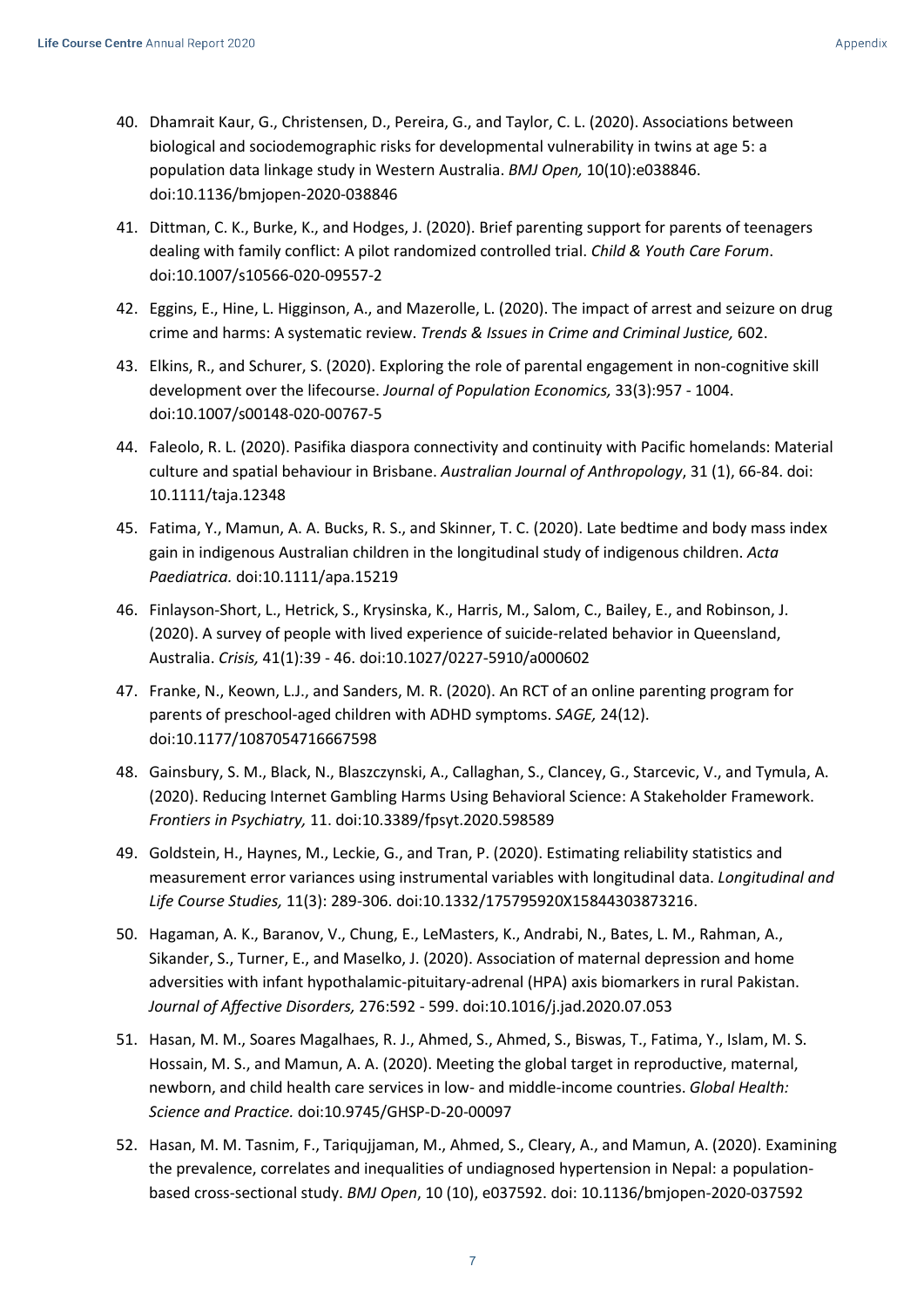- 53. Hazell Raine, K., Selina N., Louise M. H., Cockshaw, W., Boyce P., Sawyer, E., and Thorpe K. (2020). Associations between Prenatal Maternal Mental Health Indices and Mother-Infant Relationship Quality 6 to 18 Months' Postpartum: A Systematic Review. *Infant Mental Health Journal,* 41(1): 24– 39. doi: 10.1002/imhj.21825.
- 54. Hazell Raine, K., Thorpe, K., and Boyce, P. (2020). Perinatal depression screening in Australia: A position paper. *Nursing & Health Sciences*. doi:10.1111/nhs.12793
- 55. Hoffmann, H., Olson, R. E., Perales, F., and Baxter, J. (2020). New mothers and social support: A mixed-method study of young mothers in Australia*. Journal of Sociology,* 144078332097870. doi:10.1177/1440783320978706
- 56. Huda, M. M., O'Flaherty, M., Finlay, J. E., and Al Mamun, A. (2021). Time trends and sociodemographic inequalities in the prevalence of adolescent motherhood in 74 low-income and middle-income countries: a population-based study. *The Lancet Child & Adolescent Health*, 5(1):26 - 36. doi:10.1016/S2352-4642(20)30311-4
- 57. Johnson, S. E., Mitrou, F., Lawrence, D., Zubrick, S. R., Wolstencroft, K., Ennals, P., Hall, C., and McNaught, E. (2020). Feasibility of a consumer centred tobacco management intervention in community mental health services in Australia. *Community Mental Health Journal,* 56(7):1354 - 1365. doi:10.1007/s10597-020-00573-z
- 58. Joo, Y. S., Magnuson, K., Duncan, G. J., Schindler, H. S., Yoshikawa, H., and Ziol-Guest, K. M. (2020). What works in early childhood education programs?: A meta–analysis of preschool enhancement programs. *Early Education and Development,* 31(1):1 - 26. doi:10.1080/10409289.2019.1624146
- 59. Jose, K., Banks, S., Hansen, E., Jones, R., Zubrick, S. R., Stafford, J., and Taylor, C. L. (2020). Parental perspectives on children's school readiness: An ethnographic study. *Early Childhood Education Journal*, 1-11. doi:10.1007/s10643-020-01130-9
- 60. Kabátek, J. (2020). Happy Birthday, You're Fired! Effects of an Age-Dependent Minimum Wage on Youth Employment Flows in the Netherlands. *ILR Review,* 001979391989791. doi:10.1177/0019793919897914
- 61. Kalb, G., and Meekes, J. (2021) Wage growth distribution and changes over time: 2001–2018. *Australian Economic Review*. doi:10.1111/1467-8462.12397
- 62. Kalucza, S., Baranowska-Rataj, A., and Nilsson, K. (2020). Not all the same: Swedish teenage mothers' and fathers' selection into early family formation trajectories. *Advances in Life Course Research*, 44. doi: 10.1016/j.alcr.2020.100326
- 63. Kapelle, N., and Baxter, J. (2020). Marital dissolution and personal wealth: Examining gendered trends across the dissolution process. *Journal of Marriage and Family*. doi:10.1111/jomf.12707
- 64. Kapelle, N., and Lersch, P.M. (2020). The accumulation of wealth in marriage: Over-time change and within-couple inequalities. *European Sociological Review*. doi:10.1093/esr/jcaa006
- 65. Karlberg, M., Klang, N., Andersson, F., Hancock, K., Ferrer-Wreder, L., Kearney, C., and Galanti, M. R. (2020). The importance of school pedagogical and social climate to students' unauthorized absenteeism – a multilevel study of 101 Swedish schools. *Scandinavian Journal of Educational Research*, 1 - 17. doi:10.1080/00313831.2020.1833244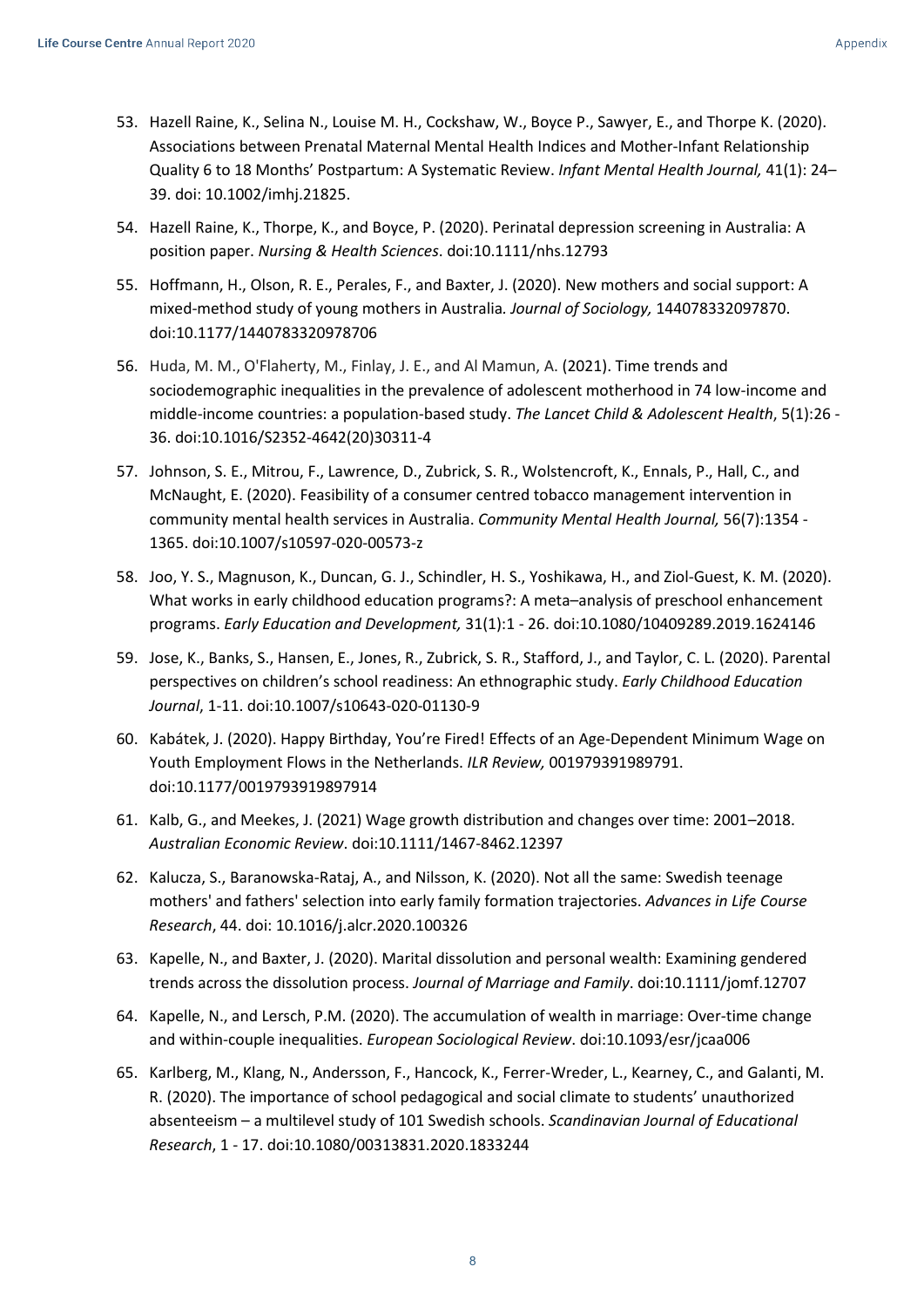- 66. Kettlewell, N., Morris, R. W., Ho, N., Cobb-Clark, D. A., Cripps, S., and Glozier, N. (2020). The differential impact of major life events on cognitive and affective wellbeing. *SSM - Population Health,* 10:100533*.* doi:10.1016/j.ssmph.2019.100533
- 67. Kuskoff, E., and Parsell, C. (2020). Striving for gender equality: Representations of gender in progressive domestic violence policy. *Violence Against Women,* 107780122090989. doi:10.1177/1077801220909892
- 68. Lam, T., Fischer, J., Salom, C., Ogeil, R., Wilson, J., Lubman, D., Burns, L., Lenton, S., Gilmore, W., Chikritzhs, T., and Aiken, A. (2020). Safety first: beliefs of older peers supplying alcohol to underage friends. *Health Promotion Journal of Australia*. doi:10.1002/hpja.378
- 69. Lam, J., Vidal, S., and Baxter, J. (2020). Chronic conditions, couple-level factors and union dissolution. *Advances in Life Course Research,* 100340. doi:10.1016/j.alcr.2020.100340
- 70. Landivar, L. C., Ruppanner, L., Scarborough, W. J., and Collins, C. (2020). Early signs indicate that COVID-19 is exacerbating gender inequality in the labor force. *Socius: Sociological Research for a Dynamic World,* 6:237802312094799. doi:10.1177/2378023120947997
- 71. Lee, R., Ruppanner, L., and Perales, F. (2020). Making it work: Migration, motherhood and employment in Australia. *Social Science Research,* 102429. doi:10.1016/j.ssresearch.2020.102429
- 72. Lersch, P. M., and Baxter, J. (2020). Parental separation during childhood and adult children's wealth. *Social Forces*. doi:10.1093/sf/soaa021
- 73. Lum, C., Koper, C. S., Wilson, D. B., Stoltz, M., Goodier, M., Eggins, E., Higginson, A., and Mazerolle, L. (2020) Protocol: Body-Worn Cameras' Effects on Police Officers and Citizen Behavior: A Systematic Review. *Campbell Systematic Reviews*, 16(3): e1112. doi:10.1002/cl2.1112.
- 74. Maclean, M. J., Taylor, C. L., and O'Donnell, M. (2020). Adolescent education outcomes and maltreatment: The role of pre-existing adversity, level of child protection involvement, and school attendance. *Child Abuse & Neglect*, 109:104721. doi:10.1016/j.chiabu.2020.104721
- 75. Manzoni, A., Mooi-Reci, I., and Tumen, S. (2020). The cumulative disadvantage of unemployment: Longitudinal evidence across gender and age at first unemployment in Germany. *PLOS ONE,* 15(6):e0234786. doi:10.1371/journal.pone.0234786
- 76. Maravilla, J. C., Betts, K., Adair, L., and Alati, R. (2020). Stunting of children under two from repeated pregnancy among young mothers. *Scientific Reports* 10(1). doi:10.1038/s41598-020- 71106-7
- 77. Matuschka, L. K., Scott, J. G., Campbell, M. A., Lawrence, D., Zubrick, S. R., Bartlett, J., and Thomas, H. J. (2021). Correlates of help-seeking behaviour in adolescents who experience bullying victimisation. *International Journal of Bullying Prevention*. doi:10.1007/s42380-021-00090-x
- 78. Mazerolle, L., Bennett, S., and Cardwell, S. M. (2020). A police partnership targeting truancy: Study protocol for a cluster randomised controlled trial. *Cambridge Journal of Evidence-Based Policing*. doi:10.1007/s41887-020-00048-x
- 79. Mazerolle, L., Cardwell, S. M., Antrobus, E., and Piquero, A. R. (2020). Policing partnerships to address youth antisocial behavior: How parental risk-taking shapes child outcomes. *Criminology & Public Policy*. doi:10.1111/1745-9133.12510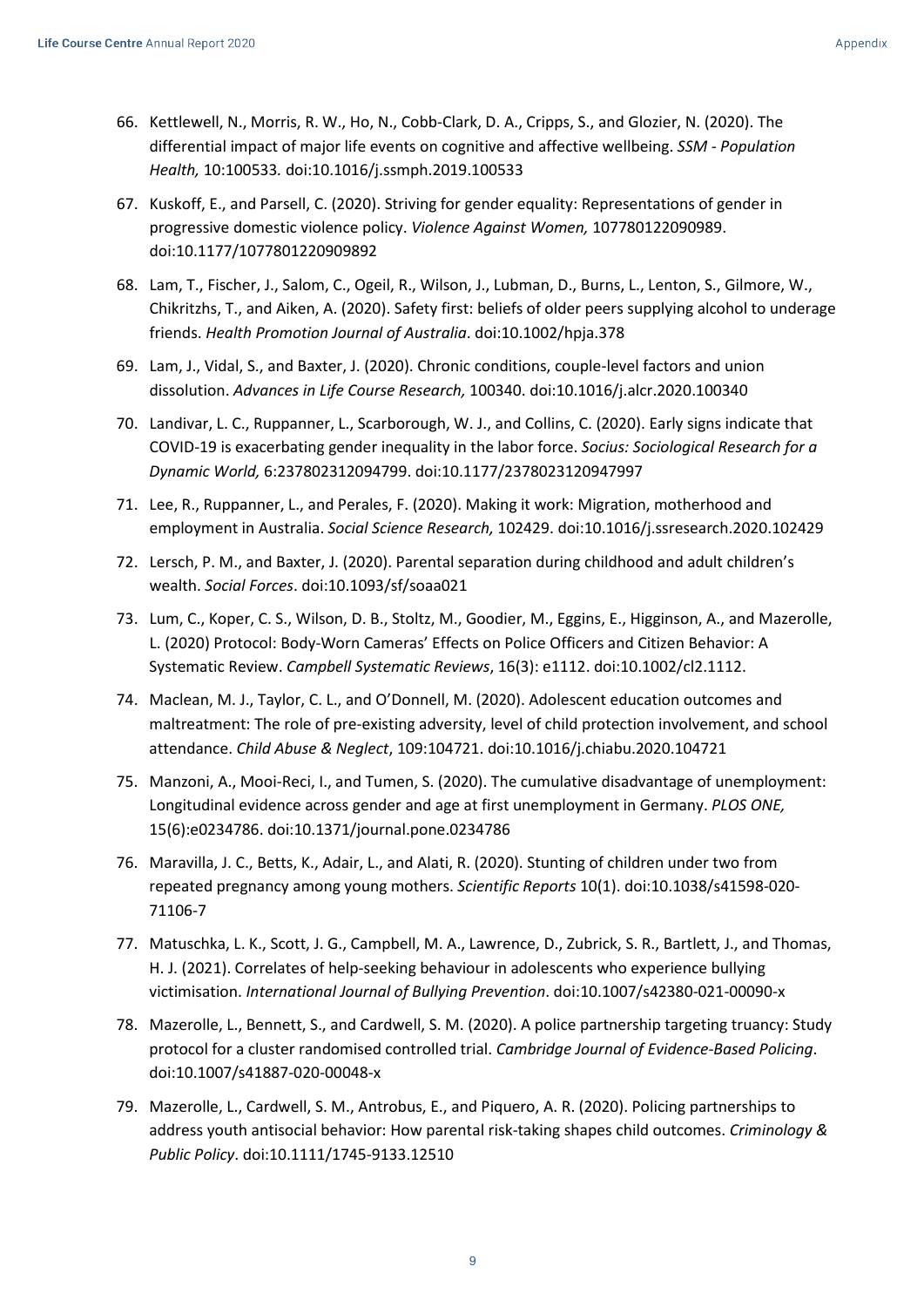- 80. Mazerolle, L., Cherney, A., Eggins, E., Higginson, A., Hine, L., and Belton, E. (2020). PROTOCOL: Police programs that seek to increase community connectedness for reducing violent extremism behaviour, attitudes and beliefs. *Campbell Systematic Reviews,* 16(1). doi:10.1002/cl2.v16.1,10.1002/cl2.1076
- 81. Mazerolle, L., Cherney, A., Eggins, E., Higginson, A., Hine, L., and Belton, E. (2020). PROTOCOL: Multiagency programmes with police as a partner for reducing radicalisation to violence. *Campbell Systematic Reviews*, 16(3). doi:10.1002/cl2.v16.3,10.1002/cl2.1110
- 82. Mazerolle, L., Eggins, E., and Higginson, A. (2020). Street-level drug law enforcement: An updated systematic review. *Trends & issues in Crime and Criminal Justice*, 599.
- 83. McIlduff, C. D., Forster, M., Carter, E., Davies, J., Thomas, S., Turner, K. M., Wilson, C. B., and Sanders, M. R. (2020). Model of engaging communities collaboratively: Working towards an integration of implementation science, cultural adaptation and engagement. *Indigenous Studies Research Network*, 13(1):24. doi:10.5204/ijcis.v13i1.1346
- 84. McIlduff, C. D., Forster, M., Carter, E., Davies, J., Thomas, S., Turner, K. M., Wilson, C. B., and Sanders, M. R. (2020). Model of Engaging Communities Collaboratively. *International Journal of Critical Indigenous Studies*, 13(1):45 - 69. doi:10.5204/ijcis.v13i1.1346
- 85. Meque, I., Salom, C. L., Betts, K. S., Najman, J., and Alati, R. (2020). Gender differences in social harms from drinking among young Australians: findings from the Mater University Study of Pregnancy and its Outcomes. *Journal of Addictive Diseases,* 1 - 13. doi:10.1080/10550887.2020.1767324
- 86. Milner, A., Scovelle, A. J., Hewitt, B., Maheen, H., Ruppanner, L., and King, T. L. (2020). Shifts in gender equality and suicide: A panel study of changes over time in 87 countries. *Journal of Affective Disorders*, 276:495 - 500. doi:10.1016/j.jad.2020.07.105
- 87. Mooi-Reci, I. (2020). Intergenerational mobility research: Current challenges and future directions. *Australian Economic Review,* 53(2):241 - 246. doi:10.1111/aere.v53.2,10.1111/1467-8462.12371
- 88. Mooi-Reci, I., and Craig, L. (2020). Dual-Parent Joblessness, Household Work and Its Moderating Role on Children's Joblessness as Young Adults*. Journal of Family Issues,* 0192513X1989435. doi:10.1177/0192513X19894353
- 89. Mooi-Reci, I., Wooden, M., and Curry, M. (2020). The employment consequences of growing up in a dual-parent jobless household: A comparison of Australia and the United States. *Research in Social Stratification and Mobility,* 68:100519. doi:10.1016/j.rssm.2020.100519
- 90. Nguyen, H. T., Connelly, L. B., Le, H. T., Mitrou, F., Taylor, C. L., and Zubrick, S. R. (2020). Ethnicity differentials in academic achievements: The role of time investments. *Journal of Population Economics*, 33:1381-1418. doi: 10.1007/s00148-020-00774-6
- 91. Nguyen, H. T., Le, H. T., and Connelly, L. B. (2021). Who's declining the "free lunch"? New evidence from the uptake of public child dental benefits. *Health Economics,* 30(2): 270-288*.* doi:10.1002/hec.4200
- 92. O'Hara, A. C., Ko, R. K. L., Mazerolle, L., and Rimer, J. R. (2020). Crime script analysis for adult image-based sexual abuse: a study of crime intervention points for retribution-style offenders. *Crime Science,* 9(1). doi:10.1186/s40163-020-00130-9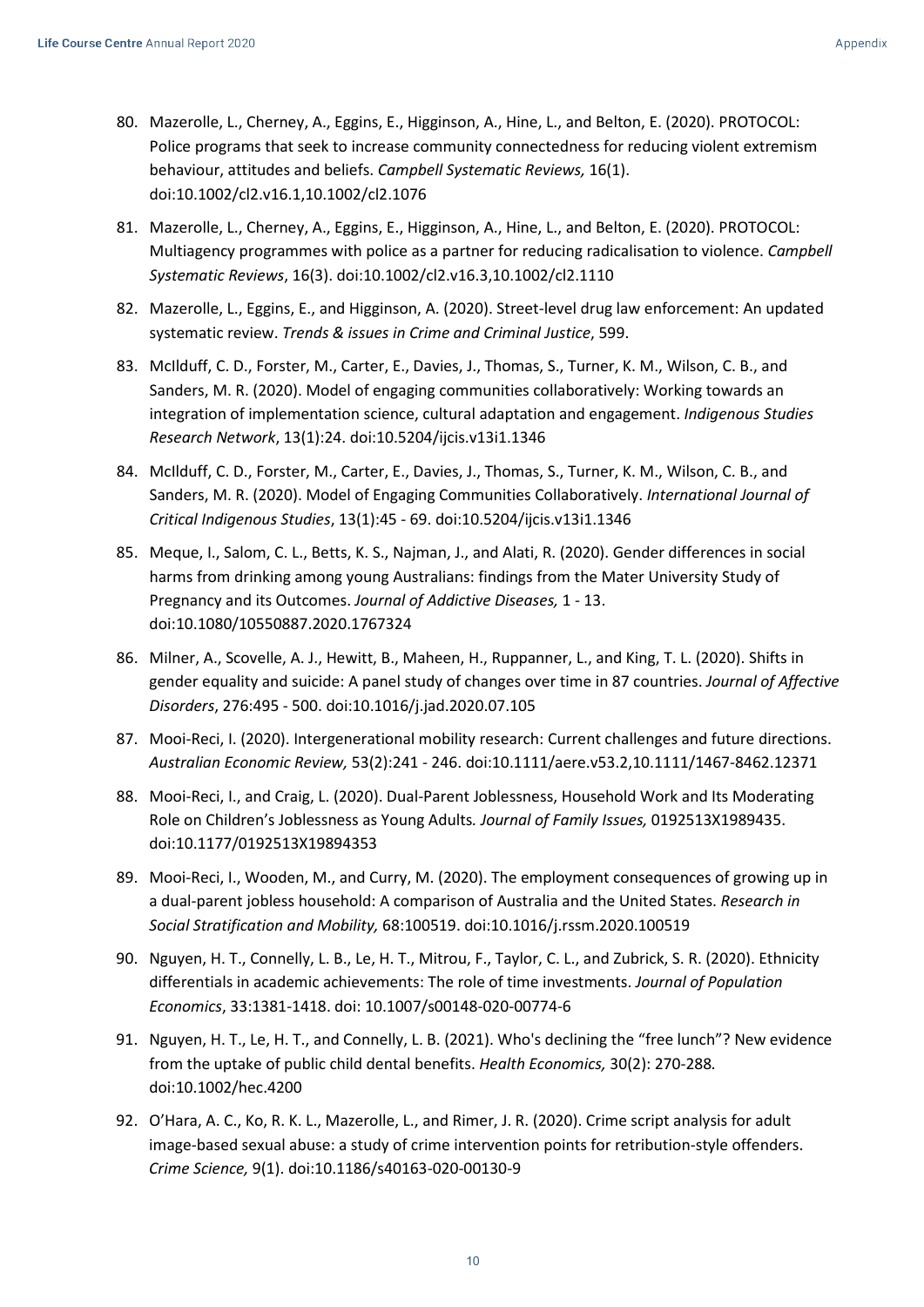- 93. Oakes, C., Staton, S., Houen, S., Cooke, E., Pattinson, C., Teo, S. L., and Thorpe, K. (2020). Correction to: Did My Child Sleep Today?: Communication Between Parents and Educators in Early Childhood Education and Care Settings. *Child & Youth Care Forum*, 49(2):285 - 286. doi:10.1007/s10566-019- 09531-7
- 94. O'Leary, C., Lawrence, D., Hafekost, K., Zubrick, S. R., and Bower C. (2020). Maternal alcohol-use disorder and child outcomes. *Pediatrics,* e20191574. doi:10.1542/peds.2019-1574
- 95. Parsell, C., Clarke, A., and Kuskoff, E. (2020). Understanding responses to homelessness during COVID-19: an examination of Australia. *Housing Studies,* 1 - 14. doi:10.1080/02673037.2020.1829564
- 96. Parsell, C., Clarke A., and Vorsina, M. (2020). Evidence for an integrated healthcare and psychosocial multidisciplinary model to address rough sleeping. *Health & Social Care in the Community,* 28(1):34-41. doi:10.1111/hsc.12835
- 97. Parsell, C., and Clarke, A. (2020). Charity and Shame: Towards Reciprocity. *Social Problems*. doi:10.1093/socpro/spaa057
- 98. Parsell, C., Vincent E., Klein E., Clarke A., and Walsh, T. (2020). Introduction to the special issue on welfare conditionality in Australia. *Australian Journal of Social Issues*. doi:10.1002/ajs4.102
- 99. Perales, F., and Campbell, A. (2020). Health Disparities Between Sexual Minority and Different-Sex-Attracted Adolescents: Quantifying the Intervening Role of Social Support and School Belonging. *LGBT Health*. doi:10.1089/lgbt.2019.0285
- 100. Perales, F., Campbell, A., and Johnson S. (2020). Mental-health disparities between heterosexual and sexual-minority adolescents: Examining the role of informant discrepancies. *Journal of Adolescence,* 79:122 - 127. doi:10.1016/j.adolescence.2020.01.006
- 101. Perales, F., and Plage, S. (2020). Sexual Orientation, Geographic Proximity, and Contact Frequency Between Adult Siblings. *Journal of Marriage and Family*. doi:10.1111/jomf.12669
- 102. Petersen, M., and Parsell, C. (2020). The family relationships of older Australians at risk of homelessness. *The British Journal of Social Work*. doi:10.1093/bjsw/bcaa007
- 103. Plage, S. (2020). Cancer survivorship reimagined: A qualitative study on evolving interpretative repertoires of cancer and survivorship using participant-produced photography. *European Journal of Cancer Care.* doi:10.1111/ecc.13320
- 104. Pollak, S. D., and Wolfe, B.L. (2020). Maximizing research on the adverse effects of child poverty through consensus measures. *Developmental Science*. doi:10.1111/desc.12946
- 105. Potia, A. H., Page, S., Mooney, R., Dennis, P., Menner, R., and Thorpe, K. (2020). We didn't plan for this - but we led and learned: ARTIE Academy and COVID-19. *Australian Educational Leader*, 42 (3), 53-55.
- 106. Prguda, E., and Burke, K. (2020). All eyes on me as a parent: Professionals' and offenders' views on parenting challenges and barriers to accessing parenting services. *Child Abuse & Neglect,* 99:104226. doi:10.1016/j.chiabu.2019.104226
- 107. Salamanca, N., de Grip, Fouarge, A. D., and Montizaan, R. (2020). Locus of control and investment in risky assets. *Journal of Economic Behavior & Organization,* 177:548 - 568. doi:10.1016/j.jebo.2020.06.032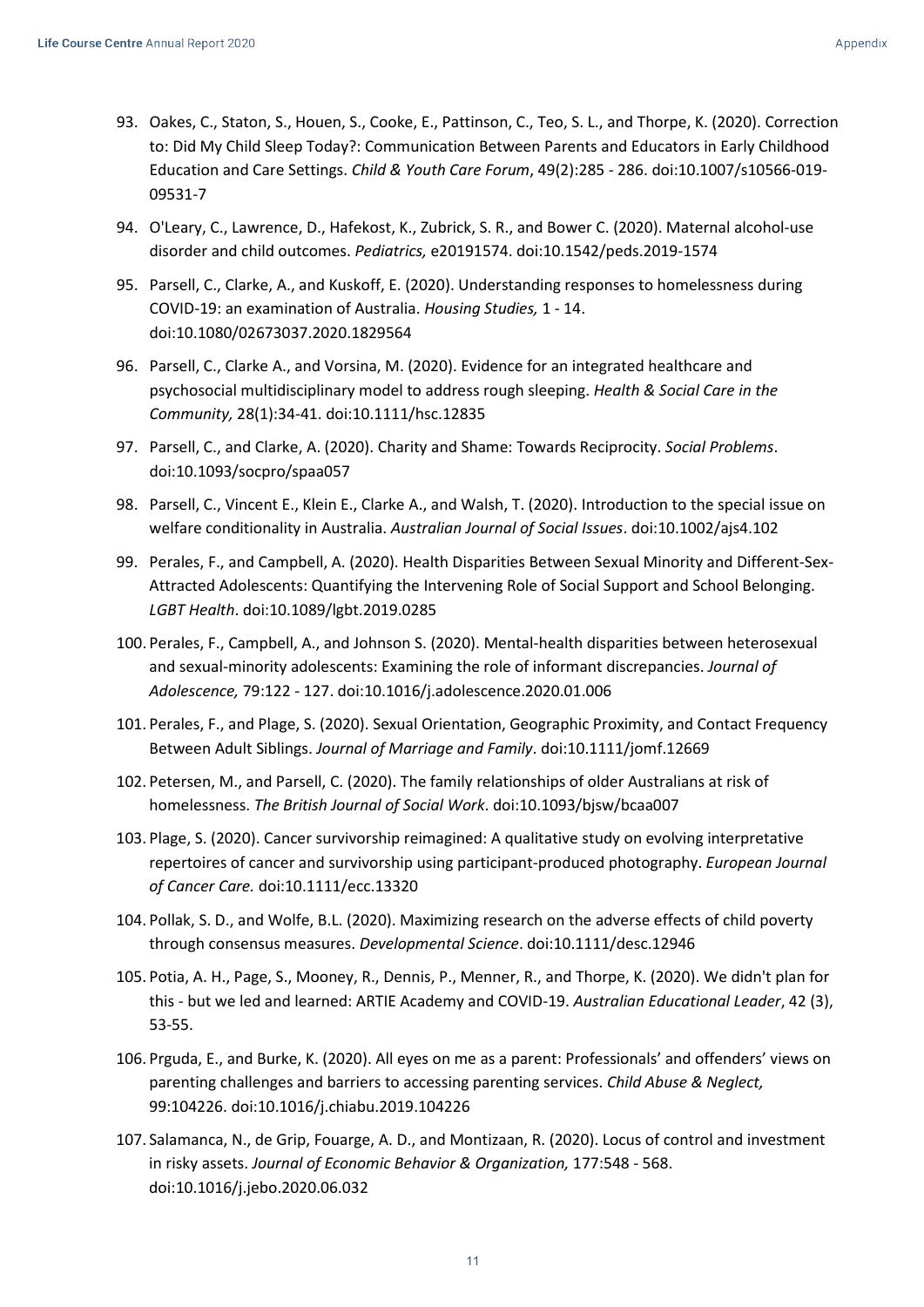- 108. Sanders, M. R., Kirby, J. N., Toumbourou, J. W., Carey, T. J., and Havighurst. S. S. (2020). Innovation, research integrity, and change: A conflict of interest management framework for program developers. *Australian Psychologist,* 55(2):91 - 101. doi:10.1111/ap.v55.2,10.1111/ap.12404
- 109. Sanders, M. R., Spry C. S., Tellegen, C. L., Kirby, J. N., Metzler, C. M., and Prinz, R. J. (2020) Development and Validation of Fidelity Monitoring and Enhancement in an Evidence-Based Parenting Program. *The Journal of Behavioral Health Services & Research,* 47(4): 569–80. doi:10.1007/s11414-020-09713-5.
- 110. Scarborough, W. J., Collins, C., Ruppanner L., and Landivar, C. L. (2020). Head start and families' recovery from economic recession: Policy recommendations for COVID-19. *Family Relations.* doi:10.1111/fare.12519
- 111. Searle, B-R E., Harris, Thorpe, K., and Jansen, E. (2020). What children bring to the table: The association of temperament and child fussy eating with maternal and paternal mealtime structure. *Appetite*. doi:10.1016/j.appet.2020.104680
- 112. Spallek, M., Haynes M., Baxter, J., and Kapelle, N. (2020). The value of administrative data for longitudinal social research: A case study investigating income support receipt and relationship separation in Australia. *International Journal of Social Research Methodology,* 1 - 15. doi:10.1080/13645579.2019.1707984
- 113. Staton, S., Rankin, P., Harding, M., Smith, S. S., Westwood, E., LeBourgeois, M.K., and Thorpe, K. (2020). Many naps, one nap, none: A systematic review and meta-analysis of napping patterns in children 0–12 Years. *Sleep Medicine Reviews,* 50:101247. doi:10.1016/j.smrv.2019.101247.
- 114. Sullivan, V., Coles, L., Xu, Y., Perales, F., and Thorpe, K. (2020). Beliefs and attributions: Insider accounts of men's place in early childhood education and care. (2020). *Contemporary Issues in Early Childhood*, 146394912092946. doi: 10.1177/1463949120929462
- 115. Taylor, C. L., Christensen, D., Stafford, J., Venn, A., Preen, D., and Zubrick, Z. (2020). Associations between clusters of early life risk factors and developmental vulnerability at age 5: a retrospective cohort study using population-wide linkage of administrative data in Tasmania, Australia. *BMJ Open,* 10(4):e033795. doi:10.1136/bmjopen-2019-033795
- 116. Thorpe, K., Danby, S. Cromack, C., and Gallegos, D. (2020). Supporting, failing to support and undermining breastfeeding self-efficacy: Analysis of helpline calls. *Maternal & Child Nutrition,* 16(2) e12919. doi:10.1111/mcn.v16.2,10.1111/mcn.12919
- 117. Thorpe, K., Jansen, E., Sullivan, V., Irvine, S., McDonald, P., and The Early Years Workforce Study team (2020). Identifying Predictors of Retention and Professional Wellbeing of the Early Childhood Education Workforce in a Time of Change*. Journal of Educational Change,* 21(4):623–47. doi:10.1007/s10833-020-09382-3.
- 118. Thorpe, K., Rankin, P., Beatton, T., Houen, S., Sandi, M., Siraj, I., and Staton, S. (2020). The when and what of measuring ECE quality: Analysis of variation in the Classroom Assessment Scoring System (CLASS) across the ECE day. *Early Childhood Research Quarterly,* 53 274-286. doi:10.1016/j.ecresq.2020.05.003
- 119. Thorpe, K., Staton, S., Houen, S., and Beatton, T. (2020). Essential yet discounted: COVID-19 and the early childhood education workforce. *Australian Educational Leader*, 42 (3), 18-21.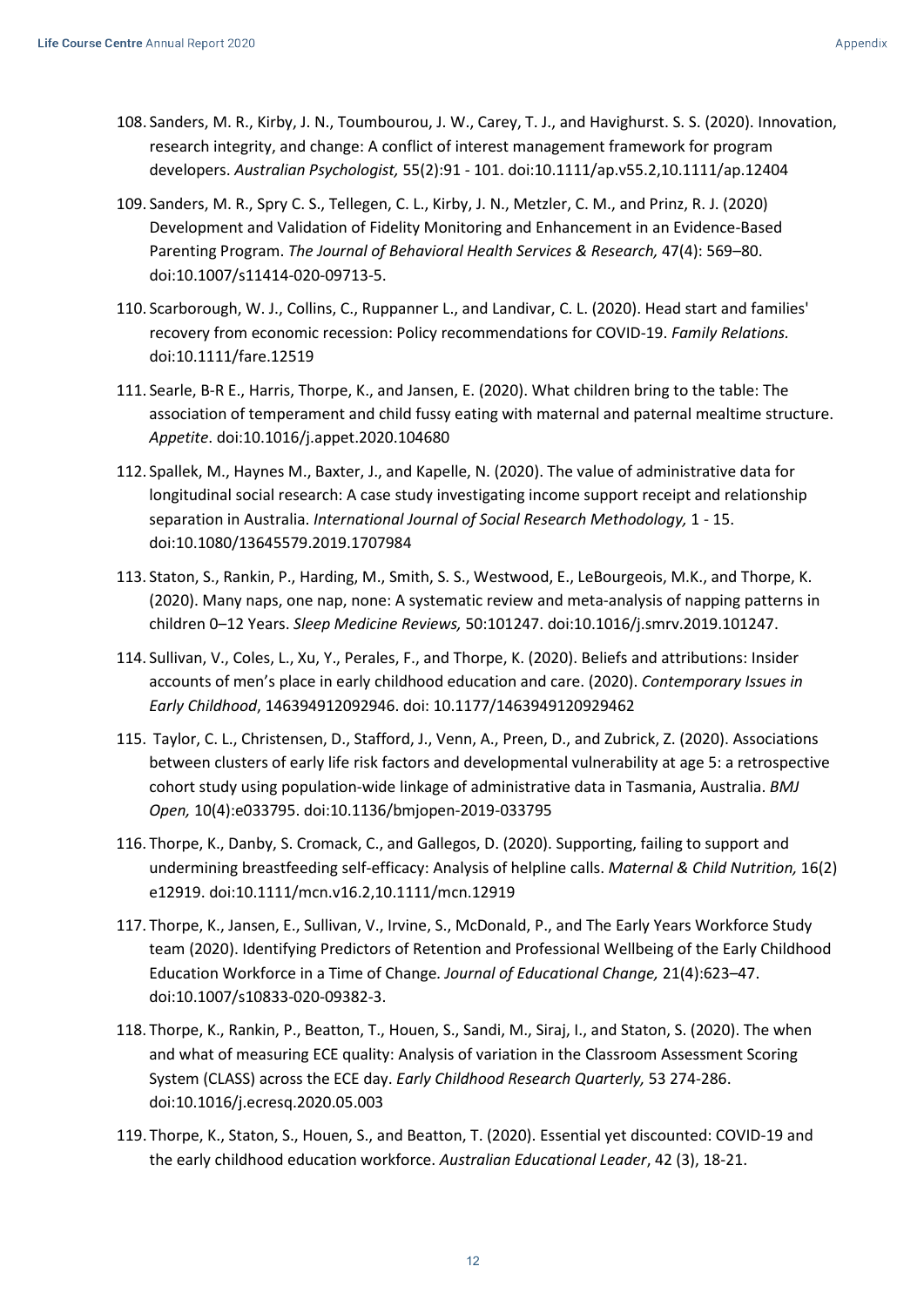- 120. Thorpe, K., Westwood, E., Jansen, E., Menner, R., Houen, S., and Staton, S. (2020). Working towards the Australian national quality standard for ECEC: What do we know? Where should we go? *The Australian Educational Researcher*. doi:10.1007/s13384-020-00387-8
- 121. Tomaszewski, W., Xiang, N., and Western, M. (2020). Student engagement as a mediator of the effects of socio-economic status on academic performance among secondary school students in Australia. *British Educational Research Journal*. doi:10.1002/berj.3599
- 122. Watson, N. (2020). Measuring geographic mobility: Comparison of estimates from longitudinal and cross-sectional data. *Survey Research Methods,* 14(1). doi:10.18148/srm/2020.v14i1.7422
- 123. Weinrabe, A., Chung H-K., Tymula, A., Tran, A., and Hickie, I. A. (2020). Economic rationality in youth with emerging mood disorders. *Journal of Neuroscience, Psychology, and Economics.* doi:10.1037/npe0000129
- 124. Whittingham, K., Sanders, M. R., McKinlay, L., and Boyd, R. N. (2020). Parenting intervention combined with acceptance and commitment therapy: A trial with families of children with cerebral palsy. *Journal of Pediatric Psychology,* 41(7). doi:10.1093/jpepsy/jsv118
- 125. Wilson, D. B., Mazerolle, L. and Neyroud, P. (2020). Campbell Collaboration systematic reviews and the Journal of Experimental Criminology: Reflections on the last 20 years. *Journal of Experimental Criminology.* doi:10.1007/s11292-020-09433-y
- 126. Zahnow, R., Mazerolle, L., and Bennett, M. (2020). Neighbourhood Watch Queensland: Community participation in crime prevention and feelings of safety. *The Journal for Women and Policing*, (46):26-28.

## <span id="page-12-0"></span>Books

1. Ruppanner, L. (2020). Motherlands: *How states in the U.S. push mothers out of employment*. Temple University Press, U.S. ISBN 9781439918661

## <span id="page-12-1"></span>Book Chapters

- 1. Brody, D., Xu, Y., Thorpe, K. and Rohrmann, T. (2020). Methodology for a 12 country study. In *Men in childcare: Factors affecting entry and exit of a career in ECEC*, edited by Brody, D., Rohrmann, T., Emilsen, K., and Warin, J., London: Roultedge.
- 2. Cano, T., Perales, F., and Baxter, J. (2020) ¿Afecta la Implicación Paterna al Desarrollo Cognitivo Infantil? In Flaquer, L., Cano, T. and Barbeta, M. (Eds) *La Paternidad en España: La Implicación Paterna en el Cuidado de los Hijos*, (pp.121-136). Madrid: Consejo Superior de Investigaciones Cientificas.
- 3. Kedar, Y., Andrä, M., and Sullivan, V. (2020). Intrinsic motivations as a factor in men's career decisions in ECEC. In *Exploring Career Trajectories of Men in the Early Childhood Education and Care Workforce: Why They Leave and Why They Stay*, edited by Brody, D. L, Emilsen, K., Rohrmann, T., and Warin, J. London: Routledge. doi:10.4324/9781003048473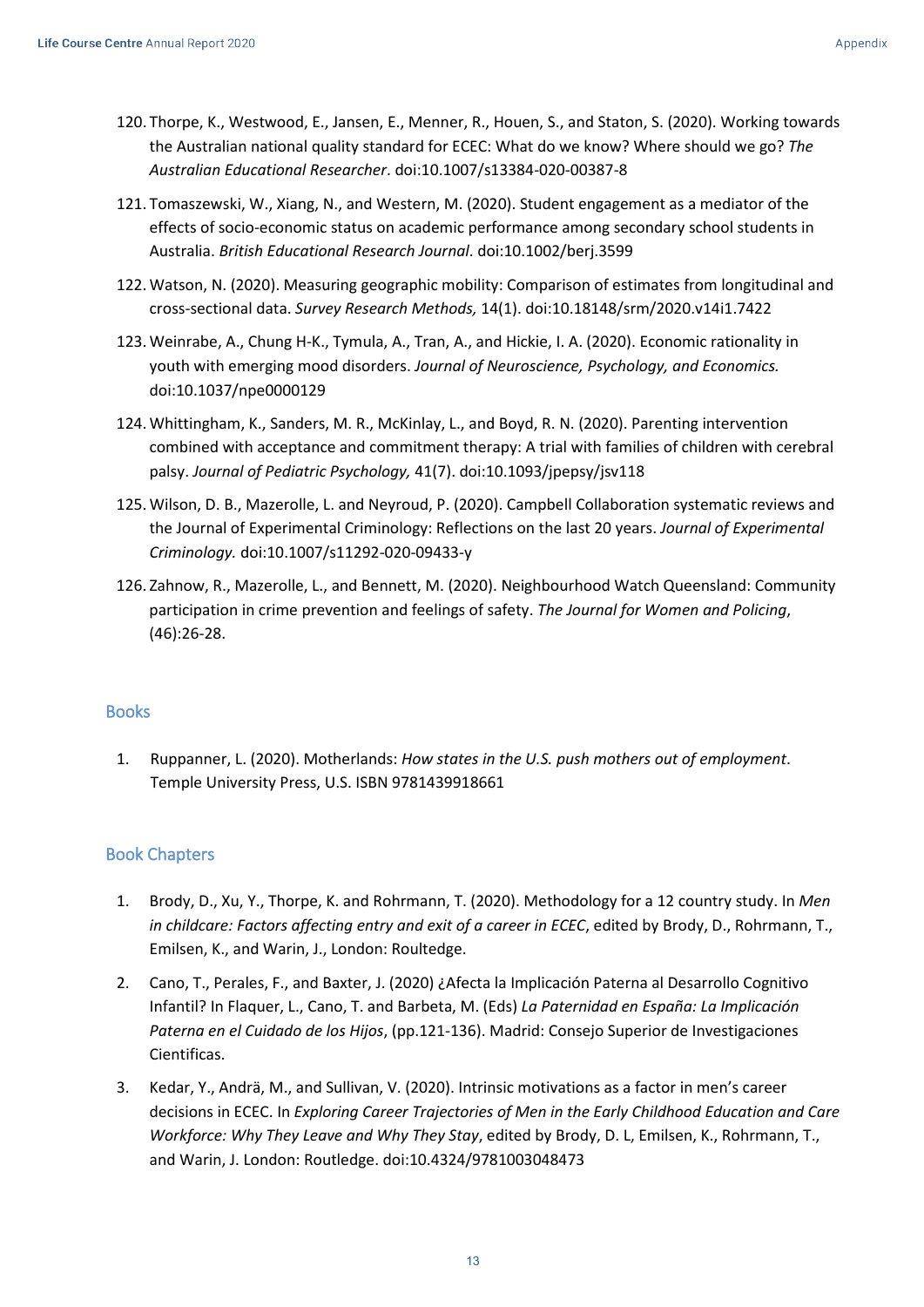- 4. Ljunggren, B., McHale, J., and Sullivan, V. (2020). Workplace environment: Leadership and governance. In *Exploring Career Trajectories of Men in the Early Childhood Education and Care Workforce: Why They Leave and Why They Stay*, edited by Brody, D. L, Emilsen, K., Rohrmann, T., and Warin, J. London: Routledge. doi:10.4324/9781003048473
- 5. Sanders, M. R. (2020). Developing the Triple P System as a Population Approach to Parenting Support. In *Designing Evidence-Based Public Health and Prevention Programs: Expert Program Developers Explain the Science and Art*, edited by Mark E Feinberg. New York, USA: Routledge.
- 6. Sullivan, V., Sak, R., and Thorpe, K. (2020). Experiences of workplace relationships as factors precipitating or preventing dropout of male educators in ECEC. In *Exploring Career Trajectories of Men in the Early Childhood Education and Care Workforce: Why They Leave and Why They Stay*, edited by Brody, D. L., Emilsen, K., Rohrmann, T., and Warin, J. (pp. 83-97). London: Routledge.
- 7. Sullivan, V., Sak, R., and Thorpe, K. (2020). The everyday experiences of workplace relationships as factors affecting the retention and exit of male educators in Early Education and Care. In *Men in childcare: Factors affecting entry and exit of a career in ECEC*. London: Routledge.
- 8. Tang, A. Z. R., Rowe, F. Corcoran, J., and Faggian, A. (2020). The changing composition and fortunes of overseas graduates in Australia: the case of Chinese and Indian graduates. In *Population Change and Impacts in Asia and the Pacific*, (Vol. 30) edited by Poot, J. and Roskruge, M. (pp. 201-220). Springer.
- 9. Thorpe, K., Staton, S., and Bekkhus, M. (2020). Twins and Other Multiples. In *The Encyclopedia of Child and Adolescent Development*, edited by Hupp, S., and Jewell, J. New York, United States: John Wiley and Sons.
- 10. Tomaszewski, W., Perales, F., and Xiang, N. (2020). Schools and career guidance key to widening university participation. *25 Years of LSAY: Research from the Longitudinal Surveys of Australian Youth.* (pp. 64-68) edited by Forrest, C. and Scobie, C. Adelaide, SA, Australia: National Centre for Vocational Education Research (NCVER).
- 11. Turner, K. M. T., Singhal, M., McIlduff, C. D., Singh, S. and Sanders, M. R. (2020). Evidence-based parenting support across cultures: The Triple P – Positive Parenting Program experience. In *Cross-Cultural Family Research and Practice*. New York: Elsevier.
- 12. Xu, Y., Warin, J., Thorpe, K., and Rohrmann, T. (2020). Researching men's career trajectories in ECEC: A cross-cultural inter-researcher approach. In *Exploring Career Trajectories of Men in the Early Childhood Education and Care Workforce: Why They Leave and Why They Stay*, edited by Brody, D. L, Emilsen, K., Rohrmann, T., and Warin, J. (pp. 43-56). London: Routledge.

## <span id="page-13-0"></span>Reports

- 1. Baxter, J., Cobb-Clark, D., Cornish, A., Ho, T., Kalb, G., Mazerolle, L., Parsell, C., Pawson, H., De Silva, L., Thorpe, K., and Zubrick, S. (2020). *Never let a crisis go to waste: social policy opportunities from COVID-19*, Committee for Economic Development of Australia (CEDA).
- 2. Baxter, J., Povey, J., Burger, S-A., Plage, S., Kennedy, E., O'Flaherty, M., Tseng, Y-P., Polidano, C., Kalb, G., Borland, J., Ribar, D., Mamun, A., Ball, S., Gramotnev, A., Bellotti, M., Simpson Reeves, L.,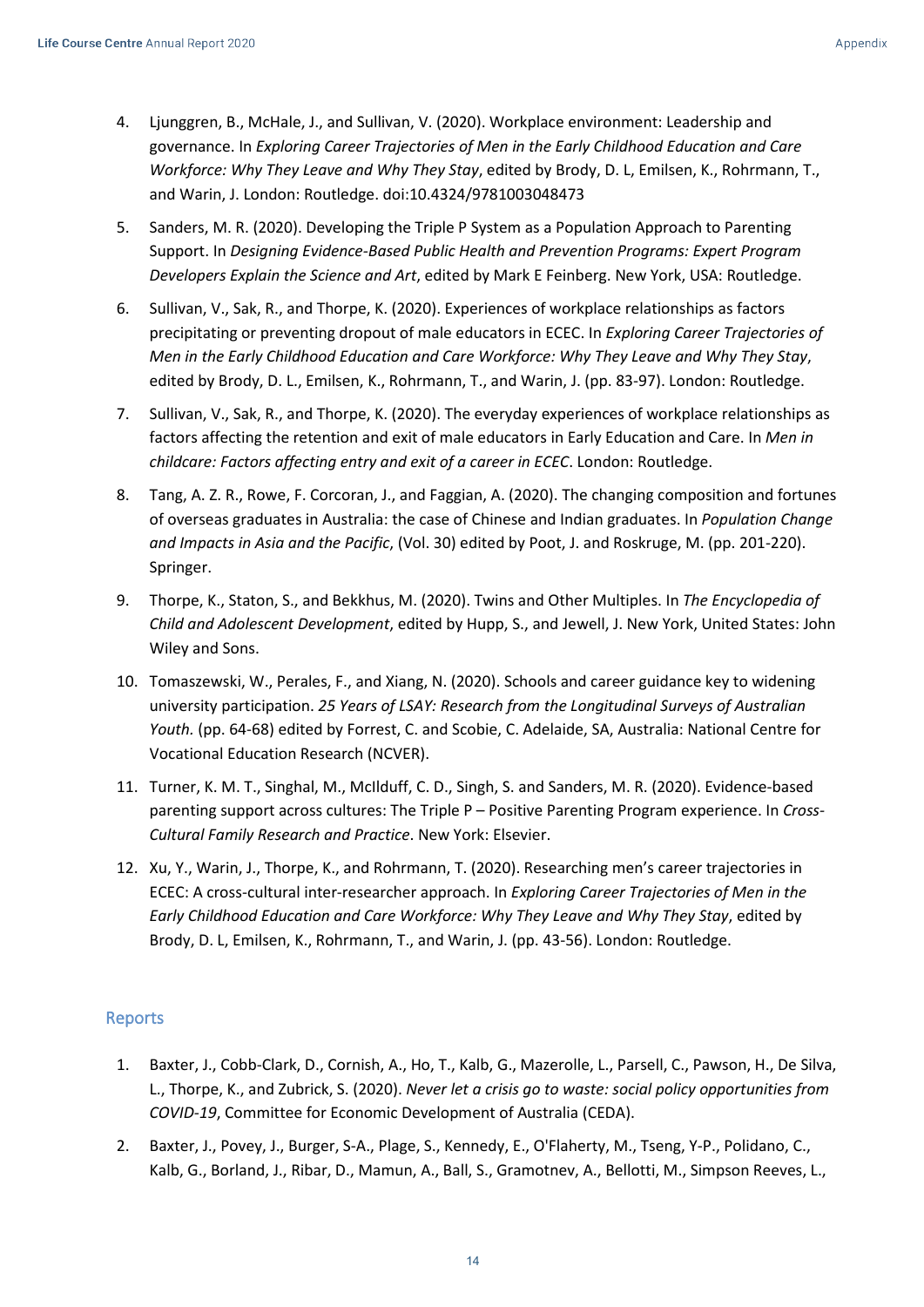Tomaszewski, W., and Western, M. (2020). *Try, Test and Learn Evaluation – Interim Report*, Australian Government Department of Social Services.

- 3. Botha, F., and de New, J.P. (2020). *Developing a short form version of the Auckland Savings Bank-Melbourne Institute Reported Financial Wellbeing Scale*, Auckland Savings Bank (ASB), Melbourne Institute: Applied Economic & Social Research.
- 4. Botha, F., de New, J.P., and Nicastro, A. (2020). *Developing a short form version of the Commonwealth Bank-Melbourne Institute Reported Financial Wellbeing Scale*, Commonwealth Bank of Australia (CBA), Melbourne Institute: Applied Economic & Social Research.
- 5. Cardak, B., Lin, J., Kubler, M., Polidano, C., Tomaszewski, W., and Xiang, N. (2020). *Transition costs: improving young people's career choices and post-school pathways*. Brisbane: Institute for Social Science Research, The University of Queensland.
- 6. Carson, A., Ruppanner, L., Ratcliff, S. (2020). *The worsening of Australian women's experiences under COVID-19: a crisis for Victoria's future, Equal Workplace Advisory Council*; Melbourne, Victoria: La Trobe University; The United States Studies Centre at University of Sydney and The Policy Lab at the University of Melbourne.
- 7. Clarke, A., and Parsell, C. (2020). *Responding to Rough Sleeping in Brisbane An Ethnographic Study - Summary Report*, The University of Queensland, School of Social Science, The University of Queensland.
- 8. de New, J. (2020). *Commonwealth Bank of Australia The right start: Youth financial wellbeing*, Commonwealth Bank of Australia, Commonwealth Bank of Australia.
- 9. Eggins, E., Hine, L., and Mazerolle, L. (2020). *Policing responses for crime and social problems in Auckland – A rapid review of the evaluation literature: final report*, New Zealand Evidence Based Policing Centre, Brisbane: The University of Queensland.
- 10. Eggins, E., Hine, L., McEwan, J., Hassall, G., Roetman, S., Roetman, S., and Mazerolle, L. (2020). *Child safety inventions: A rapid scoping review of the evaluation literature* (Phase I & II), Department of Child Safety; Youth and Women, Brisbane: The University of Queensland.
- 11. Eggins, E., Hine, L., Mazerolle, L., McEwan, J., Hassall, G., Roetman, S., Roetman, S., and Bevis, K. (2020). *Mental health co-response models: A rapid review of the evaluation literature*: Final report, New Zealand Evidence-Based Policing Research Centre, Brisbane: The University of Queensland.
- 12. Ennals, P., Hall, C., Johnson, S. E., Lawrence, D., Mitrou, F., McNaught, E., Wolstencroft, K., and Zubrick, S. R. (2020). *The effectiveness of a Consumer Centred Tobacco Management (CCTM) approach in enabling mental health consumers to reduce or quit smoking – a pilot study*. Neami National.
- 13. Hérault, N., Kabátek, J., Kalb, G., and Meekes, J (2020). *Did JobSeeker and JobKeeper achieve their aims?* Melbourne Institute Research Insight Report. Melbourne Institute Applied Economic & Social Research, Research Insights, Melbourne: The University of Melbourne.
- 14. Hérault, N., Kalb, G., and Azpitarte, F. (2020). *Have tax-transfer reforms increased inequality?* Melbourne Institute Research Insight Report. Melbourne Institute: Applied Economic & Social Research, Research Insights, Melbourne: The University of Melbourne.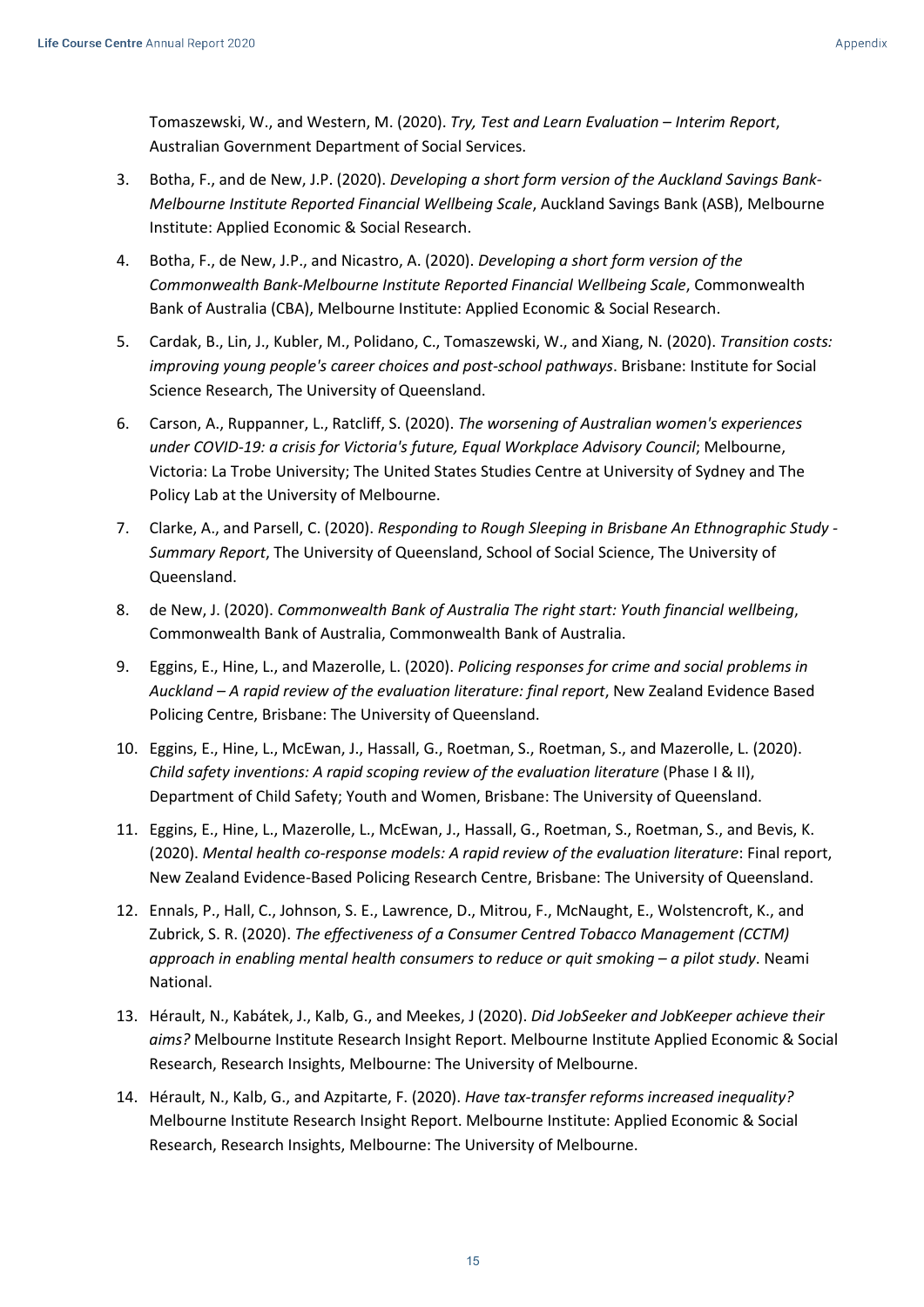- 15. Kalb, G., Guillou, M., and Meekes, J. (2020). *The ups and downs of the COVID-19 crisis: a gender divide?* Melbourne Institute Research Insight Report. Melbourne Institute Applied Economic & Social Research, Research Insights, Melbourne: The University of Melbourne.
- 16. Kalb, G., and Meekes, J. (2020). Changing Labour Force Status: COVID-19 Impacts by Gender and Age*,* Chapter 2 In *Coping with COVID-19: Rethinking Australia* (Eds.) Broadway, B, Payne, A. A. & Salamanca, N. Melbourne Institute: Applied Economic and Social Research, Melbourne: The University of Melbourne.
- 17. Kubler, M., Tomaszewski, W., and Hasan, Md. M. (2020). *Deferring, leaving and returning to university studies in Australia: an investigation of disadvantage patterns in administrative data*. Brisbane: Institute for Social Science Research, The University of Queensland.
- 18. Mazerolle, L. (2020). *Child sex offender risk management: A rapid review of the evaluation evidence*, New Zealand Evidence Based Policing Centre, Brisbane: The University of Queensland
- 19. Mazerolle, L., Bennett, S., and Cardwell, S. M. (2020). *Testing the efficacy of the Ability School Engagement Partnership Program (ASEP)*, Sponsors and Collaborators, U.S National Library of Medicine.
- 20. Mazerolle, L., Eggins, E., Sydes, M., and Hine, L. (2020). *Police responses to domestic and family violence – A rapid review of the evaluation literature*, Evidence Based Policing Centre; New Zealand Police, The University of Queensland.
- 21. Mazerolle, L., Mount, D., and Zahnow, R. (2020). *Technical Project Report – Joint AFP / UQ Research Project to Design and Develop a Replacement Child Abuse Material Decision Support Tool*, Triage Referral Investigation Support Tool (TRIST), Australian Federal Police.
- 22. Peacock, A., Price, O., Dietze, P., Bruno, R., Salom, C., Lenton, S., Swanton, R., Uporova, J., Karlsson, A., Chan, R., Gibbs, D., Grigg, J., Daly, C., Hall, C., Wilson, T., Degenhardt, and, Farrell, L. M. (2020). *Impacts of COVID-19 and associated restrictions on people who use illicit stimulants in Australia: Preliminary findings from the Ecstasy and Related Drugs Reporting System 2020*, Australian Government Department of Health, National Drug and Alcohol Research Centre, UNSW Sydney.
- 23. O'Flaherty, M., Staton, S., and Thorpe, K. (2020). *Building Capacity for Australian Parents (BCAP) (Final Report)*, Canberra: Australian Government, Department of Social Services.
- 24. Rankin, P., Thorpe, K., Tang, A., Staton, S., Sewell, L., Beatton, T., Potia, A., Coles, L., and Huda, M M. (2020). *First Five Years- Is two years of ECEC better than one?* Canberra: Commonwealth Department of Education, Skills and Employment.
- 25. Salom, C. L., Daly, C., Juckel, J., and Morris, L. (2020). *Trends in awareness, uptake and deployment of naloxone among a sample of people who inject drugs in Australia*, Australian Government Department of Health, National Drug and Alcohol Research Centre, UNSW Sydney.
- 26. Stafford, J. (2020). *Linkage of government health and education administrative data to support a coordinated approach to early childhood service planning, monitoring and outcome evaluation*. Briefing Document. Tasmanian Department of Education, Hobart, Tasmania.
- 27. Staton, S., Allen, A., Baxter, J., Carrol, A., Coles, L., and Smith, S. (2020). *Sleep and Society: Continuity and chaos across the life course.* Institute for Social Science Research, The University of Queensland.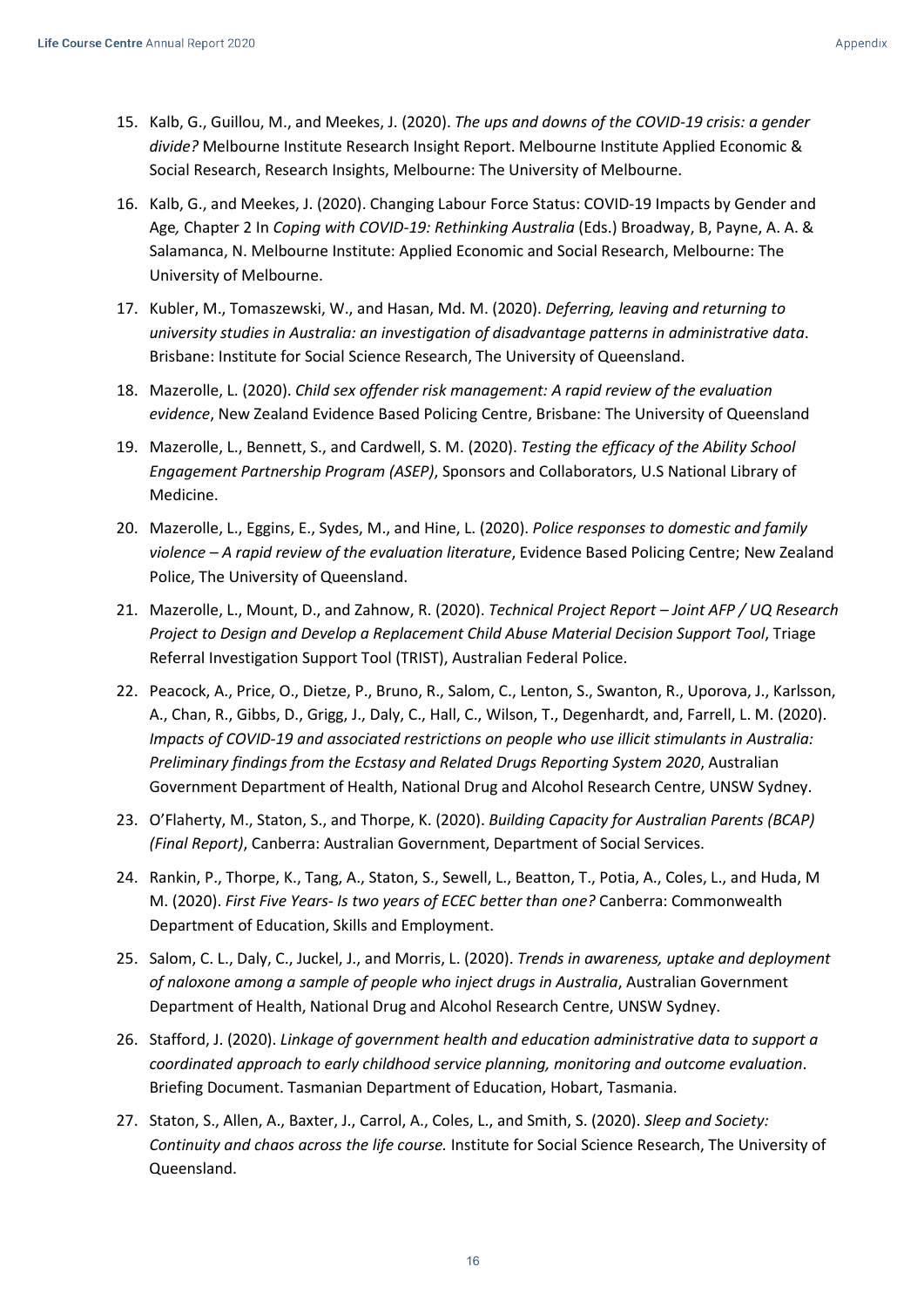- 28. Staton, S., Thorpe, K., Houen, S., Rankin, P., Irvine, S., Beatton, T., Zheng, Z., and Cooke, E. (2020). *Observing ECEC Quality: Development of an Observation Strategy for Authorised Officers*, Education Horizon Final Report, Education Horizon.
- 29. Thomas, N., Juckel, J., Barber, T., Daly, C., and Salom, C. L. (2020). *Regional trends in drug use in Queensland: Report on a pilot study*. Drug Trends Bulletin Series. Sydney: National Drug and Alcohol Research Centre, UNSW Sydney.
- 30. Thorpe, K. (2020). *Children's Education and Care*, Australian Industry and Skills Committee, Brisbane: The University of Queensland.
- 31. Thorpe, K., Potia, A., Beatton, T., Rankin, P., Staton, S. (2020). *Outcomes of Early Education and Care Policy Investments in Queensland 2010-2020*, Education Horizon Final Report, Brisbane: Queensland Government, Department of Education.
- 32. Tomaszewski, W., Kubler, M., Perales, F., Clague, D., Xiang, N., and Johnstone, M. (2020). *Investigating the effects of cumulative factors of disadvantage.* Brisbane: Institute for Social Science Research, The University of Queensland.
- 33. Wilkins, R., Botha, F., Vera-Toscano, E., and Wooden, M. (2020). *The Household, Income and Labour Dynamics in Australia Survey: Selected Findings from Waves 1 to 18*, Australian Government Department of Social Services.

## <span id="page-16-0"></span>Quality of Research Outputs

#### <span id="page-16-1"></span>Awards, Prizes and Newsworthy Announcements

- 1. Prof Matt Sanders from The University of Queensland received the Order of Australia (AO) for distinguished service to education and research in clinical psychology, and to child, parent and family wellbeing, Australia Day 2020 Honours List.
- 2. Prof Janeen Baxter and AProf Francisco Perales from The University of Queensland received recognition for their journal article being among the top 10% most downloaded from in 2019 from the Journal of Marriage and Family. Cano, T., Perales, F. and Baxter, J. (2019). A matter of time: Father involvement and child cognitive outcomes. Journal of Marriage and Family, 81(1), 164-184. doi:10.1111/jomf.12532
- 3. Emma Cooke from The University of Queensland was recognised in 2020 for a Top Downloaded Paper from 2018-2019 in the Children & Society Journal. Cooke, E., Brady, M., Alipio, C. and Cook, K. (2019), Autonomy, Fairness and Active Relationships: Children's Experiences of Well-being in Childcare. Children & Society, 33: 24-38. doi:10.1111/chso.12294
- 4. AProf Irma Mooi-Reci from The University of Melbourne was recognised for her book which ranked No 22 on 100 Best Market Research eBooks of all time. It was ranked by Book Authority, which identifies and rates the best books in the world based on public mentions, recommendations, ratings and sentiment. https://bookauthority.org/
- 5. Dr Kirsten Hancock from The University of Western Australia received the Western Australian Institute for Education Research - 2020 Early Career Award.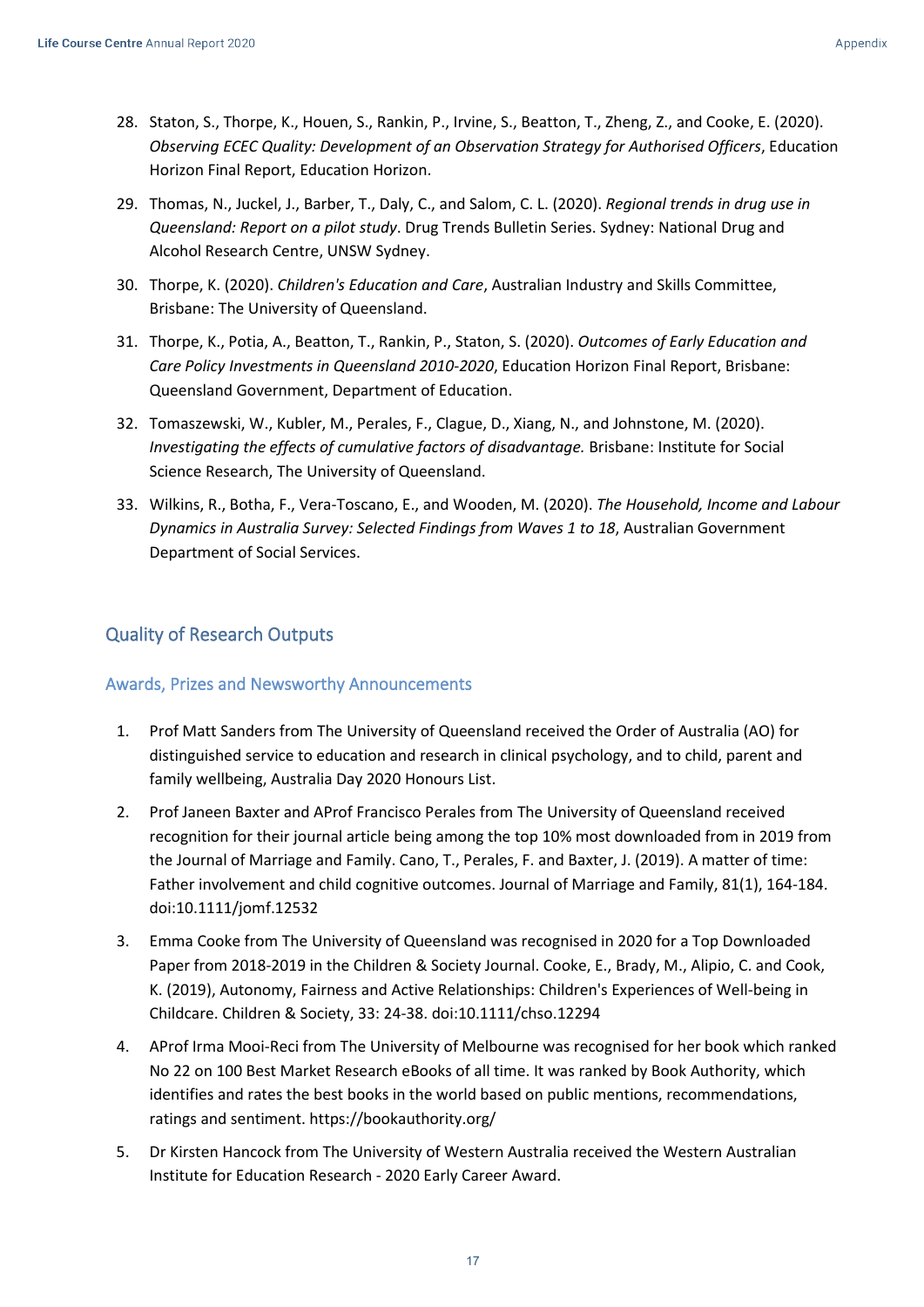- 6. Dr Cassandra Pattison from The University of Queensland received the National Institute of Nursing Research (NINR-NIH) Director's Excellence Award for 2020. This award is for "exhibiting excellence in support of our mission". The NINR is a National Institutes of Health Institute, and a peak global research centre.
- 7. Ella Kuskoff from The University of Queensland won the Three Minute Thesis: Institute for Social Science Research competition. She was runner up and people's choice at the UQ HASS Faculty finals, going on to compete in the UQ Wildcard competition.
- 8. AProf Marian Vidal-Fernandez from The University of Sydney received the VC recognition for extraordinary work in delivering teaching during the COVID-19
- 9. AProf Victoria Baranov from The University of Melbourne received the Australian Health Economics Society Rising Star Award 2020.
- 10. Prof Guyonne Kalb, AProf Paco Perales, Prof Stephen Zubrick and Dr Francisco Azpitarte from The University of Queensland, The University of Western Australia, and The University of Melbourne received the Economic Record's Best Paper Award 2019 for their paper: 'Childcare Use and Its Role in Indigenous Child Development: Evidence from the Longitudinal Study of Indigenous Children in Australia', by F. Azpitarte, A. Chigavazura, G. Kalb, B. Farrant, F. Perales, S. Zubrick.
- 11. Dr Lucy Mills, Dr Lisa Pope, Matthew MacDermott, Carla McCarthy, Dee Dearing, and Heidi Hoffmann, from The University of Queensland received the 2020 UQ Awards for Excellence - Winners of the Service (team category) Life Course Centre Professional team. The Awards celebrate an outstanding and significant contribution to delivering excellence in service to students, staff or the wider community.
- 12. Prof Lorraine Mazerolle from The University of Queensland received the 2020 Distinguished Criminologist Award - Australian and New Zealand Society of Criminology. Prof Lorraine Mazerolle was the recipient of this award for a lifetime of outstanding, significant and sustained contributions to Australian and New Zealand criminology.
- 13. Prof Guyonne Kalb, Dr Julie Moschion, Dr Ferdi Botha, Dr Jordy Meekes, AProf Nicolas Hérault from The University of Melbourne received the Deans' Research Awards 2020: Exceptional Distinction in Research Engagement and Partnerships (Level D-E) along with Prof Lisa Cameron, Dr Yi-Ping Tseng, Dr Diana Contreras Suárez and Prof Jeff Borland, particularly relating to their engagement with the New South Wales Department of Communities and Justice to develop a rigorous evaluation framework for and evaluation of Future Directions, a large social housing reform and the evaluation of the Try, Test and Learn Fund for the Department of Social Services.
- 14. Arvind Ponnapalli from The University of Queensland received the Local Achiever Award Nomination - Murgon (South Burnett Regional Council) - UQ PhD student Arvind Ponnapalli is grateful to Cherbourg and Murgon communities for their nomination for Local Achiever Award at the upcoming awards on the Australia Day 2021 at Wondai Town Hall.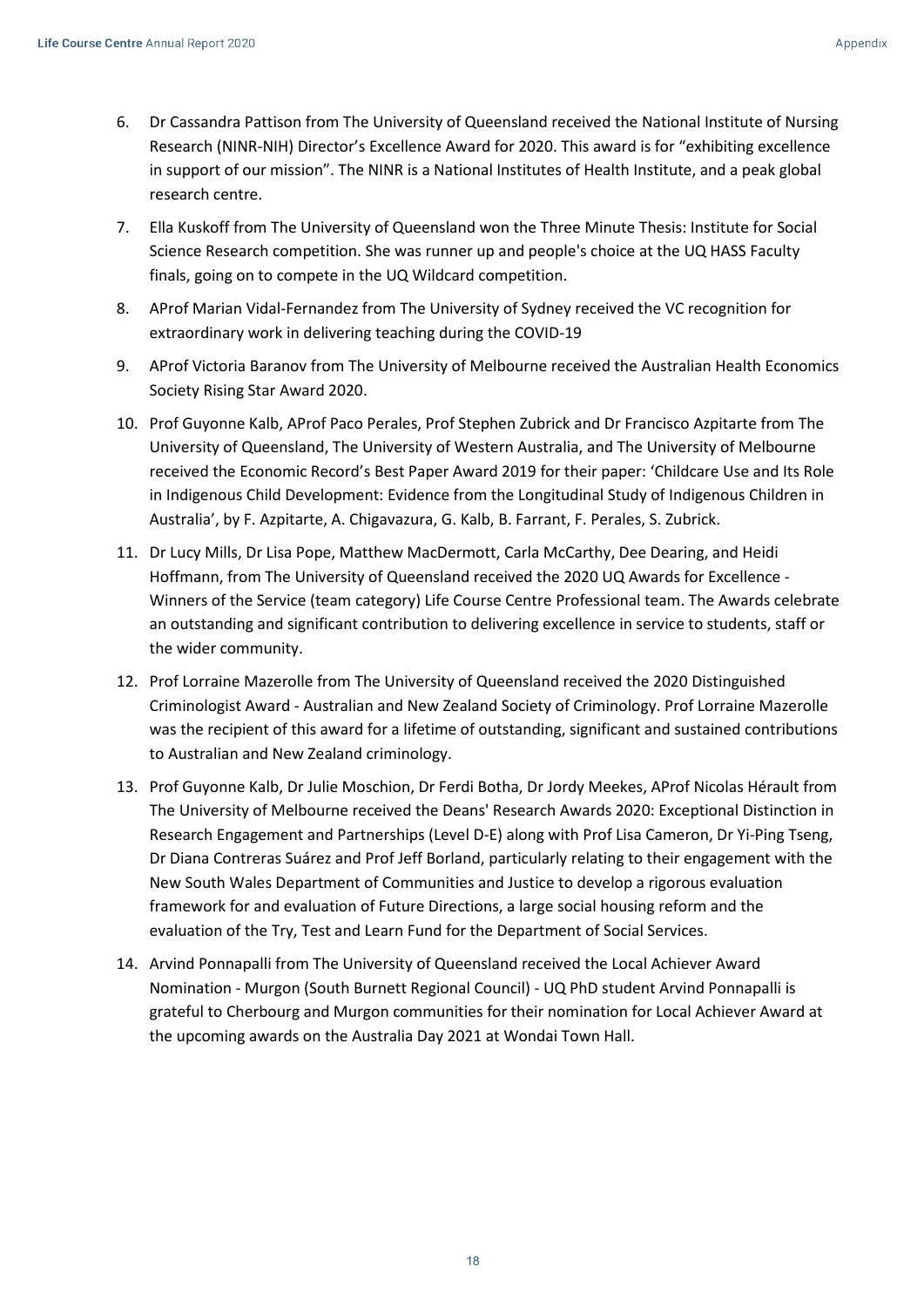### <span id="page-18-0"></span>Non-academic Publications

#### Authored by Centre Researchers

- 1. Atalay, K., Edwards, R., Schurer, S., and Ubilava, D. (25 November 2020). So you think economic downturns cost lives? Our findings show they don't, *The Conversation*, https://theconversation.com/so-you-think-economic-downturns-cost-lives-our-findings-show-theydont-149711
- 2. Ball, S., and Head, B. W. (6 August 2020). Behavioural insights teams in practice: nudge missions and methods on trial, *Policy and Politics Journal Blog*, https://policyandpoliticsblog.com/2020/08/06/behavioural-insights-teams-in-practice-nudgemissions-and-methods-on-trial/
- 3. Botha, F. (20 November 2020). Are you OK Australia? *Pursuit*, https://pursuit.unimelb.edu.au/articles/are-you-ok-australia

COVID-19-Rethinking-Australia.pdf

- 4. Botha, F. (20 November 2020). Australia, are you OK? Here are the groups with the highest (and lowest) life satisfaction, *The Conversation*, https://theconversation.com/australia-are-you-ok-hereare-the-groups-with-the-highest-and-lowest-life-satisfaction-150363.
- 5. Botha, F., Butterworth, P., and Wilkins, R. (11 September 2020). Mental distress in Australia over the course of the first wave of the COVID-19 pandemic, *Melbourne Institute: Applied Economic & Social Research,*

https://melbourneinstitute.unimelb.edu.au/\_\_data/assets/pdf\_file/0007/3491818/ri2020n24.pdf

- 6. Botha, F., Butterworth, P., and Wilkins, R. (9 December 2020). Heightened mental distress: Can addressing financial distress help?, Coping with COVID-19: Rethinking Australia; *Melbourne Institute: Applied Economic & Social Research*, https://melbourneinstitute.unimelb.edu.au/\_\_data/assets/pdf\_file/0004/3562906/Coping-with-COVID-19-Rethinking-Australia.pdf
- 7. Broadway, B., Mendez, S., and Moschion, J. (1 August 2020). Behind closed doors: The surge in mental distress of parents, *Research Insights*; Melbourne Institute, https://melbourneinstitute.unimelb.edu.au/\_\_data/assets/pdf\_file/0011/3456866/ri2020n21.pdf
- 8. Broadway, B., Mendez, S., and Moschion, J. (1 August 2020). Parents of school-age kids during Covid-19? Yes, you're stressed, *Pursuit*; University of Melbourne, https://pursuit.unimelb.edu.au/articles/parents-of-school-age-kids-during-covid-19-yes-you-restressed
- 9. Broadway, B., Mendez, S., and Moschion, J. (1 December 2020). Help! High Levels of Parents' Mental Distress, Coping with COVID-19: Rethinking Australia; *Melbourne Institute*; University of Melbourne, https://melbourneinstitute.unimelb.edu.au/\_\_data/assets/pdf\_file/0004/3562906/Coping-with-
- 10. Broadway, B., Mendez, S., and Moschion, J. (1 December 2020). Parents with children at home hit breaking point, *Pursuit*, University of Melbourne, https://pursuit.unimelb.edu.au/articles/parentswith-children-at-home-reach-breaking-point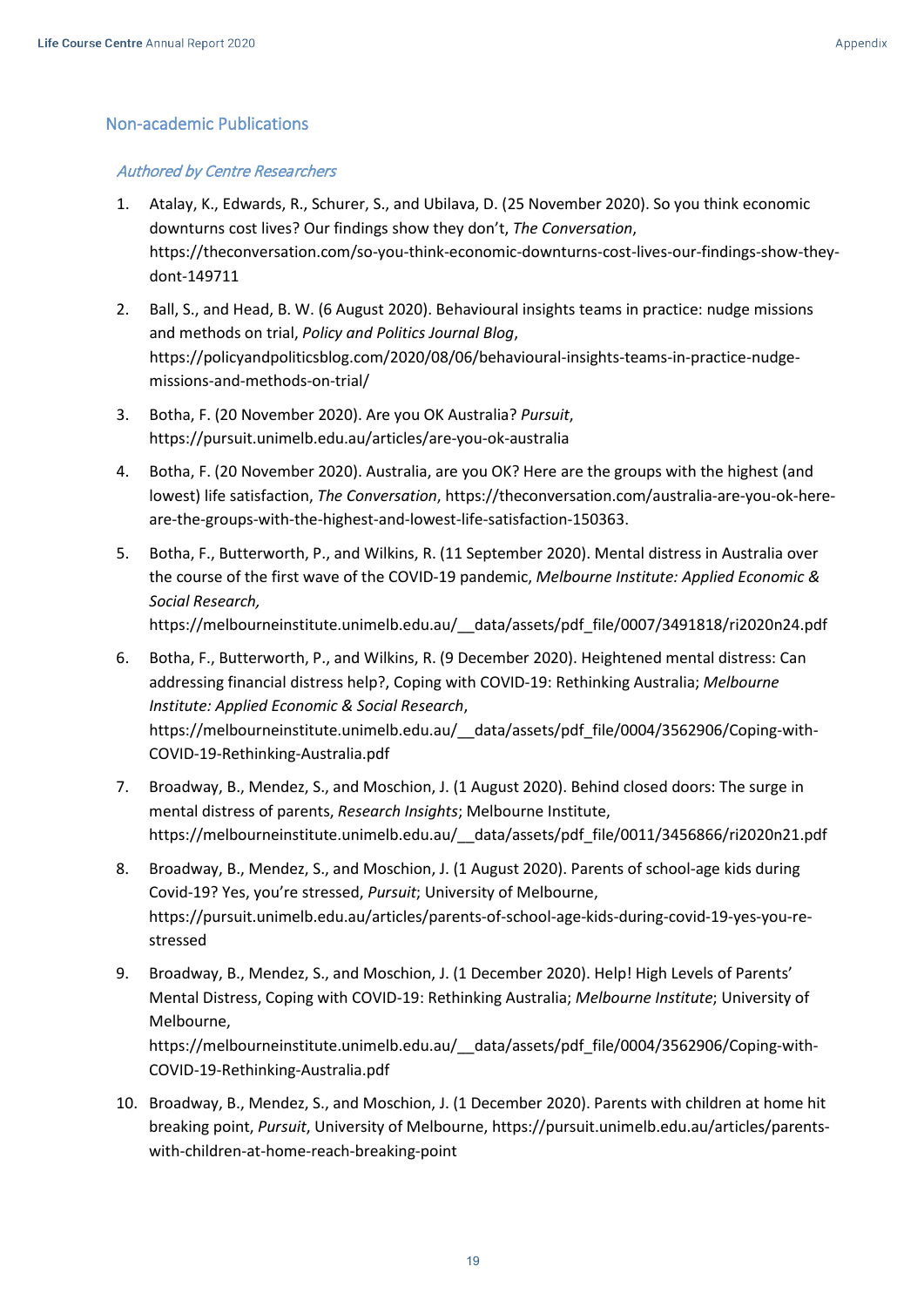- 11. Broadway, B., and Vera-Toscano, E. (20 November 2020). Single parents are getting priced out of daycare, triggering a vicious cycle of entrenched poverty, *The Conversation*, https://theconversation.com/single-parents-are-getting-priced-out-of-daycare-triggering-a-viciouscycle-of-entrenched-poverty-150362
- 12. Fisher, D. (1 May 2020). Research update: How divorce affects children's future wealth, not just ability to earn, *Child and Family Blog*, https://www.childandfamilyblog.com/childdevelopment/how-divorce-affects-childrens-wealth-ability-to-earn/
- 13. Herault, N. (24 June 2020). Rush job a keeper, but amendments needed to better support business, *The Australian*, https://www.theaustralian.com.au/commentary/rush-job-a-keeper-butamendments-needed-to-better-support-business/newsstory/889c276f8fcb36931cf09dda9817cead
- 14. Houen, S., Staton, S., Thorpe, K., and Toon, D. (6 February 2020). Building your evidence engine: Five evidence-informed strategies for promoting rich conversations with young children, *Education Today*, https://www.educationtoday.com.au/news-detail/Building-your-evidence-engine-4776
- 15. Jetten, J., BIrch, S., Gilks, C., Ananian-Welsh, R., Burgh, G., and Thorpe, K. (31 August 2020). Preserve and protect How far should governments go in restricting people's freedoms in the name of public health?, *UQ Contact Magazine*; The University of Queensland, https://www.vision6.com.au/ch/49506/8fm54/1710448/A.Oxf27H2kpN6h4mc2oBY1KcmTYgzFi9fY ywGGS6.html
- 16. Kabatek, J. (2 October 2020). 5 charts on how COVID-19 is hitting Australia's young adults hard, *The Conversation*, https://theconversation.com/5-charts-on-how-covid-19-is-hitting-australias-youngadults-hard-147254
- 17. Kalb, G. (26 June 2020) JobSeeker and JobKeeper in post-COVID policies, *Pursuit; Inside Business*, https://pursuit.unimelb.edu.au/articles/jobseeker-and-jobkeeper-in-post-covid-policies
- 18. Mooi-Reci, I., Wooden, M., and Curry, M. (6 January 2020). Breaking the chain of joblessness, *Open Forum*, https://www.openforum.com.au/breaking-the-chain-of-joblessness/
- 19. Moschion, J. (21 July 2020). Jobseeker payment: economists on why it's dangerous to cut the coronavirus supplement, *The Guardian*, https://www.theguardian.com/australianews/2020/jul/21/jobseeker-payment-economists-on-why-its-dangerous-to-cut-covid-19-welfaresubsidy
- 20. Parsell, C., and Pawson, H. (19 Oct 2020). COVID spurred action on rough sleepers but greater homelessness challenges lie ahead, *The Conversation*, https://theconversation.com/covid-spurredaction-on-rough-sleepers-but-greater-homelessness-challenges-lie-ahead-147102
- 21. Pattison, C., Rossa, K., and Smith, S. (3 April 2020). Sleep won't cure the coronavirus but it can help our bodies fight it, *The Conversation*, https://theconversation.com/sleep-wont-cure-thecoronavirus-but-it-can-help-our-bodies-fight-it-134674
- 22. Perales, F., Hoffmann, H., King, T., Vidal, S., and Baxter, J. (17 June 2020). Do parents pass their gender role attitudes onto their children? *The Bridge*.
- 23. Perales, F., Lersch, P., Baxter, J. (11 February 2020). Gender attitudes do we get less liberal with age?, *Understanding Society*, https://www.understandingsociety.ac.uk/blog/2020/02/11/genderattitudes-%E2%80%93-do-we-get-less-liberal-with-age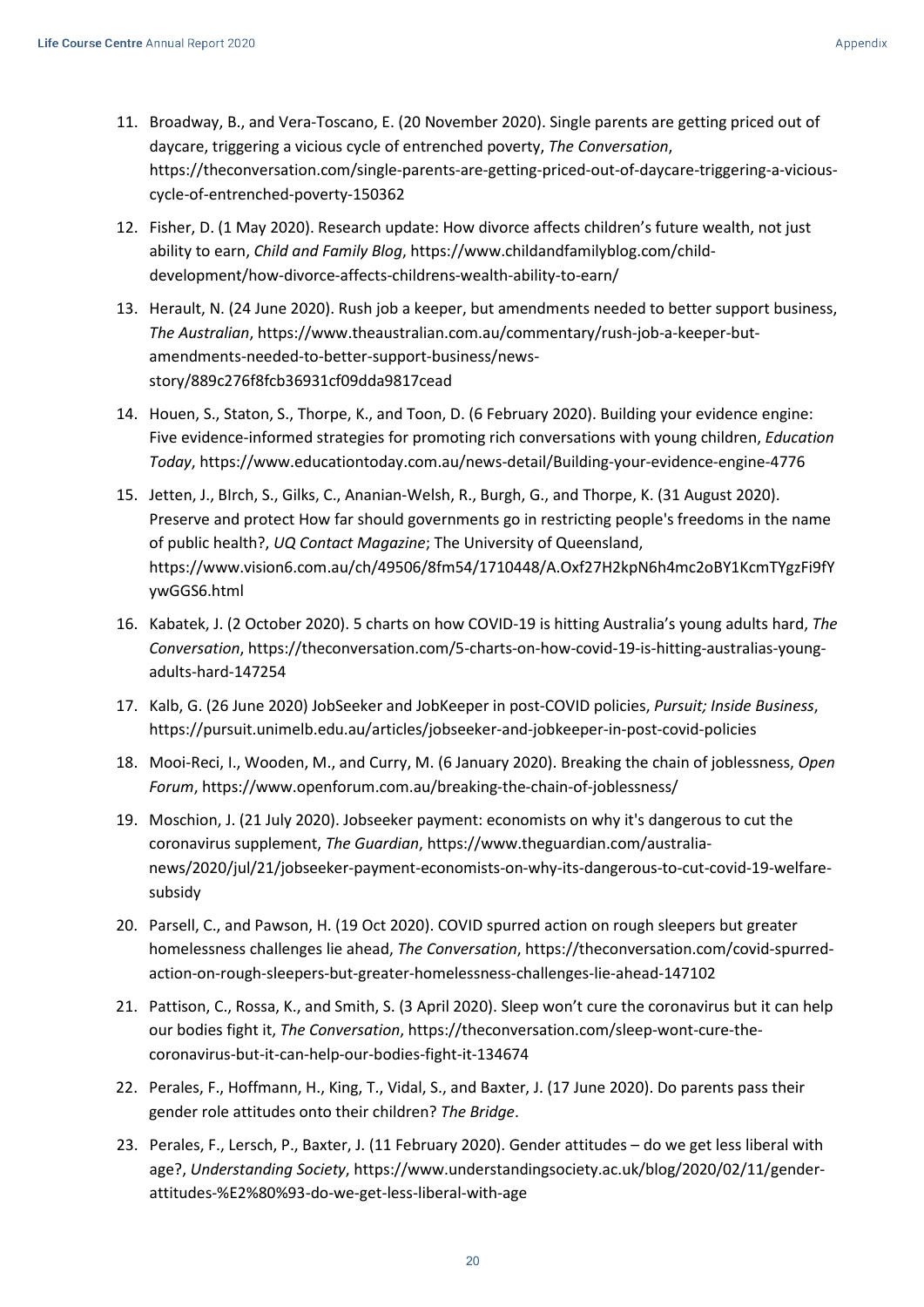- 24. Ruppanner, L. (2020). Thinking beyond the future of work and the impact of AI and automation on us, *NGV Triennial 2020 (Speculation)*, National Gallery of Victoria, https://www.ngv.vic.gov.au/exhibition/triennial-2020/
- 25. Ruppanner, L. (5 March 2020). No, pregnant women aren't primed to 'nest'. It's a myth that sets women up for a lifetime of housework, *The Conversation*, https://theconversation.com/nopregnant-women-arent-primed-to-nest-its-a-myth-that-sets-women-up-for-a-lifetime-ofhousework-132514
- 26. Ruppanner, L., and Carson, A. (8 April 2020). Are female politicians caught in a traditionalist trap?, Gender on the Ballot; *The Barbara Lee Family Foundation and the Women & Politics Institute at American University*, https://www.genderontheballot.org/female-politicians-traditionalist-trap/
- 27. Ruppanner, L., Churchill, B., and Scarborough, W. (26 March 2020). Why coronavirus may forever change the way we care within families, *The Conversation*, https://theconversation.com/whycoronavirus-may-forever-change-the-way-we-care-within-families-134527
- 28. Ruppanner, L., and Carson, A. (8 May 2020). Forget flowers and chocolates for Mother's Day: keep free childcare going instead, *The Conversation*, https://theconversation.com/forget-flowers-andchocolates-for-mothers-day-keep-free-childcare-going-instead-137992
- 29. Ruppanner, L. (21 July 2020). COVID-19 is a disaster for mothers' employment. And no, working from home is not the solution, *The Conversation*, https://theconversation.com/covid-19-is-adisaster-for-mothers-employment-and-no-working-from-home-is-not-the-solution-142650
- 30. Ruppanner, L., Landivar, L. C., Scarborough, W. J., and Collins, C. (11 August 2020). Mothers bear the burden of the COVID-19 economic crisis with few supports, *The Society Pages*, https://thesocietypages.org/ccf/2020/08/11/mothers-bear-the-burden-of-the-covid-19-economiccrisis-with-few-supports/
- 31. Ruppanner, L. (21 October 2020). What's a mother to do?, *Temple University Press Blog - North Philly Notes*, https://templepress.wordpress.com/2020/10/21/whats-a-mother-to-do/
- 32. Thorpe, K., and Staton, S. (6 April 2020). Working with parents to provide practical strategies for home-supported learning, *Teacher Magazine*, https://www.teachermagazine.com.au/articles/working-with-parents-to-provide-practicalstrategies-for-home-supported-learning

## <span id="page-20-0"></span>Submissions

- 1. Life Course Centre (2020). *Submission on Exposure Draft of the Data Availability and Transparency Bill 2020,* Office of the National Data Commissioner, Australian Government Department of Prime Minister and Cabinet.
- 2. Life Course Centre (2020). *Submission to Inquiry into family, domestic and sexual violence*, Australian Government House of Representatives Standing Committee on Social Policy and Legal Affairs.
- 3. Life Course Centre (2020). *Submission to Inquiry into Homelessness in Australia,* Australian Government House of Representatives Standing Committee on Social Policy and Legal Affairs.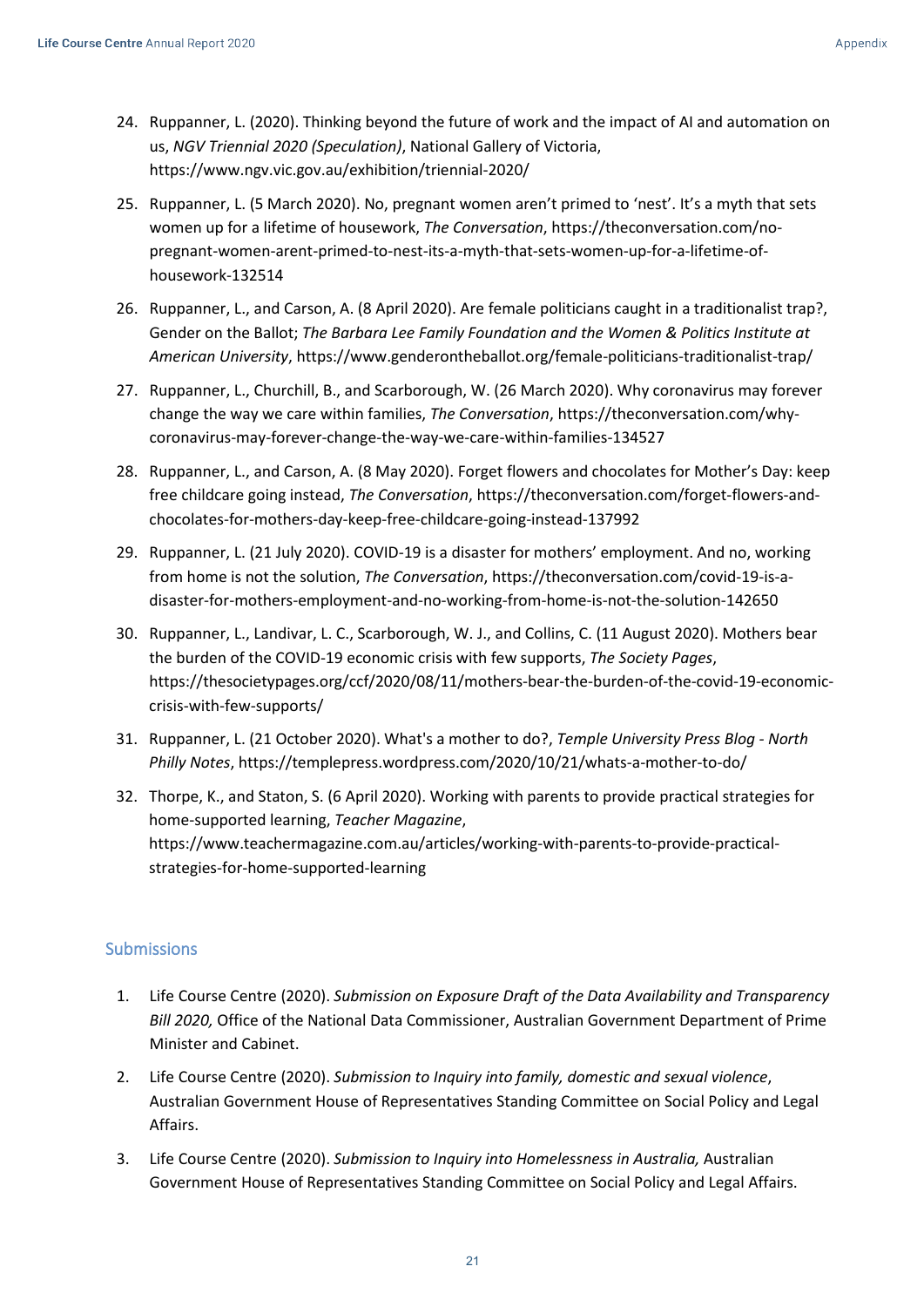## <span id="page-21-0"></span>Professional Training

### <span id="page-21-1"></span>Number of Training Courses Held/Offered by the Centre

### Professional Training Courses for Staff and/or Students

- 1. **Fun with stats: Making the most of Stata software**, 30 January 2020, Brisbane. Delivered by AProf Francisco Perales from The University of Queensland.
- 2. **The Impactful Researcher**, 21 October 2020 to 26 November 2020, Virtual. Attended by Dr Ferdi Botha, Dr Denise Clague, Carla McCarthy, Matthew MacDermott, Dr Jack Lam, Dr Martin O'Flaherty, Dr Sarah Dahmann, AProf Marian Vidal-Fernandez, Dr Juliana Silva Gonçalves from The University of Queensland, The University of Melbourne, and The University of Sydney.
- 3. **How to get published - an Editor's perspective**, 1 December 2020, Virtual. Delivered by Prof David Ribar from Georgia State University, USA, The University of Queensland, The University of Melbourne, The University of Sydney.
- 4. **Workshop – Tailor your CV for academia, government and industry**, 3 December 2020, Virtual. Delivered by Dr Cain Polidano, Dr Caroline Salom, Dr Juliana Silva Gonçalves, Dr Lisa Pope, Dr Sally Staton from The University of Queensland, The University of Melbourne, The University of Sydney, The University of Western Australia.
- 5. **Be heard! Presentation skills training**, 8 December 2020, Virtual/Brisbane. Delivered by Dr Kevan Jones from The University of Queensland.
- 6. **Life Course Centre Student symposium**, 10 December 2020, Hybrid: Virtual, Brisbane, Sydney.
- 7. **Q&A with Dr Mair Underwood about online Ethnography**, Life Course Centre Student forum: 19 May 2020, Virtual. Delivered by Dr Mair Underwood from The University of Queensland.
- 8. **Q&A with Dr Jenny Povey and Elizabeth Kennedy about collecting data over the phone, through surveys, and drawing on mixed methods**. Life Course Centre Student forum: 23 June 2020, Virtual. Delivered by Dr Jenny Povey and Elizabeth Kennedy from The University of Queensland.

## <span id="page-21-2"></span>Number of Workshops/Conferences Held/Offered by the Centre

## <span id="page-21-3"></span>National and International Workshops/Conference Held/Organised by the Centre

- 1. 20th Biennial Helping Families Change Conference, 5-7 February 2020, The University of Queensland, Brisbane, Australia.
- 2. Parenting and family intervention research alliance inaugural meeting, 18 February 2020, The University of Queensland, Brisbane, Australia.
- 3. Thinking about causality in life course research, 27 February 2020, The University of Queensland, The University of Western Australia, Brisbane. Presented by international visitor Dr Carmel Hannan.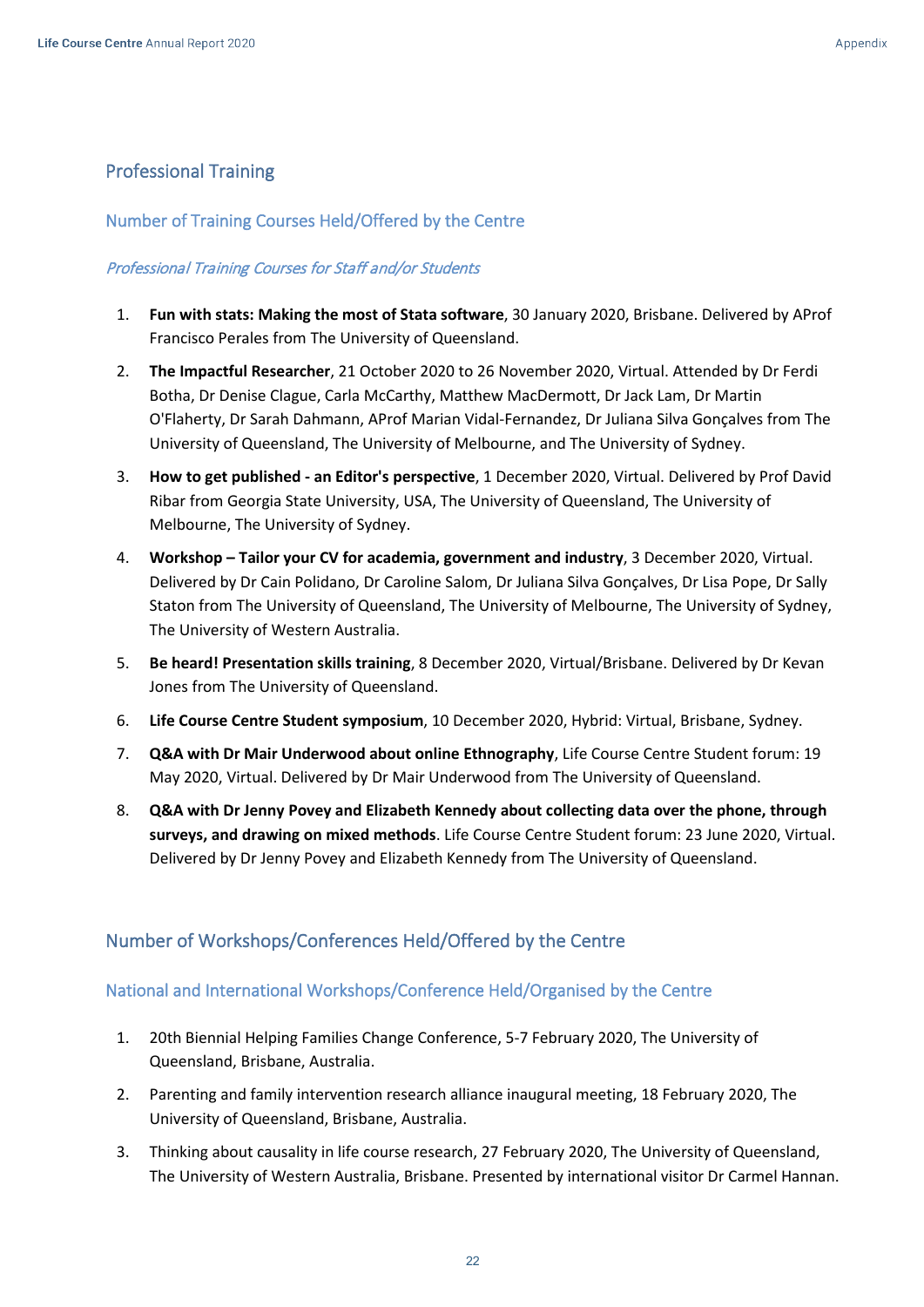#### <span id="page-22-0"></span>Named Centre Sessions at National and International Conferences

- 1. Burke, K., Clague, D., Krause, L. (2020). Every Family: The Australian Triple P system population trial: A large scale community based parenting support initiative, Helping Families Change Conference, Brisbane, Australia, 5 February 2020
- 2. Building partnerships between a child's home and their school: Practical strategies to enhance children's development. Included: Hodges, J., Willis, L., and Povey, J. (2020). Practical strategies to enhance student learning and wellbeing: what can schools and parents do? 20th Biennial Helping Families Change Conference, Brisbane, Australia, 5-7 February 2020.

## <span id="page-22-1"></span>Conference Presentations

- 1. Baker, S., Sanders, M., and Turner, K. (2020). Enhancing the self-regulatory capacities of vulnerable parents through the combination of parent training and trauma-informed life skills coaching, 20th Biennial Helping Families Change Conference, Brisbane, Australia, 5-7 February 2020.
- 2. Baxter, J. (2020). Children and families over the life course: Family dynamics and social change, 20th Biennial Helping Families Change Conference, Brisbane, Australia, 5-7 February 2020.
- 3. Bennett, S., and Mazerolle, L. (2020). Police PACT with the public to STOP the spread of COVID-19, ANZSOC Policing Pandemics and Protest Conference, Brisbane, Australia, 9 December 2020.
- 4. Boman, M. (2020). Unfinished business: young people's relationships with family after leaving outof-home care, 20th Biennial Helping Families Change Conference, Brisbane, Australia, 5-7 February 2020.
- 5. Botha, F., and de New, J.P. (2020). COVID-19 infections, labour market shocks, and subjective wellbeing, International Society for Quality of Life Studies 2020 Virtual Conference, Rotterdam (Virtual), Netherlands, 25 August 2020.
- 6. Burke, K., Clague, D., and Krause, L. (2020). Every Family: The Australian Triple P system population trial: A large scale community based parenting support initiative, 20th Biennial Helping Families Change Conference, Brisbane, Australia, 5-7 February 2020.
- 7. Chainey, C., and Burke, K. (2020). What elements of parenting are associated with better wellbeing for emerging adults who have experienced adversity?, 20th Biennial Helping Families Change Conference, Brisbane, Australia, 5-7 February 2020.
- 8. Cobham, V., Sanders, M., and Ollendick, O. (2020). Fear-Less Triple P: Impacts on anxietydisordered children and their families, 20th Biennial Helping Families Change Conference, Brisbane, Australia, 5-7 February 2020.
- 9. Healy, K., Grzazek, O., and Sanders, M. (2020). Attributions for improvement in children bullied at school, 20th Biennial Helping Families Change Conference, Brisbane, Australia, 5-7 February 2020.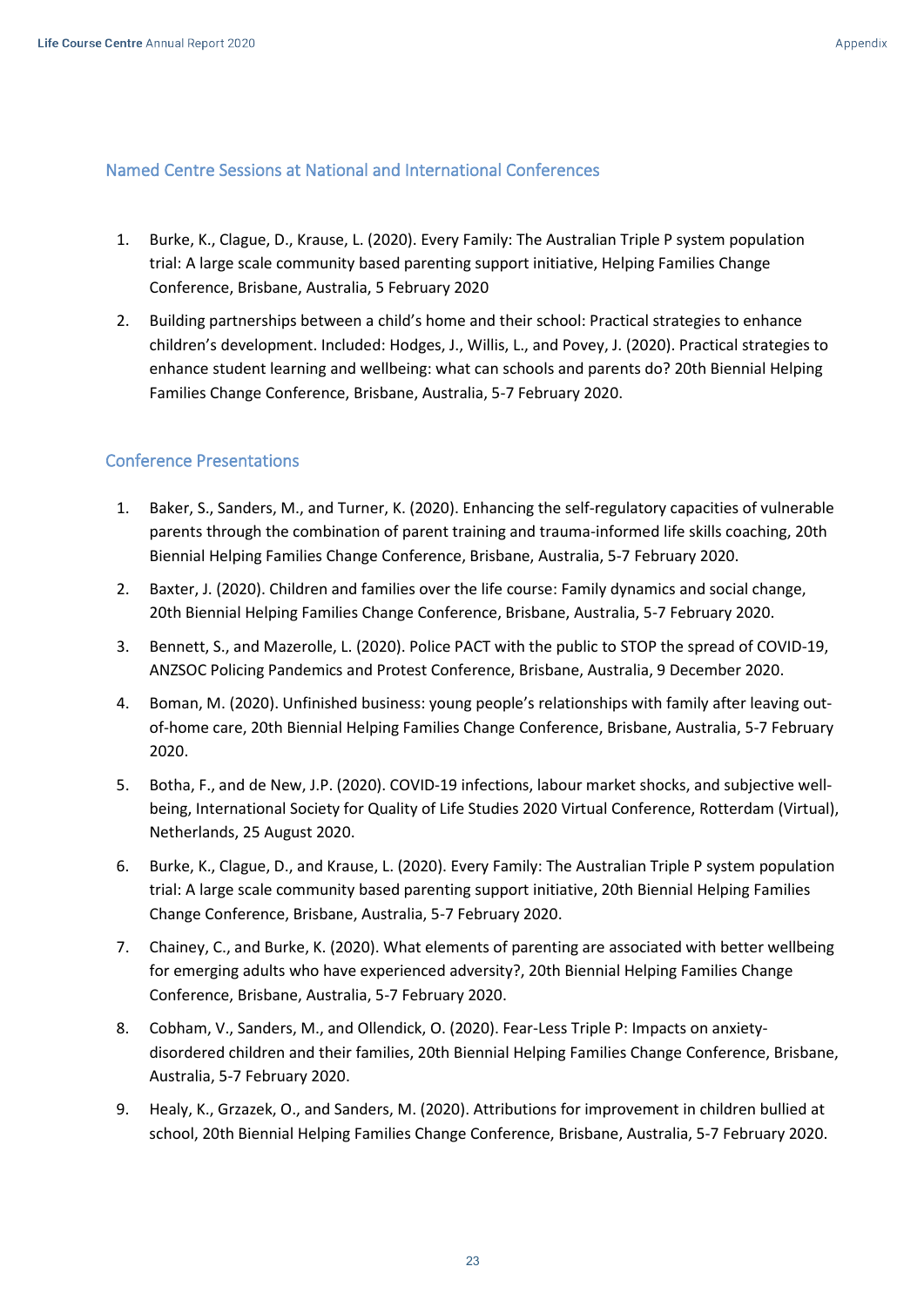- 10. Healy, K., and Sanders, M. (2020). Mechanisms through which supportive relationships with parents and peers mitigate victimisation and depression in children bullied by peers, 20th Biennial Helping Families Change Conference, Brisbane, Australia, 5-7 February 2020.
- 11. Hérault, N., and Kalb, G. (2020). Labour force participation in Australia over two decades: understanding the drivers of change for women. Australian Gender Economics Workshop (AGEW) 2020, Brisbane, Australia, 5-7 February 2020.
- 12. Higgins, D., Sanders, M., Lonne, B., and Richardson, D. (2020). Families private and sacred: How to raise the curtain and implement family support from a public health perspective, 20th Biennial Helping Families Change Conference, Brisbane, Australia, 5-7 February 2020.
- 13. Huda, M M. (2020). Adolescent motherhood in low- and middle -income countries: Trends, determinants and inequalities , 11th European Congress on Tropical Medicine and International Health, Liverpool, United Kingdom, Tuesday, 17 September 2019.
- 14. Kabátek, J. (2020). Academic outcomes of children in same- and different sex-parented families: A population level analysis, Australian Gender Economics Workshop (AGEW) 2020, Brisbane, Australia, 5-7 February 2020.
- 15. Kalb, G., and Hérault, N. (2020). Understanding the rising trend in female labour force participation, European Association of Labour Economists (EALE) Society of Labour Economists (SOLE) Asian & Australasian Society of Labour Economics (AASLE) World Conference 2020, Berlin, Germany, 27 June 2020.
- 16. Kassenboehmer, S., Schurer, S., and Lemmermann , D. (2020). Gender differences in the lifecycle benefits of compulsory schooling policies. , Australian Gender Economics Workshop (AGEW) 2020, Brisbane, Australia, 5 - 7 February 2020.
- 17. Mazerolle, L. (2020). The impact of supplier seizures and supplier arrest on drug use and drugrelated harms: A systematic review, Applied Research in Crime and Justice Conference, Brisbane, Australia, 24 March 2020.
- 18. McIlDuff, C. (2020). Model of engaging communities from consultation to results dissemination: Evaluation of the pilot with Indigenous Australians from a trauma-aware lens on implementation, research and parenting support , 20th Biennial Helping Families Change Conference, Brisbane, Australia, 5-7 February 2020.
- 19. McIlDuff, C., Davies, J., Cherel, S., Thomas, S., Turner, K., Andersson, E., Elliott, E., Einfeld, S., Sanders, M., Sofronof, K., Hand, M., Carter, E., and Oscar, J. (2020). Jandu Yani U (for all families): Culturally modified Triple P creating change in remote Aboriginal communities in the Fitzroy Valley, 20th Biennial Helping Families Change Conference, Brisbane, Australia, 5-7 February 2020.
- 20. Meekes, J. (2020). Fired and pregnant: Gender differences in job flexibility outcomes after job loss, European Association of Labour Economists (EALE) Society of Labour Economists (SOLE) Asian & Australasian Society of Labour Economics (AASLE) World Conference 2020, Berlin, Germany, 25 June 2020.
- 21. Meekes, J. (2020). The Dutch labour market early on in the COVID-19 outbreak, Dutch Economists Week, Amsterdam, Netherlands, 17 November 2020.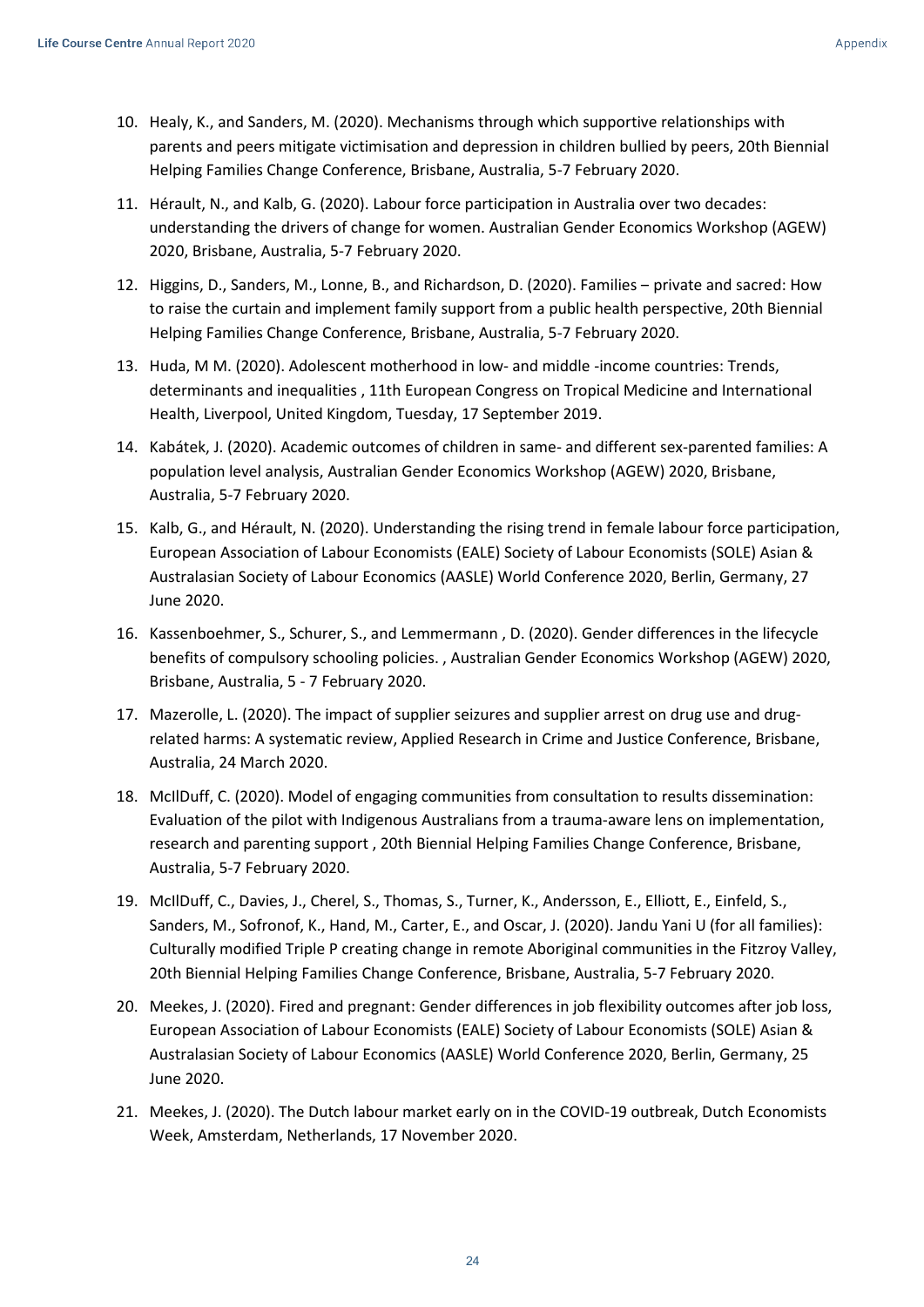- 22. Meekes, J., and Hassink, W. (2020). Job loss and pregnant: Gender differences in job flexibility outcomes after dismissal, Australian Gender Economics Workshop (AGEW) 2020, Brisbane, Australia, 5 - 7 February 2020.
- 23. Nguyen, H. (2020). Does Retirement Lead to Life Satisfaction? Causal Evidence from Fixed Effect Instrumental Variable Models, The 28th Colloquium on Pensions and Retirement Research, Sydney, Australia, 7 to 9 December 2020.
- 24. Plage, S. (2020). Voice and image: A case study of dis/embodied research on cancer survivorship, SocioHealthLab Un/Conference: Doing Health and Health Care Differently, Brisbane, Australia, 2 November 2020.
- 25. Ponnapalli, N. A., and Turner, K. M. T. (2020). A community-based participatory action research approach to exploring Indigenous parent wellbeing and developing a parent wellbeing measure, A community-based participatory action research approach to exploring Indigenous parent wellbeing, Toowoomba, Australia, 6 November 2020.
- 26. Ransley, J., and Mazerolle, L. (2020). Policing health regulations during the pandemic, ANZSOC Policing Pandemics and Protest Conference, Brisbane, Australia, 9 December 2020.
- 27. Riany, Y. E., and Haslam, H., Sanders, M. (2020). Parental negative emotional states, parenting style and child emotional and behavioural problems among Australian and Indonesian parents, 20th Biennial Helping Families Change Conference, Brisbane, Australia, 5-7 February 2020.
- 28. Sanders, M. (2020). Evidence based parenting support: Innovations, challenges and future directions, 20th Biennial Helping Families Change Conference, Brisbane, Australia, 5-7 February 2020.
- 29. Schurer, S., Phillips, M., and D'ath, Y. (2020). Policy Symposium "Gender in isolation: The future of gender policy for all Australian Women", Australian Gender Economics Workshop (AGEW) 2020, Brisbane, Australia, 5-7 February 2020.
- 30. Singh, S., Turner, K., and Ashworth, P. (2020). Helping families change communities: An exploration of family aspirations and barriers to achieving them in impoverished environments, 20th Biennial Helping Families Change Conference, Brisbane, Australia, 5-7 February 2020.

## <span id="page-24-0"></span>Symposiums and Discussants

- 1. Baker, S., Tadakmadla, S., Mitchell, A., Morawska, A., McLaverty, K., Tadakmadla, J., and Johnson, N. (2020). Toward parenting interventions that support the development of healthy habits in young children, 20th Biennial Helping Families Change Conference, Brisbane, Australia, 5-7 February 2020.
- 2. Burke, K., Baker, S., Hill, J., Wade, C., and Keenan, C. (2020). Companion animals and parenting: Shaping child empathy and positive development, 20th Biennial Helping Families Change Conference, Brisbane, Australia, 5-7 February 2020.
- 3. Chainey, C., Burke, K., Haynes , M., Kulasinghe, K., Whittingham, K., Mitchell, A., Boyde, R., Kish, A., Haslam, D., Newcombe, P., Hodges, J., Day, J., Sofronoff , K., Sanders, M., Mazzucchelli, T., Tonge, B., Gray, K., and Einfeld, S. (2020). Parenting in the context of additional roles and disadvantage: A discussion of the impact on parents and children, 20th Biennial Helping Families Change Conference, Brisbane, Australia, 5-7 February 2020.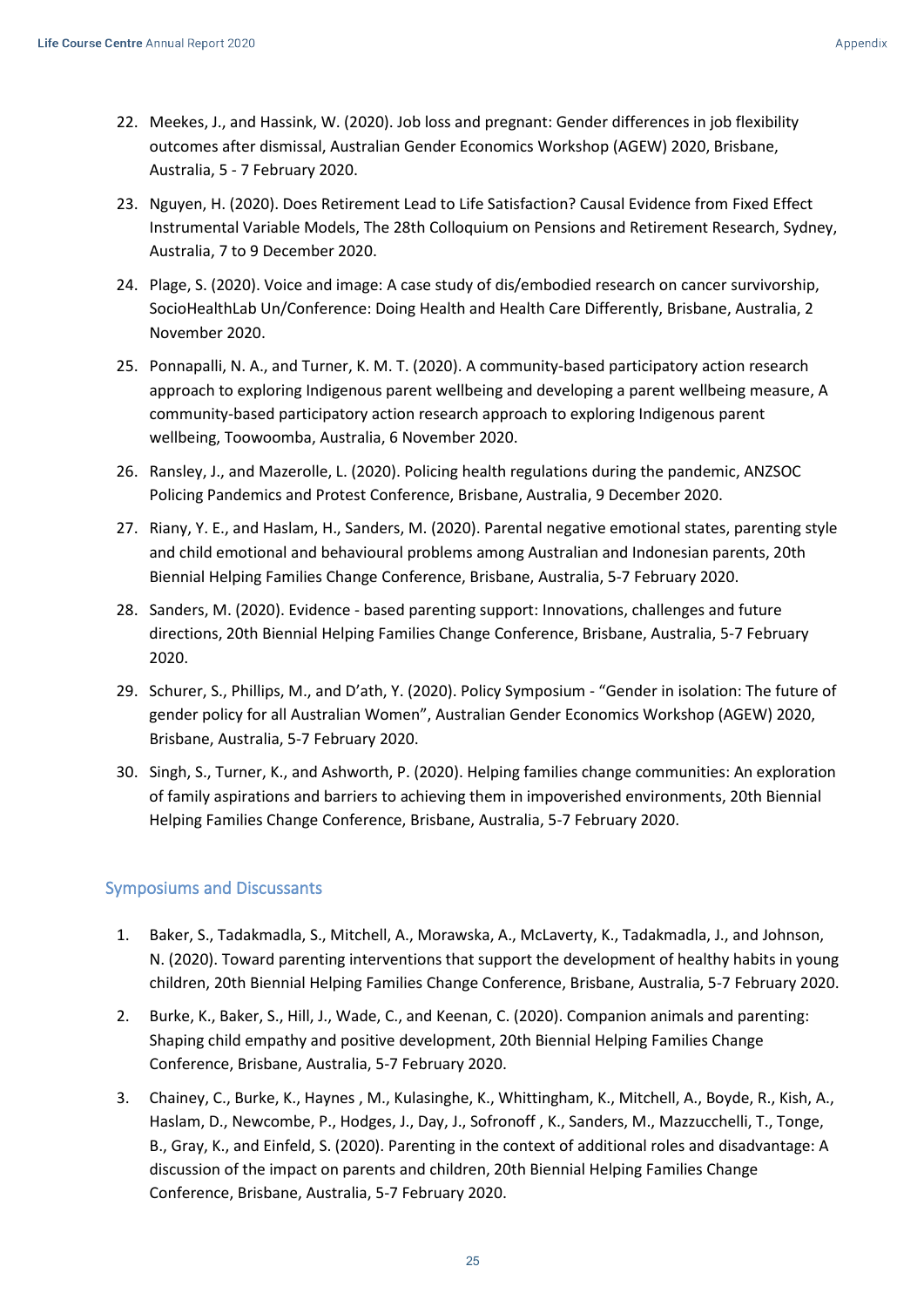- 4. Forster, M., Herd, M., and Turner, K. (2020). Our journey, our learnings with Australia's first peoples: Teaching both ways in Indigenous Triple P training, 20th Biennial Helping Families Change Conference, Brisbane, Australia, 5-7 February 2020.
- 5. Gonzalez, C., Morawska, A., Haslam, D., Ohan, J., Turner, K., Sanders, M., Bennetts, E., Westrupp, E., Hackworth, N., Berthelsen, D., Love , J., and Nicholson, J. (2020). Parent engagement in parenting programs: Lessons and challenges, 20th Biennial Helping Families Change Conference, Brisbane, Australia, 5 - 7 February 2020.
- 6. Morawska, A., Baker, S., Johnston, S., Zheng, S. S., and Fisher, M. (2020). The role of parenting in the development of gender role stereotypes, 20th Biennial Helping Families Change Conference, Brisbane, Australia, Wednesday, 5-7 February 2020.
- 7. Morawska, A., Wittkowski, A., and Henderson, M. (2020). IMAgINE helping families THRIVE: Results of two intervention studies to help mothers in the very early years, 20th Biennial Helping Families Change Conference, Brisbane, Australia, 5-7 February 2020.
- 8. Ralph, A., Dittman, C., Kielstra, C., Mazzucchelli, T., Brook-Gash, T., Sofronoff, K., and Burke, K. (2020). New developments in parenting interventions for parents of adolescents, 20th Biennial Helping Families Change Conference, Brisbane, Australia, 5-7 February 2020.
- 9. Schurer, S. (2020). Discussed a paper by Rita Pereira on the impact of maternal smoking on birth weight. European Health Economics Association PhD workshop, Erasmus Centre for Health Economics Rotterdam, part of Erasmus University Rotterdam, Netherlands, 3 September 2020.

#### <span id="page-25-0"></span>**Seminars**

- 1. Baxter, J. (2020). Webinar: The Life Course Centre Looking Back, Looking Forward, Social Sciences Week 2020, Brisbane, Australia, Online, 8 September 2020.
- 2. Baxter, J. (2020). Webinar: Resilience in Research Women in Research webinar series, Online, 2 December 2020.
- 3. Baxter, J., Thorpe, K., and Staton, S. (2020). Families Under Extreme Stress: Factors associated with meal provision in early care and education (ECE) services, Brisbane, Australia, Online, 14 October 2020.
- 4. Bowman, D., Curry, M., Broadway, B., and Ruppanner, L. (2020). Families Under Extreme Stress: Normal "stresses" and additional challenges arising from COVID-19, Anti-Poverty Week Life Course Centre Seminar, Online, 15 October.
- 5. Clague, D. (2020). Evaluation of Triple P at a population level: Findings from the Time 1 Raising Children in Your Neighbourhood Survey, The Parenting and Family Support Centre Seminar Series, Online, 13 October 2020.
- 6. Dahmann, S. C. (2020). Naïveté and sophistication about self-control: Empirical evidence, Centre for Health Economics Seminar Series, Monash University, Melbourne, Australia, Online, 11 May 2020.
- 7. Dahmann, S. C. (2020). Naïveté and sophistication about self-control: Empirical evidence, Microeconometrics and Public Policy Working Group Seminar, University of Sydney, Sydney, Australia, Online, 15 May 2020.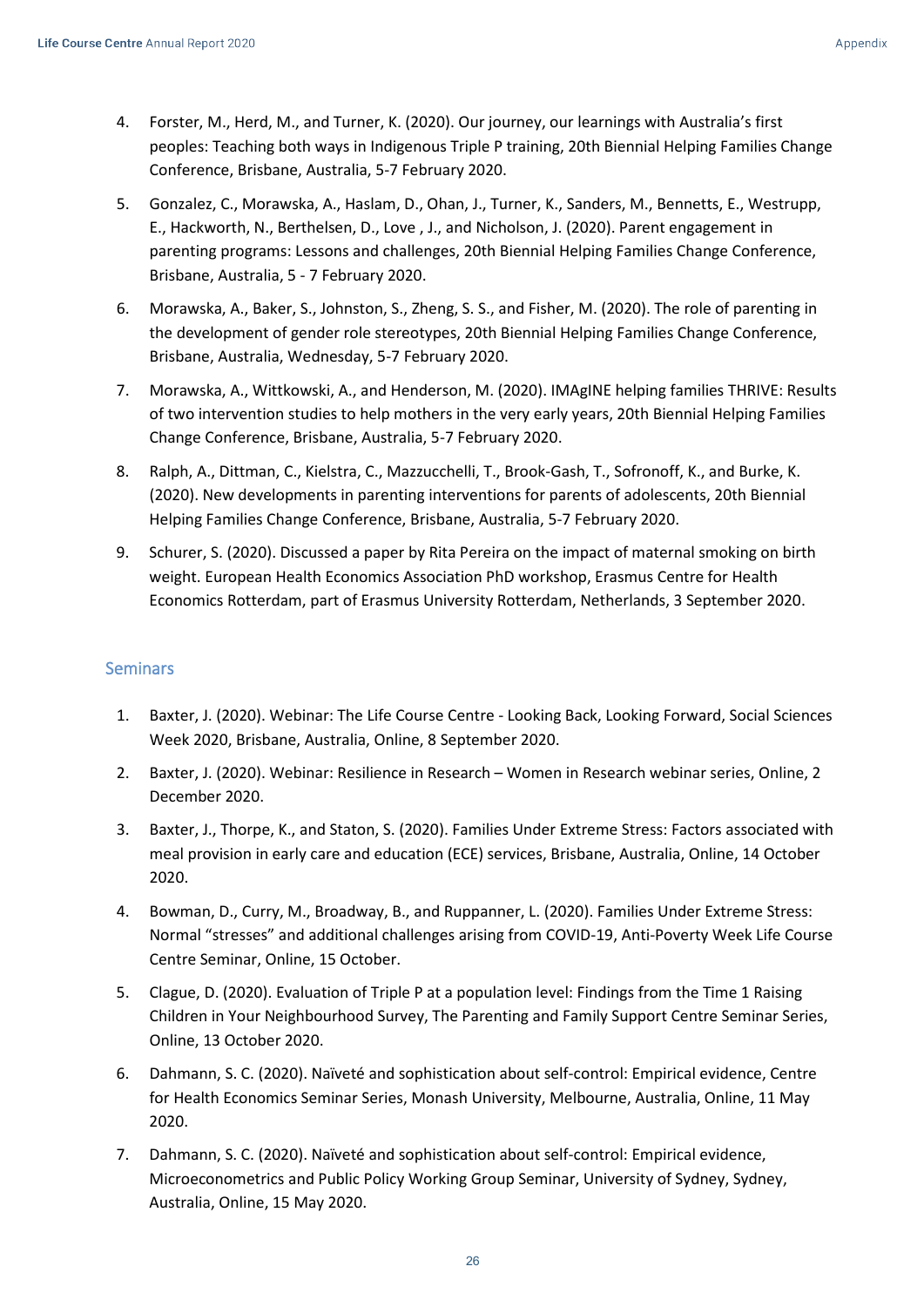- 8. Huang, Y. (2020). Sexism and Attitudes towards Women's Reproductive Autonomy in the New Zealand Context, Institute for Social Science Research and Life Course Centre Seminar Series, Brisbane, Australia, 12 March 2020.
- 9. Kalb, G. (2020). Labour market recovery post-COVID-19, Melbourne Economic Forum on Fiscal Policy and COVID-19 Recovery, Melbourne, Australia, Online, 22 October 2020.
- 10. Meekes, J. (2020). Fired and pregnant: Gender differences in job flexibility outcomes after job loss, Institute for Employment Research (IAB) Colloquium series, Nürnberg, Germany, Online, 1 October 2020.
- 11. Mooi-Reci, I., Mallet, S., Fitzgerald, J., and McVilly, K. (2020). Getting on with the job: The future of work for people with disability: Panel discussion. National Social Sciences Week 2020 (Australia), Online, 8 September 2020.
- 12. Parsell, C., and Clarke, A. (2020). Cultivating the ethical society: charity and welfare in contemporary society, Institute for Social Policy, Housing, Equalities Research, Heriot Watt University, online seminar, Edinburg, United Kingdom, Online, 9 December 2020.
- 13. Salamanca, N. (2020). How People React to Pension Risk, Pension Retirement and Ageing Seminar, Centre of Excellence in Population Ageing Research (CEPAR)/UNSW, Sydney, Australia, Online, 18 May 2020.
- 14. Salom, C. L. (2020). Dual Disorders in the COVID-19 Pandemic an introduction, Dual Disorders in the COVID-19 Pandemic, Madrid, Spain, Online, 28 May 2020.
- 15. Thorpe, K. (2020). Applying Developmental Science: Examining the impact of early education and care programs on children's developmental trajectories. School of Psychology Seminar Series, Brisbane, Australia, 6 March 2020.

| <b>Visitor</b>                  | <b>Host</b>                            | <b>Presentation topic</b>                                                          |
|---------------------------------|----------------------------------------|------------------------------------------------------------------------------------|
| Dr. Carmel Hannan               | The University of<br>Queensland        | ISSR/LCC Seminar Series, 17<br>February 2020, Families in times of                 |
| University of Limerick, Ireland |                                        | Recession: Irish exceptionalism?                                                   |
| Visit: 3 to 28 February 2020    |                                        | Workshop: Thinking about<br>causality in life course research, 27<br>February 2020 |
| Prof. Curt Hagquist             | The University of<br>Western Australia | Mental health of Swedish<br>adolescents: Round table                               |
| Karlstad University, Sweden     |                                        | discussion, 26 February                                                            |
| Visit: 10 to 26 February 2020   |                                        |                                                                                    |

## <span id="page-26-0"></span>Table 1 International visitors presenting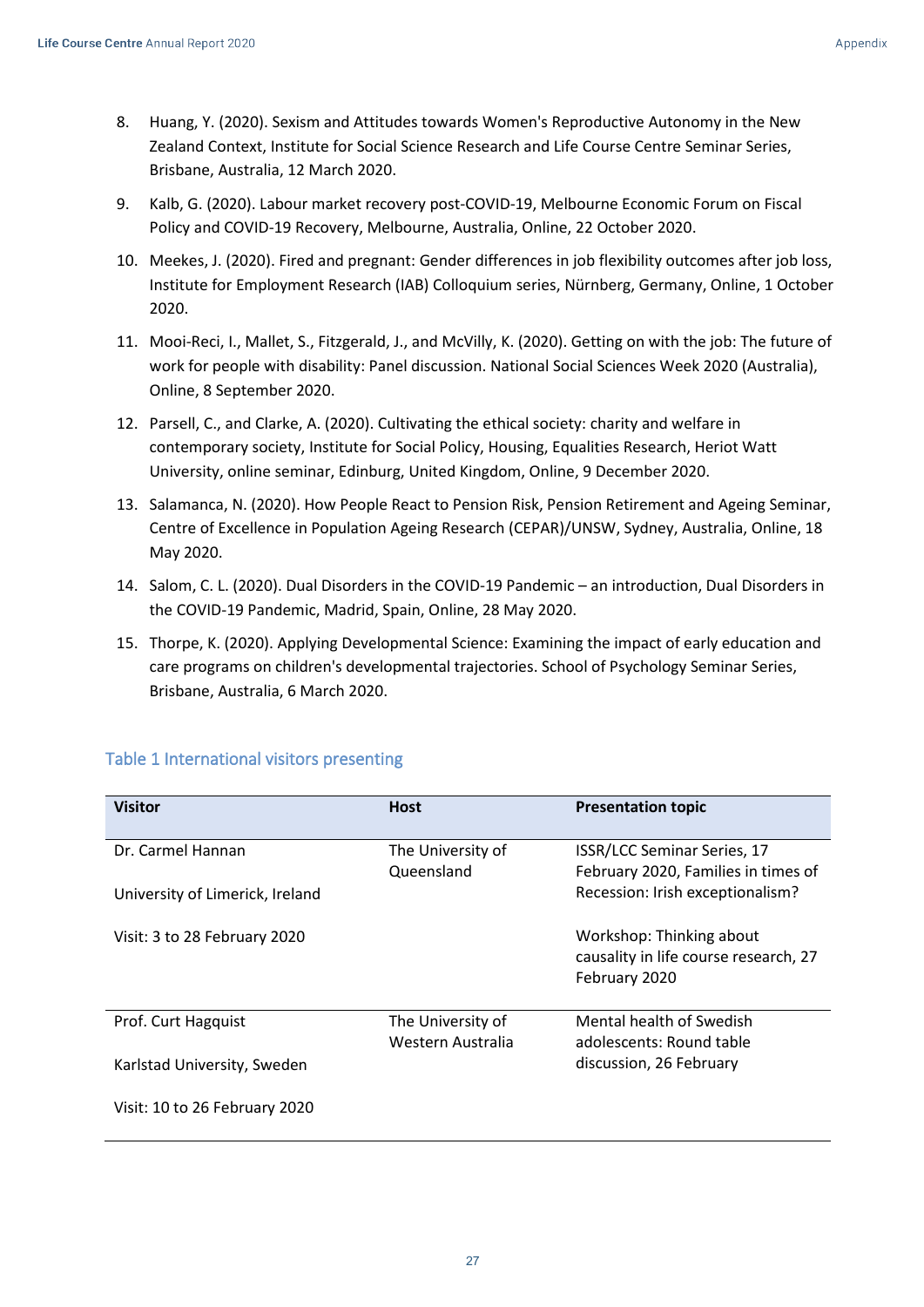## <span id="page-27-0"></span>Additional Researchers Working on Centre Research

## <span id="page-27-1"></span>Table 2 New Postdoctoral Researchers

| <b>Name</b>           | <b>Country of</b><br>origin | <b>Supervisor</b>     | <b>Institution</b>                  |
|-----------------------|-----------------------------|-----------------------|-------------------------------------|
| Dr Shabbir Ahmad      | Pakistan                    | Wojtek Tomaszewski    | The University of Queensland        |
| Dr Chiara Broccatelli | Italy                       | Mark Western          | The University of Queensland        |
| Dr Laetitia Coles     | Australia                   | Sally Staton          | The University of Queensland        |
| Dr Sandy Houen        | Australia                   | <b>Sally Staton</b>   | The University of Queensland        |
| Dr Yanshu Huang       | New Zealand                 | Janeen Baxter         | The University of Queensland        |
| Dr Melissa Johnstone  | Australia                   | Wojtek Tomaszewski    | The University of Queensland        |
| Dr Huong Lee          | <b>Viet Nam</b>             | <b>Francis Mitrou</b> | The University of Western Australia |
| Dr Dwayne Mann        | Australia                   | Simon Smith           | The University of Queensland        |
| Dr Cassie Pattinson   | Australia                   | Simon Smith           | The University of Queensland        |
| Dr Kalina Rossa       | Australia                   | Simon Smith           | The University of Queensland        |
| Dr. Tomasz Zajac      | Poland                      | Wojtek Tomaszewski    | The University of Queensland        |

## <span id="page-27-2"></span>Table 3 Honours and Masters by coursework students

| <b>Student</b>        | Supervisor(s)                                 | Institution | Program                  | <b>Topic</b>                                                                                                           |
|-----------------------|-----------------------------------------------|-------------|--------------------------|------------------------------------------------------------------------------------------------------------------------|
| Keshini<br>Muthikhuda | <b>AProf Marian</b><br>Vidal-Fernandez        | USyd        | Masters by<br>coursework | Effects of student effort on high<br>school outcomes in Australia                                                      |
| Wenyu Cao             | Dr Jordy Meekes                               | <b>UoM</b>  | Hons                     | The effect of informal home care<br>on caregivers' labour market<br>outcomes after job loss                            |
| Rebecca Dunne         | Prof Lorraine<br>Mazerolle, Dr<br>David Mount | UQ          | Hons                     | Offence-Supportive Cognitions in<br>Online Child Abuse Material<br><b>Offenders: A Systematic Review</b><br>of Reviews |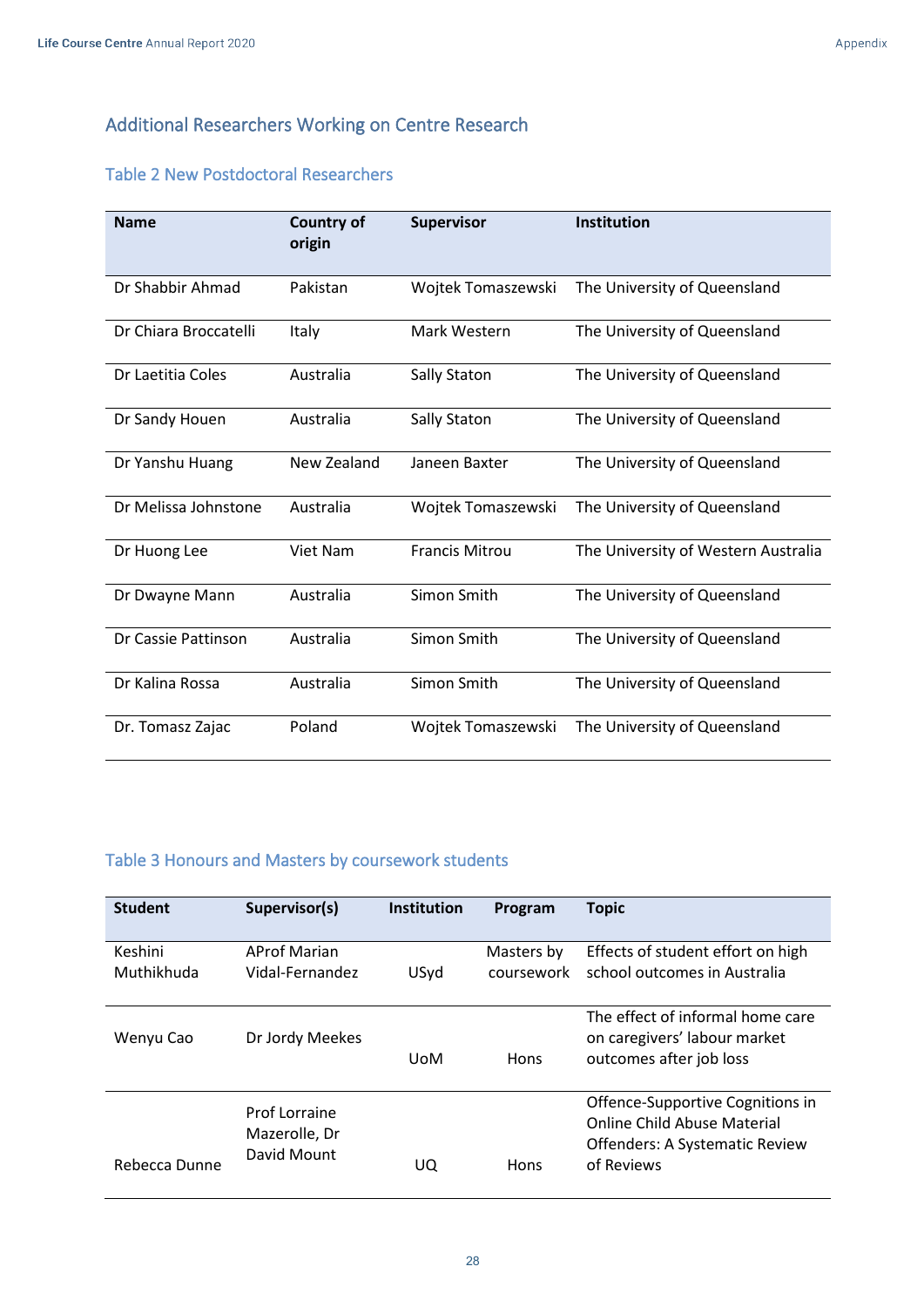| Zachary Duretto       | Dr Valentina<br>Duque                                            | USyd       | Hons | Investigating the causal<br>relationship between air pollution<br>and mental health                           |
|-----------------------|------------------------------------------------------------------|------------|------|---------------------------------------------------------------------------------------------------------------|
| Fiona<br>Georgiakakis | <b>AProf Kadir</b><br>Atalay, Dr<br>Rebecca Edwards              | USyd       | Hons | Differential mortality outcomes<br>across Australia as a result of<br>socioeconomic disadvantage              |
| Zhenlin Kang          | Prof Agnieszka<br>Tymula                                         | USyd       | Hons | On the foundations of adaptive<br>utility: Real and illusory wealth<br>effects in risky choices               |
| Jeffrey Khoo          | Dr Rebecca<br>Edwards                                            | USyd       | Hons | The impact of family dispute<br>resolution on outcomes of<br>children of separated parents                    |
| Stephanie<br>Norhona  | <b>AProf Marian</b><br>Vidal-Fernandez                           | USyd       | Hons | Cultural transmission and its<br>effect on the development of<br>collaborative problem-solving<br>skills.     |
| Drummond Orr          | <b>AProf Victoria</b><br>Baranov                                 | <b>UoM</b> | Hons | Effects of maternal education on<br>child health outcomes - Evidence<br>from Ethiopia                         |
| Michael<br>Panozzo    | Dr Nicolas<br>Salamanca                                          | <b>UoM</b> | Hons | Effect of child-custody<br>arrangements on educational<br>achievement                                         |
| Sharon<br>Ragunathan  | Dr Valentina<br>Duque                                            | USyd       | Hons | The long-term effects of violence<br>on human capital outcomes:<br>evidence from the 1994 Rwandan<br>Genocide |
| Haniene Tayeb         | <b>AProf Marian</b><br>Vidal-Fernandez,<br>Dr Rebecca<br>Edwards | USyd       | Hons | How the popularity of #MeToo<br>affects the reporting rate of<br>sexual assault                               |
| George<br>Waterman    | Dr Jordy Meekes                                                  | <b>UoM</b> | Hons | Effects of health shocks on<br>individual labour market<br>outcomes by degree of<br>urbanisation              |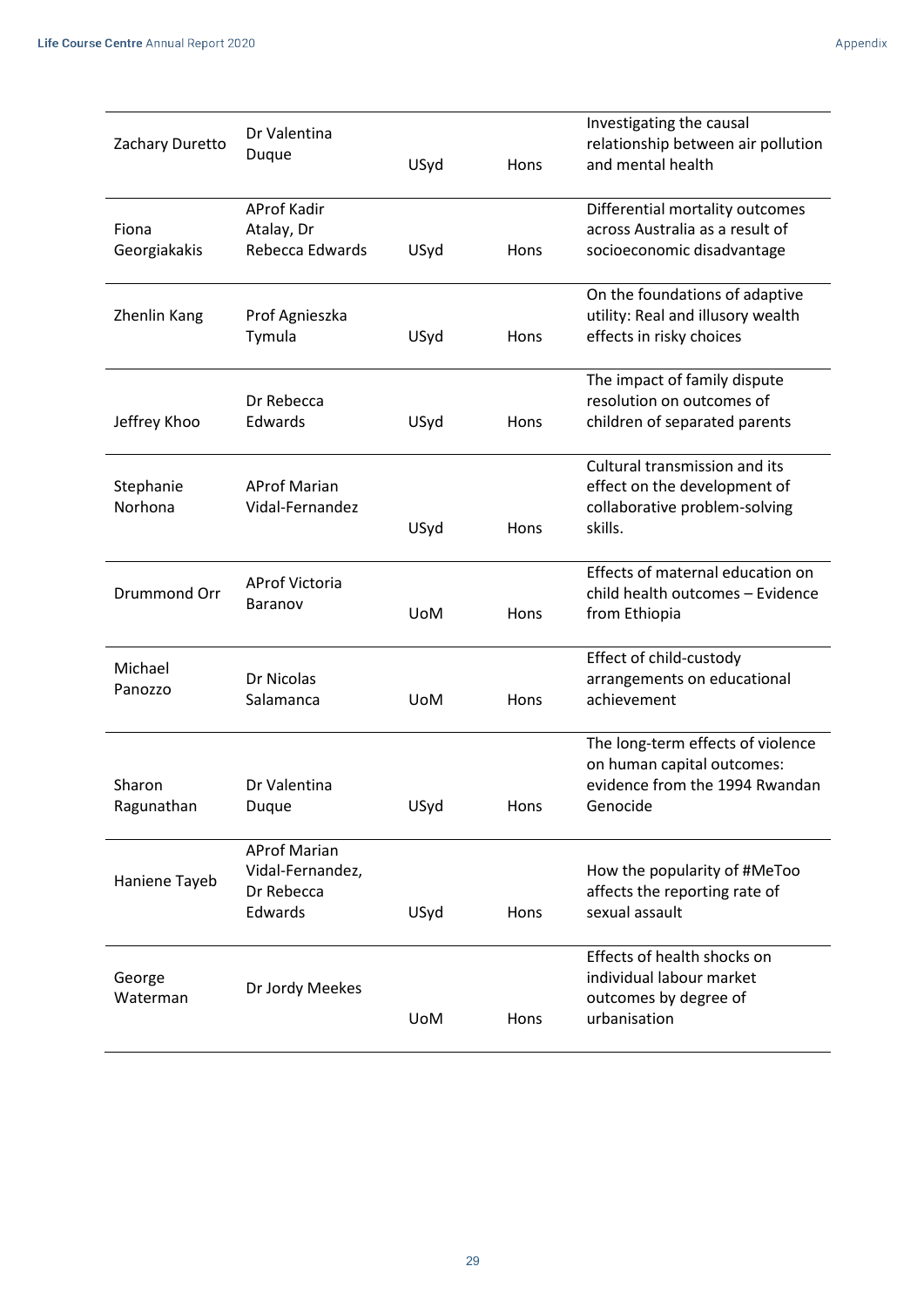| <b>Student</b>       | Supervisor(s)                                                                             | <b>Institution</b> | Program    | <b>Topic</b>                                                                                                                                                                          |
|----------------------|-------------------------------------------------------------------------------------------|--------------------|------------|---------------------------------------------------------------------------------------------------------------------------------------------------------------------------------------|
| Heidi Hoffmann       | Prof Janeen Baxter,<br><b>AProf Francisco</b><br>Perales, AProf<br><b>Cameron Parsell</b> | UQ.                | PhD        | A sociological analysis of suicide in<br>Australia                                                                                                                                    |
| Yongbo Liu           | Dr Martin<br>O'Flaherty, Dr Jack<br>Lam, Prof Janeen<br><b>Baxter</b>                     | UQ                 | <b>PhD</b> | Multigenerational effects on health<br>inequality in Australia: Influence of<br>grandparental social economic<br>status on health outcomes                                            |
| Thao Nguyen          | Prof Guyonne Kalb,<br>Dr Andrew Clarke                                                    | <b>UoM</b>         | <b>PhD</b> | Three essays on immigrant children                                                                                                                                                    |
| <b>Bonnie Searle</b> | Prof Karen Thorpe,<br>Dr Sally Staton,<br>AProf Robyn<br>Littlewood                       | UO.                | <b>PhD</b> | How do early childhood educators<br>beliefs, behaviours and context<br>impact upon child feeding practices<br>and mealtimes within Australian<br>childcare centre in low income areas |

# <span id="page-29-0"></span>Table 4 New Postgraduate Students

## <span id="page-29-1"></span>Table 5 Continuing Postgraduate Students

| <b>Student</b>      | Supervisor(s)                                                                               | <b>Institution</b> | Program    | <b>Topic</b>                                                                                                                                             |
|---------------------|---------------------------------------------------------------------------------------------|--------------------|------------|----------------------------------------------------------------------------------------------------------------------------------------------------------|
| Christine Ablaza    | <b>Prof Mark</b><br>Western, AProf<br>Wojtek<br>Tomaszewski, Prof<br>Christopher<br>Manning | UQ.                | <b>PhD</b> | Do temporary contracts help or<br>hurt workers: Evidence from the<br>Philippines                                                                         |
| Tahmina Begum       | AProf Abdullah<br>Mamun, Dr<br>Satyamurthy<br>Anuradha                                      | UQ.                | PhD        | Caesarean birth and its impact<br>on maternal and offspring<br>health in Australia: A life course<br>perspective                                         |
| <b>Tuhin Biswas</b> | AProf Abdullah<br>Mamun, AProf<br>Ricardo Jorge<br>Soares Magalhaes,<br>Dr Nick Townsend    | UQ.                | PhD.       | Double burden of malnutrition<br>among the women in South and<br>Southeast Asia: Geographical<br>variation, health inequality and<br>health achievement. |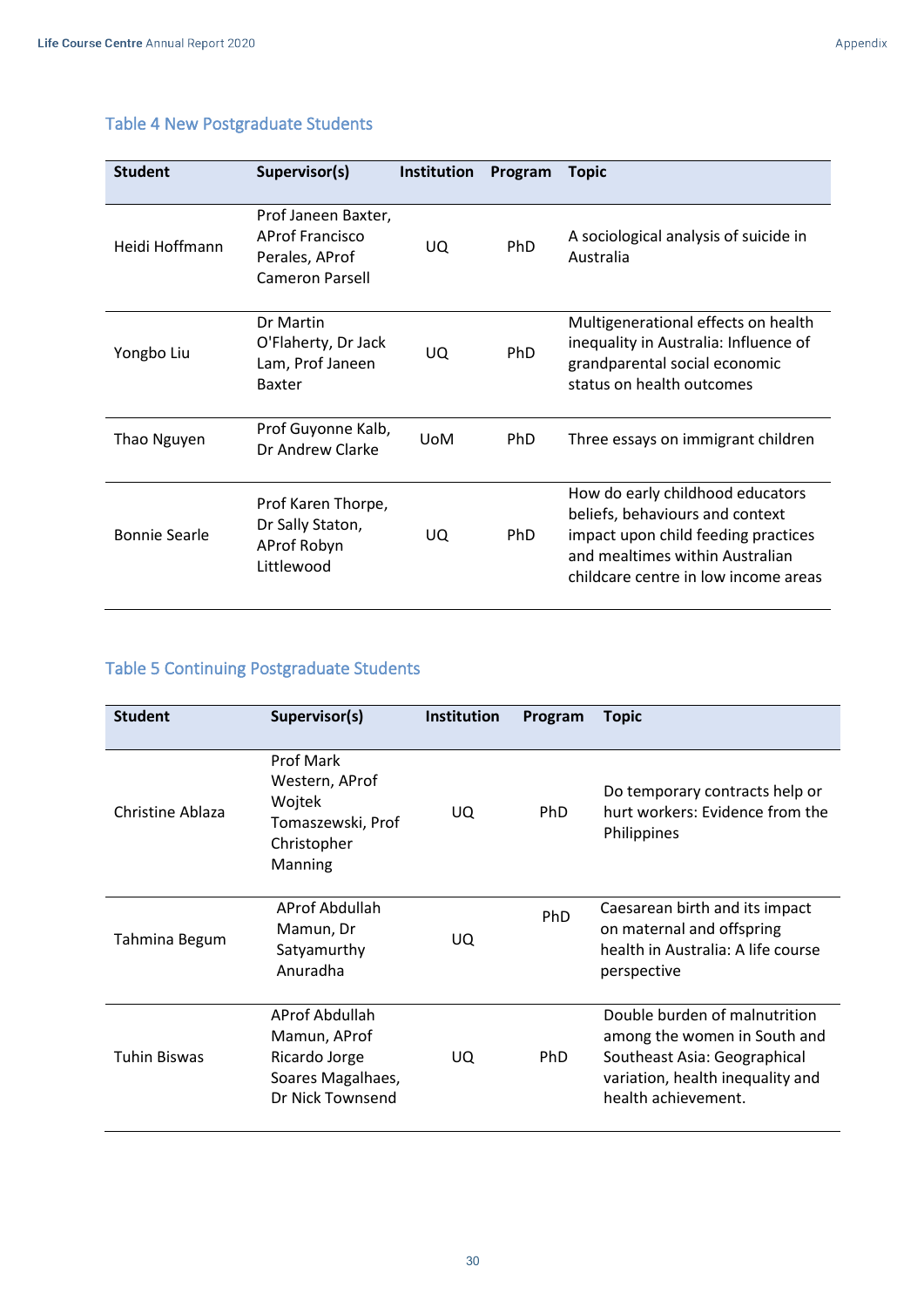| <b>Student</b>                  | Supervisor(s)                                                                                                | Institution | Program | <b>Topic</b>                                                                                                                                                         |
|---------------------------------|--------------------------------------------------------------------------------------------------------------|-------------|---------|----------------------------------------------------------------------------------------------------------------------------------------------------------------------|
| <b>Meredith Burgess</b>         | <b>AProf Francisco</b><br>Perales, Prof Lisa<br>McDaid, Prof<br>Janeen Baxter                                | UQ.         | PhD     | Sexual orientation and life<br>chances in contemporary<br>Australia                                                                                                  |
| Suaditya C Mohan                | Dr Suzanna Fay, Dr<br>Renee Zahnow and<br>Dr Jonah Rimer                                                     | UQ.         | PhD     | Disaster Strain: Exploring and<br>comparing people's lived<br>experiences of the 2011<br>Brisbane flooding and 2020<br>COVID-19 pandemic in Brisbane,<br>Queensland. |
| Alice Campbell                  | <b>AProf Francisco</b><br>Perales, Prof<br>Janeen Baxter                                                     | UQ.         | PhD     | Sexual identity fluidity: The<br>prevalence, predictors and<br>outcomes of sexual identity<br>change in two cohorts of<br>Australian women                           |
| Leah Cave                       | Prof Stephen<br>Zubrick, Dr<br>Carrington<br>Shepherd, Dr<br>Matthew Cooper<br>and AProf Hayley<br>Christian | <b>UWA</b>  | PhD     | Pathways between racial<br>discrimination and the health<br>and wellbeing of Aboriginal and<br>Torres Strait Islander children<br>and young people                   |
| Emma Cooke                      | Dr Sally Staton, Dr<br>Andrew Clarke, Prof<br>Karen Thorpe                                                   | UQ.         | PhD     | Children's experiences of<br>spiritual wellbeing and<br>relaxation in Early Childhood<br><b>Education and Care</b>                                                   |
| Carys Chainey                   | Dr Kylie Burke,<br>Prof Michele<br>Haynes                                                                    | UQ          | PhD     | Childhood adversity in Australia:<br>Does parenting moderate its<br>relationship to positive<br>development?                                                         |
| Kathleen De Rooy                | <b>AProf Sarah</b><br>Bennett, AProf<br>Francisco Perales,<br>Dr Michelle Sydes                              | <b>UQ</b>   | PhD     | Forecasting female offending:<br>Understanding high risk factors,<br>locations and times                                                                             |
| Gursimran<br><b>Dhamrait</b>    | <b>AProf Hayley</b><br>Christia, Prof Gavin<br>Pereira, Dr Melissa<br>O'Donnell                              | <b>UWA</b>  | PhD     | The effects of birth spacing,<br>family size and demographic<br>factors on child development<br>outcomes at age 5                                                    |
| Maria Francisca<br>Donoso Rivas | Dr Jenny Povey,<br><b>AProf Wojtek</b>                                                                       | UQ          | PhD     | Beyond school choice:<br>understanding parental                                                                                                                      |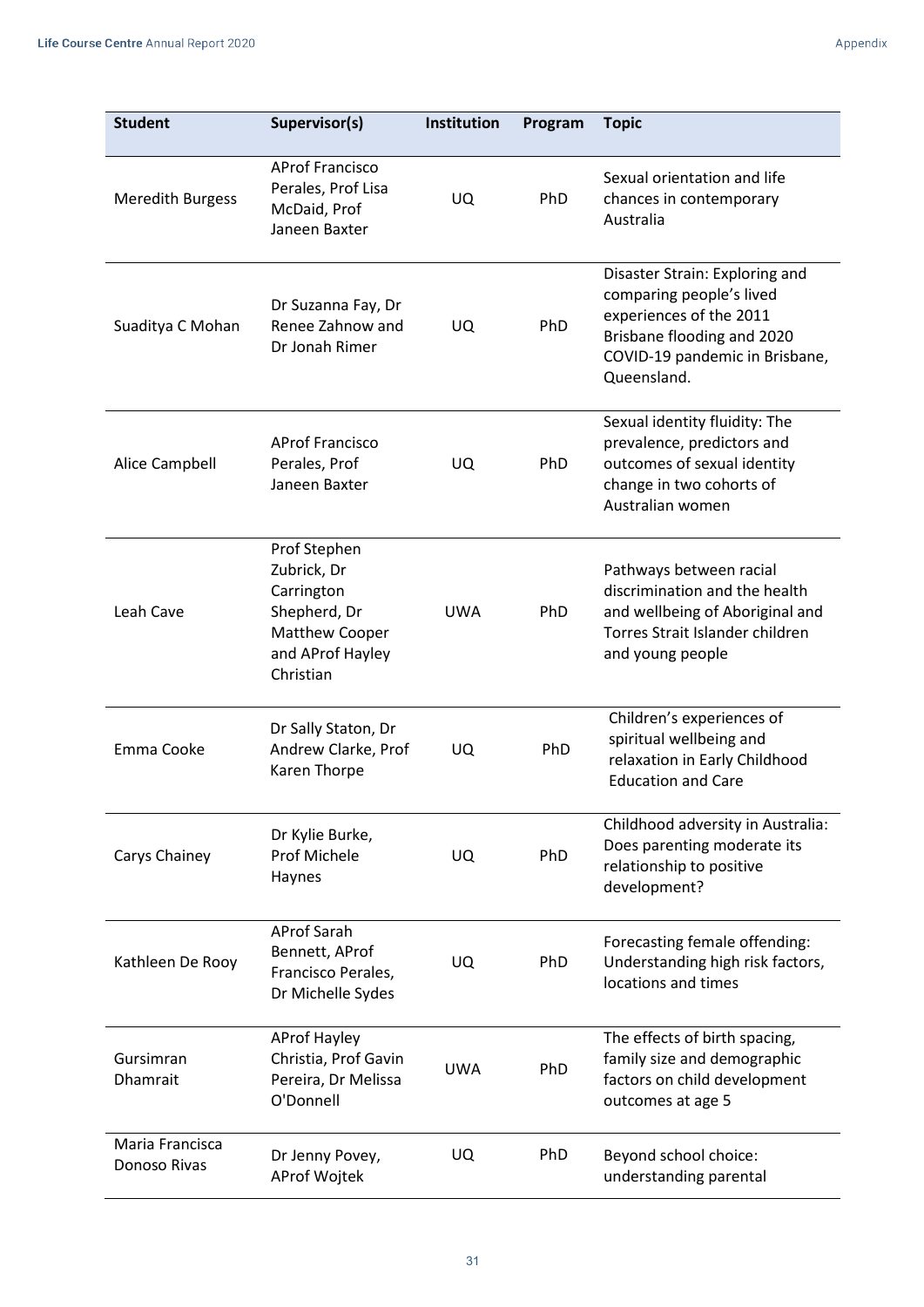| <b>Student</b>    | Supervisor(s)                                                                                                 | Institution | Program    | <b>Topic</b>                                                                                                                                   |
|-------------------|---------------------------------------------------------------------------------------------------------------|-------------|------------|------------------------------------------------------------------------------------------------------------------------------------------------|
|                   | Tomaszewski, Prof<br>Mark Western                                                                             |             |            | engagement in the context of<br>school choice reforms                                                                                          |
| Lilac Florentino  | AProf Wojtek<br>Tomaszewski, Dr<br>Jenny Povey                                                                | UQ.         | PhD        | Managing odds: Addressing<br>educational disadvantage<br>through school accountability<br>and better HRM practices                             |
| Md. Mehedi Hasan  | <b>AProf Abdullah</b><br>Mamun, AProf<br>Ricardo Jorge<br>Soares Magalhaes,<br><b>Prof Saifuddin</b><br>Ahmed | UQ.         | PhD        | Future direction of maternal and<br>child health in low- and middle-<br>income countries                                                       |
| M Mamun Huda      | <b>AProf Abdullah</b><br>Mamun, Dr Martin<br>O'Flaherty, Dr<br>Jocelyn Finlay                                 | <b>UQ</b>   | PhD        | Adolescent motherhood and<br>offspring health in low and<br>middle income countries:<br>Trends, determinants, and<br>vulnerabilities           |
| Nam (April) Hoang | Prof Matt Sanders,<br>Dr Divna Haslam,<br>Dr James Kirby                                                      | UQ.         | PhD        | The efficacy of the Triple P plus<br>compassion in promoting co-<br>parenting relationship between<br>parents and grandparents in<br>Vietnam   |
| Felix Leung       | <b>AProf Stefanie</b><br>Schurer, Dr Peter<br>Exterkate                                                       | USyd        | PhD        | The causal effects of cognitive<br>and noncognitive skills on<br>education                                                                     |
| Paul Morton       | <b>Prof Lorraine</b><br>Mazerolle, AProf<br>Sarah Bennett                                                     | UQ          | <b>PhD</b> | Operation galley                                                                                                                               |
| Narayan Panthi    | Dr Sally Staton, Dr<br>Sandra Houen, Prof<br>Karen Thorpe                                                     | UQ          | PhD        | Learning together: Supporting<br>educators to manage<br>behavioural challenges in<br>early childhood services                                  |
| Sonia Pervin      | <b>AProf Abdullah</b><br>Mamun, Dr Pauline<br>Emmet, Prof<br>Harold McIntyre                                  | UQ          | PhD        | Resemblance of parent-offspring<br>dietary patterns and the<br>development of offspring<br>cardiometabolic risks: A life<br>course perspective |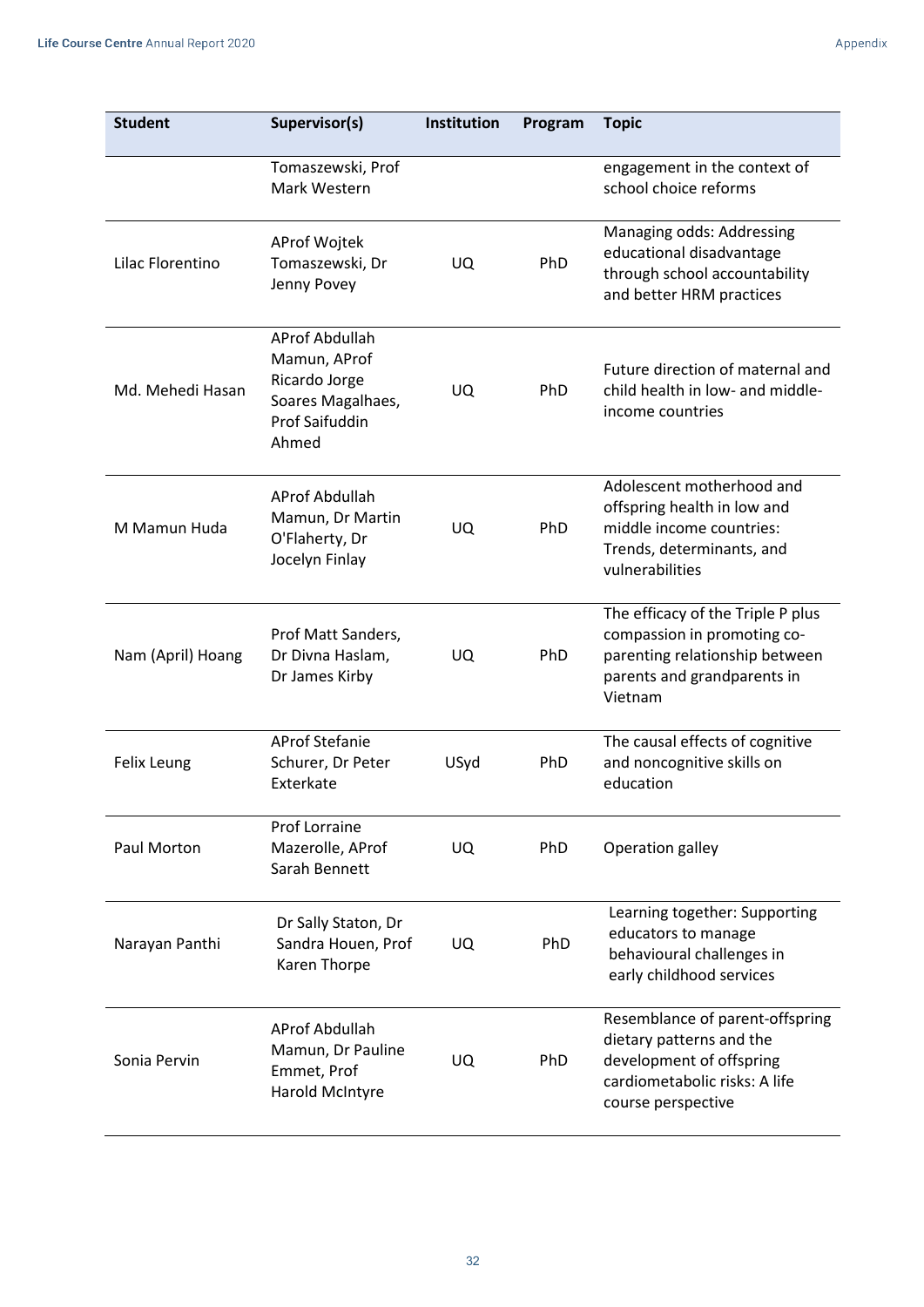| <b>Student</b>          | Supervisor(s)                                                                                  | Institution | Program | <b>Topic</b>                                                                                                          |
|-------------------------|------------------------------------------------------------------------------------------------|-------------|---------|-----------------------------------------------------------------------------------------------------------------------|
| Arvind Ponnapalli       | <b>AProf Karen</b><br>Turner, Prof Matt<br><b>Sanders</b>                                      | UQ          | PhD     | Indigenous parent wellbeing:<br>Implications for early<br>intervention parenting support<br>in Indigenous communities |
| Kevin Pugh              | <b>AProf Marian</b><br>Vidal-Fernandez,<br>Dr Yi Sun, Dr<br>Valentina Duque                    | USyd        | PhD     | Three essays on the economics<br>of school education                                                                  |
| Nikita Sharma           | AProf Wojtek<br>Tomaszewski, Prof<br>Janeen Baxter, Dr<br>Jenny Povey                          | UQ          | PhD     | Immigrants in the Australian<br>labour market                                                                         |
| Laura Simpson<br>Reeves | <b>AProf Cameron</b><br>Parsell, AProf<br>Shuang Liu                                           | UQ          | PhD     | Understanding cultural<br>perceptions of relative poverty                                                             |
| Victoria Sullivan       | Prof Karen Thorpe,<br>Dr Laetitia Coles,<br>Dr Yuwei Xu                                        | <b>UQ</b>   | PhD     | Pride and Prejudice: The<br>claiming and contesting of men's<br>participation in the early<br>childhood workforce     |
| <b>Xueting Wang</b>     | AProf Agnieszka<br>Tymula, Dr<br>Stephen Cheung                                                | USyd        | PhD     | Adolescents' self-control issue<br>and disadvantage                                                                   |
| Nicole Watson           | Prof Janeen<br>Baxter, Dr John<br>Henstridge, Prof<br>Michele Haynes                           | UQ          | PhD     | Improvements in non-response<br>adjustments for complex<br>longitudinal survey data                                   |
| <b>Steve Yeong</b>      | Dr Katrien Stevens,<br>Prof Deborah<br>Cobb-Clarke, Dr<br>Don Weatherburn,<br>Dr Mario Fiorini | USyd        | PhD     | Essays in micro econometric<br>policy evaluation                                                                      |
| Asma Zulfiqar           | Dr Jenny Povey,<br>Prof Janeen Baxter                                                          | UQ          | PhD     | <b>Moving Mountains: Pathways</b><br>out of Patriarchy for Pakistani<br>Women                                         |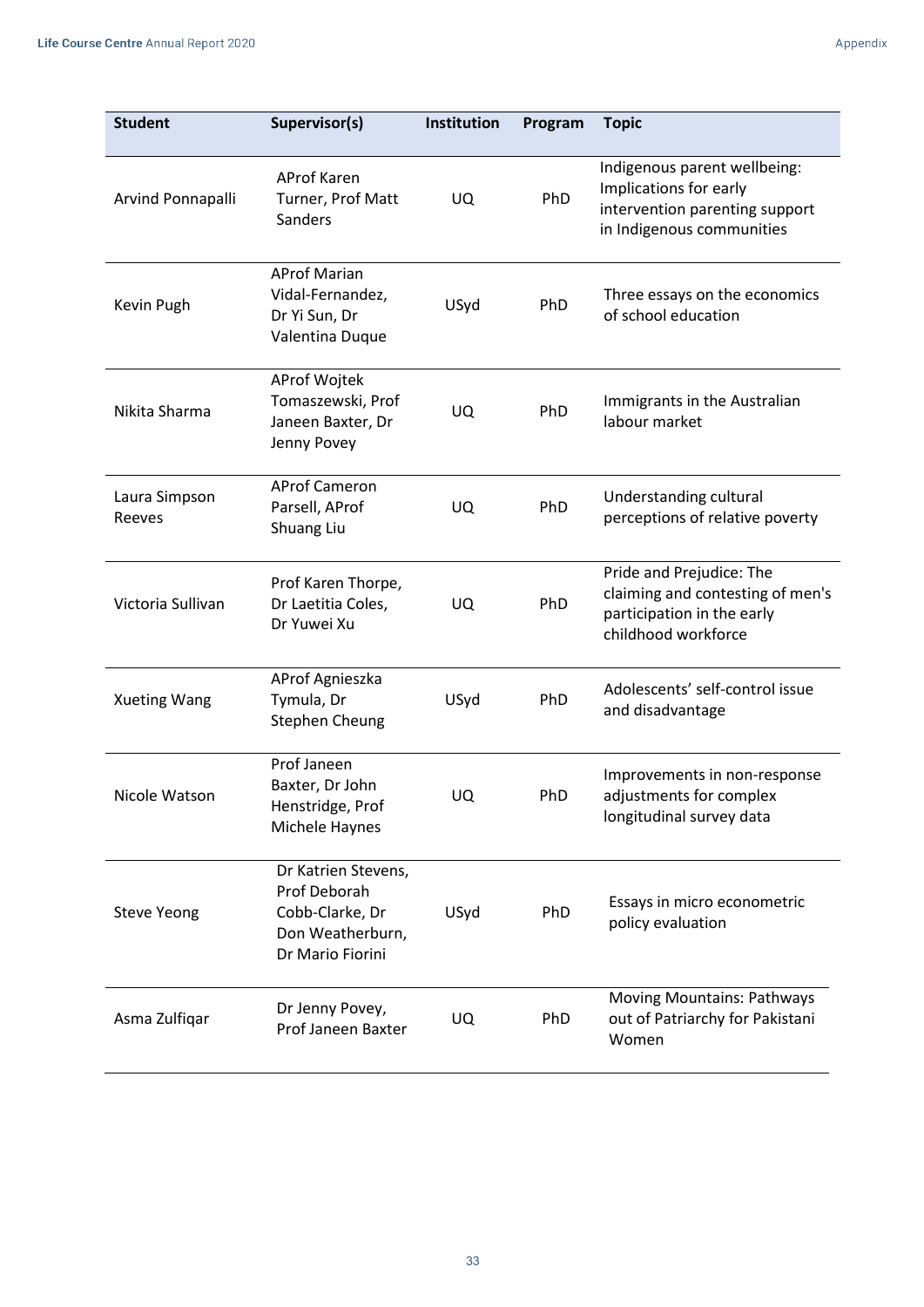#### <span id="page-33-0"></span>Early Career Researchers

- 1. Dr Vinayak Alladi, The University of Sydney
- 2. Dr Ferdi Botha, The University of Melbourne
- 3. \*Dr Chiara Broccatelli, The University of Queensland
- 4. \*Dr Laetitia Coles, The University of Queensland
- 5. Dr Sarah Dahmann, The University of Sydney
- 6. Dr Valentina Duque, The University of Sydney
- 7. Dr Kirsten Hancock, The University of Western Australia
- 8. \*Dr Sandy Houen, The University of Queensland
- 9. \*Dr Yanshu Huang, The University of Queensland
- 10. \*Dr Dwayne Mann, The University of Queensland
- 11. Dr Joemer Maravilla, The University of Queensland
- 12. Dr Jordy Meekes, The University of Melbourne
- 13. Dr Martin O'Flaherty, The University of Queensland
- 14. \*Dr Cassandra Pattinson, The University of Queensland
- 15. Dr Stefanie Plage, The University of Queensland
- 16. Dr Azhar Potia, The University of Queensland
- 17. Dr Peter Rankin, The University of Queensland
- 18. \*Dr Kalina Rossa, The University of Queensland
- 19. Dr Joel Stafford, The University of Western Australia
- 20. Dr Michelle Sydes, The University of Queensland
- 21. Dr Renee Zahnow, The University of Queensland

\* New in 2020

## <span id="page-33-1"></span>Number of Postgraduate Completions

#### <span id="page-33-2"></span>Table 6 Postgraduate completions

| <b>Student</b> | Supervisor(s)                                                                                 | <b>Institution</b> | Program    | <b>Topic</b>                                                                                                                                                                                |
|----------------|-----------------------------------------------------------------------------------------------|--------------------|------------|---------------------------------------------------------------------------------------------------------------------------------------------------------------------------------------------|
| Sarah Ball     | <b>AProf Cameron</b><br>Parsell, Prof Brian<br>Head, Dr Sarah<br>Bennett, Dr Emma<br>Antrobus | UQ.                | PhD        | Behaviour change, rigorous<br>evidence and public policy: An<br>ethnography of the use of<br>'behavioural insights' in policy<br>development by the Australian<br><b>Federal Government</b> |
| Madonna Boman  | <b>AProf Cameron</b><br>Parsell, Dr Jack Lam                                                  | UQ.                | PhD.       | Risky transitions: Leaving out-of-<br>home care in South East<br>Queensland                                                                                                                 |
| Laetitia Coles | Prof Belinda Hewitt,<br>AProf Wojtek<br>Tomaszewski, Prof<br>Lynda Cheshire                   | UQ                 | <b>PhD</b> | Determinants of participation in<br>childcare amongst fathers who<br>work very long hours                                                                                                   |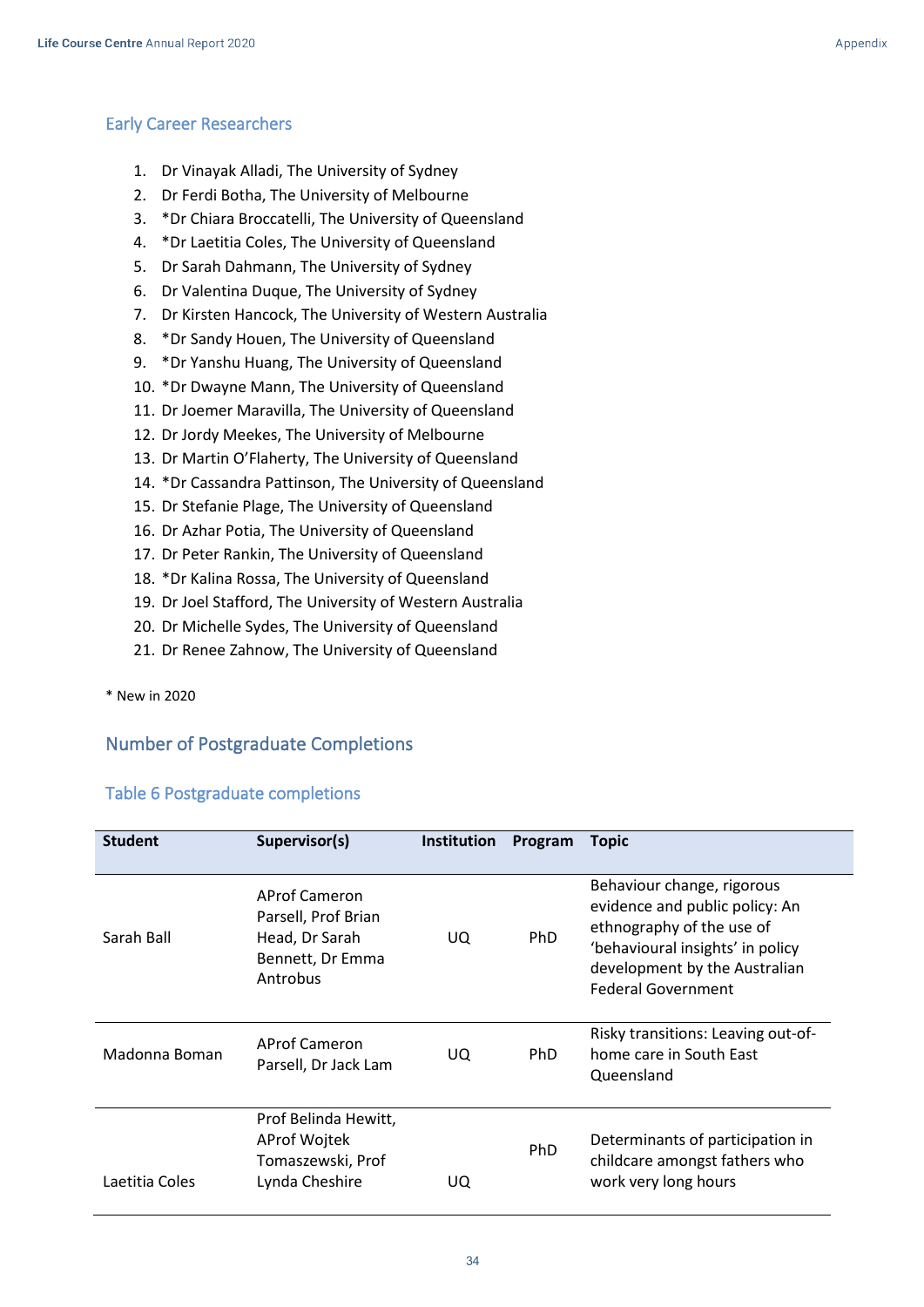| Patricia<br>Collingwood | Prof Lorraine<br>Mazerolle, AProf<br><b>Jason Ferris</b>                          | <b>UQ</b> | PhD | School truancy and financial<br>independence during emerging<br>adulthood: A longitudinal<br>analysis of receipt of and reliance<br>on cash transfers                                     |
|-------------------------|-----------------------------------------------------------------------------------|-----------|-----|-------------------------------------------------------------------------------------------------------------------------------------------------------------------------------------------|
| <b>Berihun Dachew</b>   | Prof Rosa Alati,<br><b>AProf Abdullah</b><br>Mamun, AProf James<br>Scott          | <b>UQ</b> | PhD | Hypertensive disorders of<br>pregnancy and the risk of mental<br>and behavioural disorders in<br>offspring                                                                                |
| Ruth (Lute) Faleolo     | Prof Paul Memmott,<br>Prof Mark Western,<br>Dr Kelly Greenop, Dr<br>Denise Clague | <b>UQ</b> | PhD | Pasifika well-being and Trans-<br>Tasman migration: a mixed<br>methods analysis of Samoan and<br>Tongan well-being perspectives<br>and experiences in Auckland and<br><b>Brisbane</b>     |
| Nicole Kapelle          | Prof Janeen Baxter,<br>Dr Sergi Vidal Torre,<br>Dr Philipp Lersch                 | UQ.       | PhD | May your wealth be easily<br>divisible by two: marital<br>dissolution and personal wealth<br>of German men and women over<br>the life course                                              |
| Ella Kuskoff            | <b>AProf Cameron</b><br>Parsell, Dr Andrew<br>Clarke, Prof Greg<br>Marston        | UQ        | PhD | The road to hell is paved with<br>good policy intentions: an<br>analysis of government<br>intervention in cultural aspects<br>of domestic violence                                        |
| Cari McIlduff           | AProf Karen Turner,<br><b>AProf Christine</b><br>Wilson, Prof Matt<br>Sanders     | UQ        | PhD | Cultural sensitivity in working<br>with Indigenous Peoples: A<br>model proposed and evaluated<br>towards culturally sympathetic<br>methodology for capacity<br>building and social change |
| Emina Prguda            | Dr Kylie Burke, Dr<br>Emma Antrobus, Dr<br>Sarah Bennett                          | UQ        | PhD | Engaging parents involved in<br><b>Community Corrections: The role</b><br>of parenting interventions in<br>improving child and parent<br>outcomes                                         |
| Angelina Tang           | <b>AProf Francisco</b><br>Perales, Prof Janeen<br>Baxter, Dr Francisco<br>Rowe    | UQ        | PhD | The shifting labour market<br>position of international<br>graduates in Australia.                                                                                                        |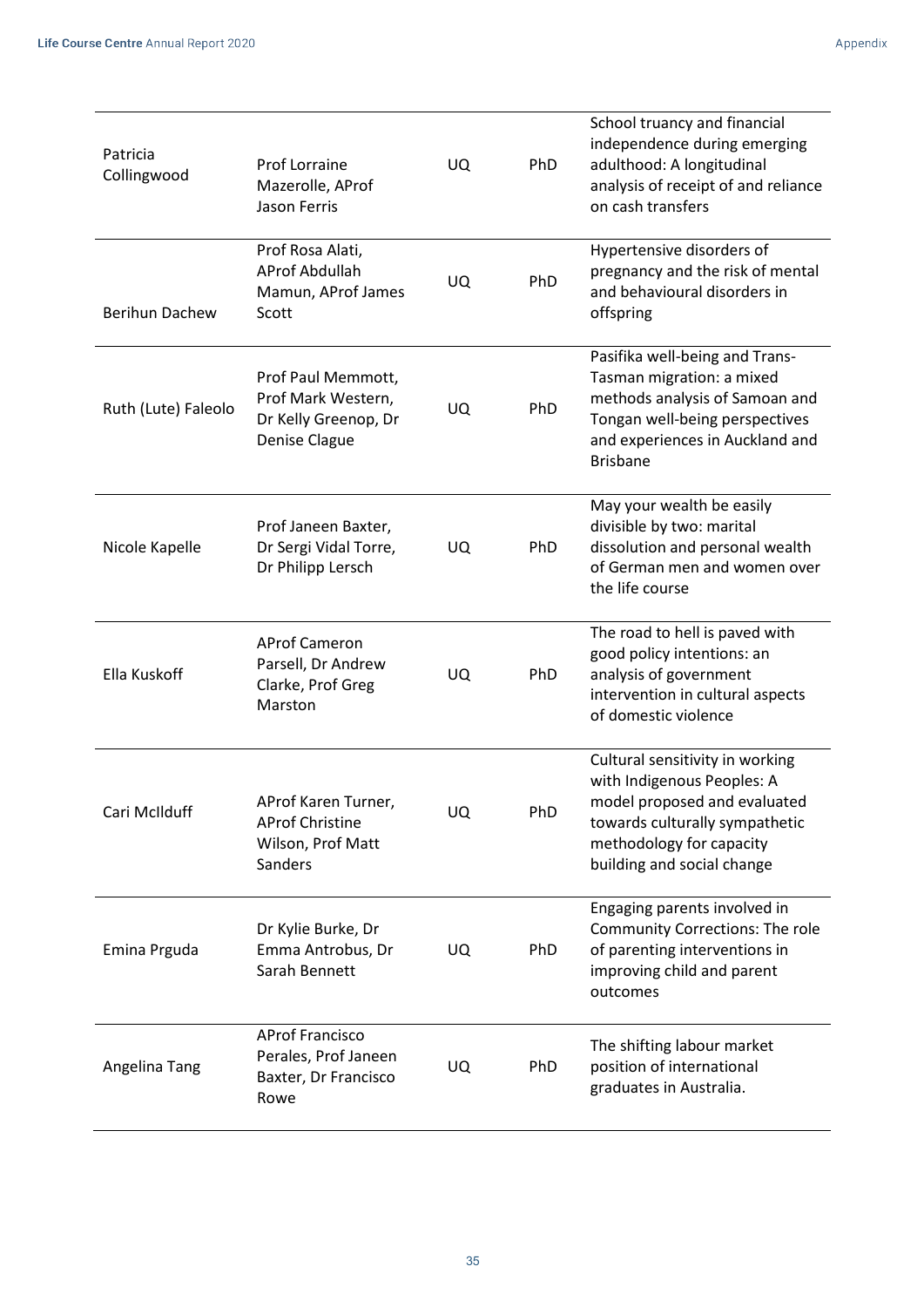## <span id="page-35-0"></span>Mentoring and Career Development Programs

#### 1. Student placements

**UQ Summer/Winter Scholar Research Program:** The UQ Summer/Winter Scholar Research Program provides UQ students with an opportunity to gain research experience working alongside some of the university's leading academics and researchers. Participation is open to undergraduate (including honours and masters by coursework) students who are currently enrolled at UQ. ISSR at UQ offers internships in this program, and runs lunchtime conversations with researchers to provide information about their current and future research, as well as navigating an academic career. This year ISSR hosted 14 students, 11 of whom were affiliated with the Life Course Centre, supervised by 8 Life Course Centre Early Career Researchers. This program also provides career development/mentoring for ECRs, helping them gain supervisory experience, with junior ECRs paired with an experienced advisor. Two equity and diversity scholarships allowed the additional placement of indigenous and disabled students into this program.

## 2. Career advice and group mentoring sessions

- Dr Lisa Pope and Ms Ella Kuskoff (The University of Queensland) met with undergraduate intern students to discuss what is involved in doing a PhD, 15 January 2020
- Dr Sally Staton (The University of Queensland) met with LCC students and summer scholars to discuss her research and provide career advice, 23 January 2020
- Prof Mark Western, Prof Janeen Baxter, Prof Lorraine Mazerolle and Prof Deborah Cobb-Clark: Our research agendas and career trajectories post 2020 - panel session, 10 June 2020
- Life Course Centre Student development days: Networking, 10 December 2020
- Dr Cain Polidano, Dr Caroline Salom, Dr Haley Fisher, AProf Simon Smith, and Prof Cameron Parsell took part in this panel as part of the student development days: Job interview tips: academic and government - advice from an LCC panel, 3 December 2020

#### 3. International 'visitor' mentoring

**AProf Orla Doyle** (University College Dublin) met with Centre students and staff to discuss her career pathway and offer career advice. Virtual, 2 December 2020.

#### 4. Career development through committee membership

**Capacity Building Portfolio**: The chair of the Capacity building portfolio committee is an annual appointment awarded to a Life Course Centre academic who has not previously sat on the executive committee. A senior academic mentors the chair. In 2020 Dr Cain Polidano chaired this committee, mentored by Prof Baxter. The committee also included two student members who received career development through their role as active members of the committee: Ella Kuskoff and Xueting Wang.

**Student Forum:** The Life Course Centre Student forum was led by a student committee and supported by a professional staff member. Members: chairperson (Ella Kuskoff), secretary (Ruth Steinbring) and Communications officer (Laura Simpson Reeves).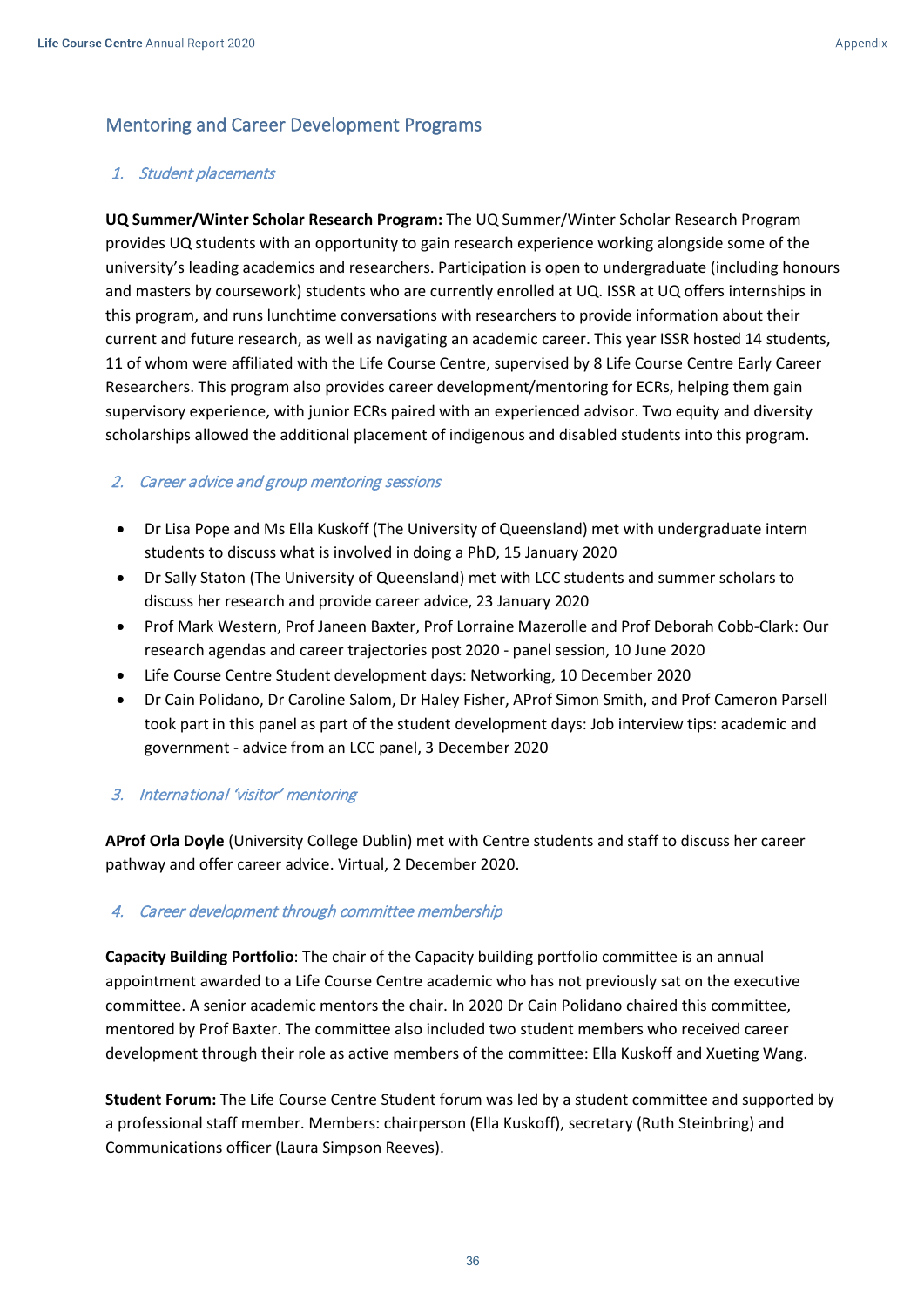#### 5. One-on-one mentoring

This year was the first year of the Life Course Centre, one-on-one mentoring scheme '**Lighting up pathways**'. This one-on-one mentoring program aims to build a culture of inclusion, support and development and to increase engagement in the Life Course Centre. Our program has a broad focus on career development, and will facilitate cross-nodal mentoring relationships between senior and junior researchers. For the mentee, it is an opportunity to learn from successful researchers in their field, gain experience and confidence in managing professional relationships with senior colleagues, and expand their professional network. For the mentor, it is an opportunity to transfer skills and expertise to younger researchers, extend networks and capacity building initiatives, and contribute to an innovative new Life Course Centre initiative. Eighteen Life Course Centre members took part in the program, 9 pairs, including international Partner Investigators.

### <span id="page-36-0"></span>Presentations and Briefings

#### <span id="page-36-1"></span>Public Lectures

- 1. Baxter, J. (23 October 2020). Life Course Centre Families Under Pressure Podcast Series Episode 1 Prof Janeen Baxter discusses the life course approach to addressing disadvantage, Brisbane, Australia. *Podcast.*
- 2. Cobb-Clark, D. (23 December 2020). Life Course Centre Families Under Pressure Podcast Series Episode 4 – Prof Deborah Cobb-Clark explores the role of economics and human behaviour in life course outcomes, Brisbane, Australia. *Podcast.*
- 3. de New, J. (16 June 2020). Melbourne Institute Virtual Colloquium: Economic conditions and opioid overdoses , Melbourne, Australia. *Live/online.*
- 4. Kalb, G. (26 June 2020). Melbourne Institute Virtual Colloquium: Employment and income policy in Australia: Post COVID-19 implications, Melbourne, Australia. *Live/online.*
- 5. Kalb, G. (27 February 2020). Women are the business Episode 1: Paid Parental Leave Who Cares?, online, Australia. *Podcast.*
- 6. Mazerolle, L. (6 February 2020). Partnerships in Policing, Brisbane, Australia. *Online*
- 7. Mazerolle, L. (11 December 2020). Life Course Centre Families Under Pressure Podcast Series Episode 3 – Prof Lorraine Mazerolle discusses the Ability School Engagement Partnership (ASEP) Project, Brisbane, Australia. *Podcast.*
- 8. Parsell, C. (19 April 2020). 'HigherEd Heroes' podcast series Episode 6 How to really involve practitioners in the classroom, Brisbane, Australia. *Podcast.*
- 9. Parsell, C. (25 May 2020). Housing Journal Podcast, Brisbane, Australia. *Podcast.*
- 10. Ruppanner, L., Recalde, M. (28 February 2020). Women are the business Episode 2: Women Should Go on a Chore Strike, online, Australia. *Podcast.*
- 11. Ruppanner, L. (22 April 2020). Women are the business Episode 5: Women v COVID-19, Melbourne, Australia. *Podcast.*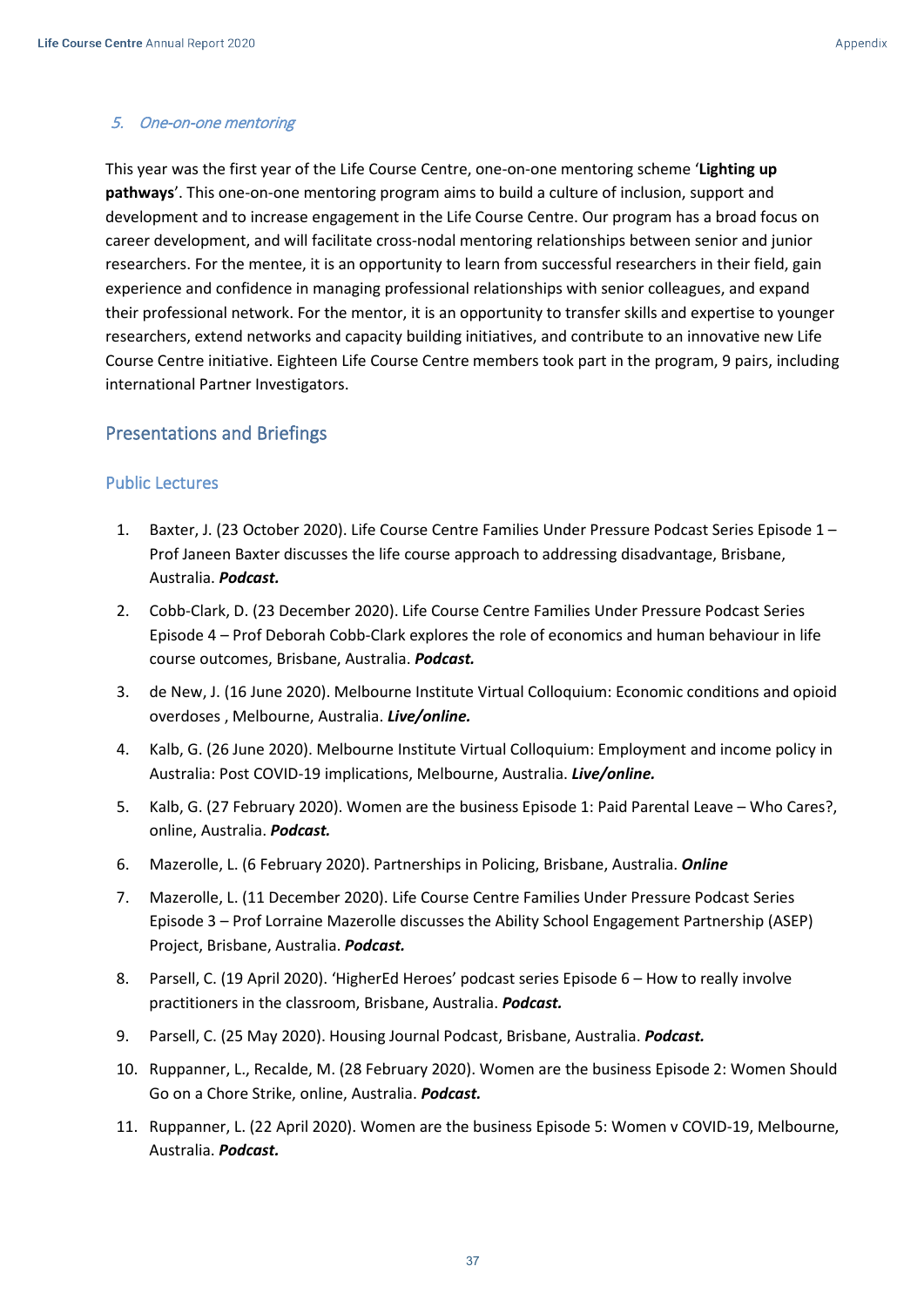- 12. Ruppanner, L. (7 May 2020). The domestic divide: why women do more in a pandemic, Melbourne, Australia. *Live/online.*
- 13. Ruppanner, L. (12 May 2020). How the coronavirus is affecting women's work in Australia, Melbourne, Australia. *Live/online.*
- 14. Ruppanner, L. (15 May 2020). Together We Care Leah Ruppanner, Melbourne, Australia. *Live/online.*
- 15. Ruppanner, L. (26 May 2020). Politics v Policy Episode 10 COVID-19: Disaster for the world. Catastrophe for women? Melbourne, Australia. *Podcast.*
- 16. Ruppanner, L. (3 June 2020). Episode 1: Dean's conversation series with AProf Leah Ruppanner, Melbourne, Australia. *Podcast.*
- 17. Ruppanner, L. (12 June 2020). Episode 5 of Life Beyond Coronavirus: The Expert View. Video: University of Melbourne, Melbourne, Australia. *Podcast.*
- 18. Ruppanner, L. (30 June 2020). Covid-19 & the future of work, Melbourne, Australia. *Live/online.*
- 19. Ruppanner, L. (21 December 2020). AI & Equality Initiative: Algorithmic Bias & the Ethical Implications, Melbourne, Australia. *Online.*
- 20. Sanders, M. (15 January 2021). Life Course Centre Families Under Pressure Podcast Series Episode 5 – Prof Matt Sanders and Dr Jenna McWilliam on rapid responses to families' changing circumstances and needs, Brisbane, Australia. *Podcast.*
- 21. Sanders, M., and Burke, K. (18 January 2021). Life Course Centre Families Under Pressure Podcast Series Episode 6 – Prof Matt Sanders and Dr Kylie Burke on the Every Family population trial of parenting support to disadvantaged families, Brisbane, Australia. *Podcast.*
- 22. Soleimanloo, S., Pattinson, C. (7 August 2020). Let's Chat About... Sleep & Performance, Brisbane, Australia. *Live/online.*
- 23. Staton, S., Yee, L. (11 June 2020). We Need To Talk About...How COVID-19 redefined early childhood education as an essential service, Brisbane, Australia. *Live/online.*
- 24. Tymula, A. (26 March 2020). Sydney Ideas COVID-19 Fear and Anxiety Podcast, Sydney, Australia. *Podcast.*
- 25. Zubrick, Z. (4 December 2020). Life Course Centre Families Under Pressure Podcast Series Episode 2 – Prof Steve Zubrick examines the importance of the early years of child development, Brisbane, Australia. *Podcast.*

## Every Family / Triple P

The Triple P – Positive Parenting Program is one of the most effective evidence-based parenting programs in the world, backed up by more than 35 years of ongoing research, founded by CI Prof Matthew Sanders.

The Triple P program incorporates five levels of intervention of increasing strength for parents of children from birth to age 16. Interventions range from public lectures, to small group sessions and one on one counselling.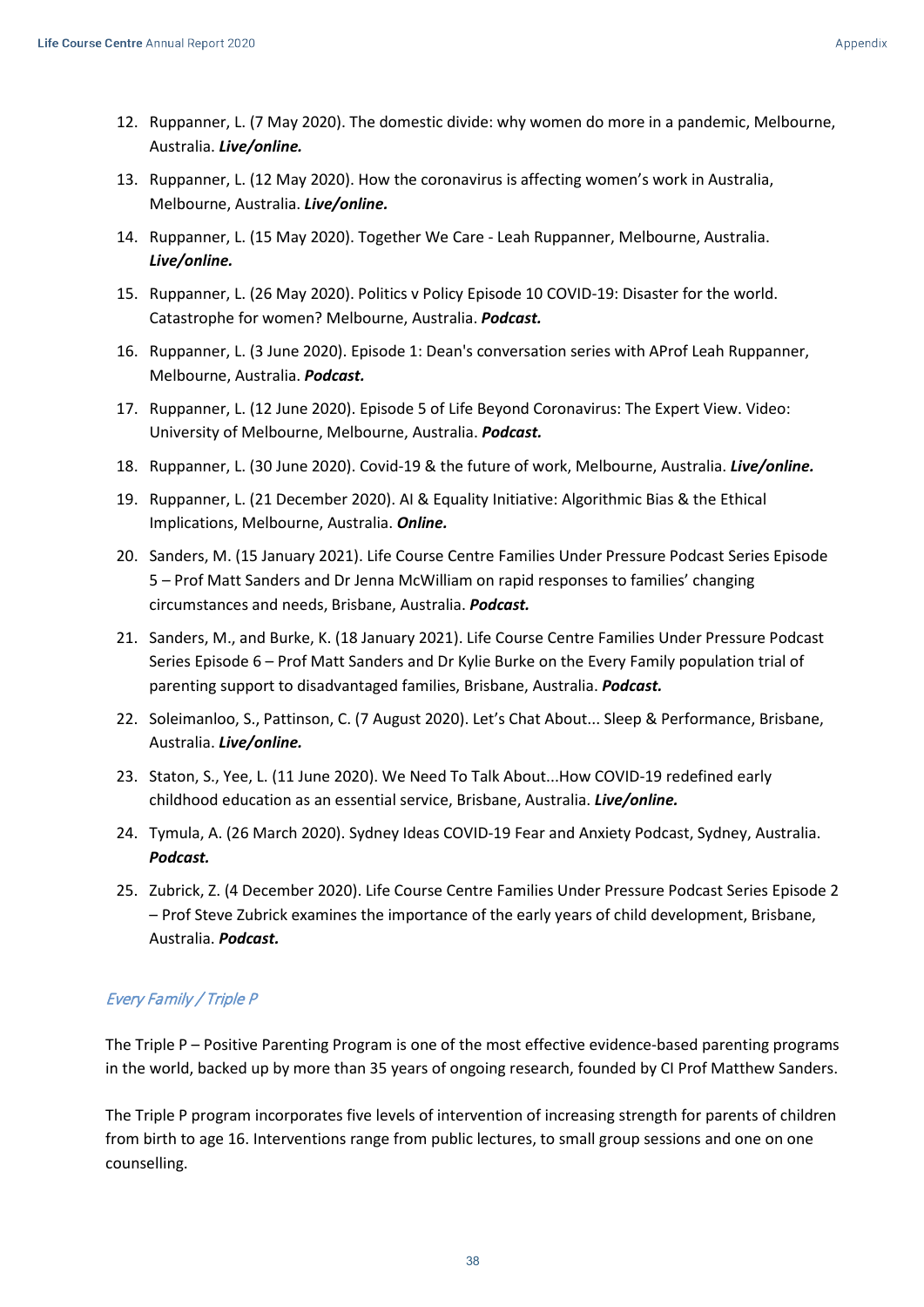Every Family: Australian Triple P System Population Trial is a major project of the Life Course Centre. It is a population trial of the Triple P – Positive Parenting Program that is examining how well Triple P works in 38 disadvantaged communities in Queensland, compared to socioeconomically similar communities where it is not implemented.

- Level 2 was delivered 26 times in the Every Family trial area
- Level 3 was delivered 3 times in the Every Family trial area
- Level 4 was delivered 11 times in the Every Family trial area

## <span id="page-38-0"></span>Stakeholder Presentations and Briefings

*\* Presentations/briefings that informed policy discussions are indicated with an asterisk.* 

*As in previous years, where multiple meetings between the same group around the same topic have occurred, these are only listed once per year. Often these meetings are not reported until a collaboration is formed, and so some briefings that were initiated prior to 2020 and not reported are included here, with follow-up meetings taking place in 2020.*

#### <span id="page-38-1"></span>Government

- 1. Australian Institute of Health and Welfare, 10 November 2020. Nature of briefing: Possible collaboration through discussing how the framework and included measures in the AIHW Indicators for Australia's Welfare report can be adjusted to better inform Australians on social determinants of wellbeing, to allow reporting on the wellbeing and resilience of Australians now, and over time. Life Course Centre member(s): Janeen Baxter, Wojtek Tomaszewski, Mattias Kubler.
- 2. Australian Institute of Health and Welfare, 25 March 2020. Nature of briefing: Discuss research project on suicide using MADIP data. Life Course Centre member(s): Janeen Baxter, Renee Zahnow, Mathew James, Jan Kabatek, Francis Mitrou, Sarah Johnson, Yanshu Huang.
- 3. Australian Government Department of Education, Skills and Employment. 9 December 2020. Nature of briefing: Collaboration with Life Course Centre. Life Course Centre member(s): Janeen Baxter, Wojtek Tomaszewski, Karen Thorpe
- 4. Australian Government Department of Education, Skills and Employment, 5 November 2020. Nature of briefing: Presentation at a half day virtual conference, Policy research using integrated data: The first five years Life Course Centre member(s): Karen Thorpe, Peter Rankin.
- 5. \*Australian Government Department of Social Services, 1 February 2020. Nature of briefing: Consulting on the Stronger Places Stronger People committee, a place-based collective impact initiative being implemented by the Australian Government in partnership with state and territory governments and 10 communities across Australia. Life Course Centre member(s): Deborah Cobb-Clark.
- 6. Australian Government Department of Social Services, 26 February 2020. Nature of briefing: Briefing on the ongoing and future work of the ARC Linkage Collaboration "Intergenerational Disadvantage: Causes, Pathways, and Consequences". Research presentation of ongoing work and a meeting with several stakeholders at DSS to discuss future collaboration and coordinate resource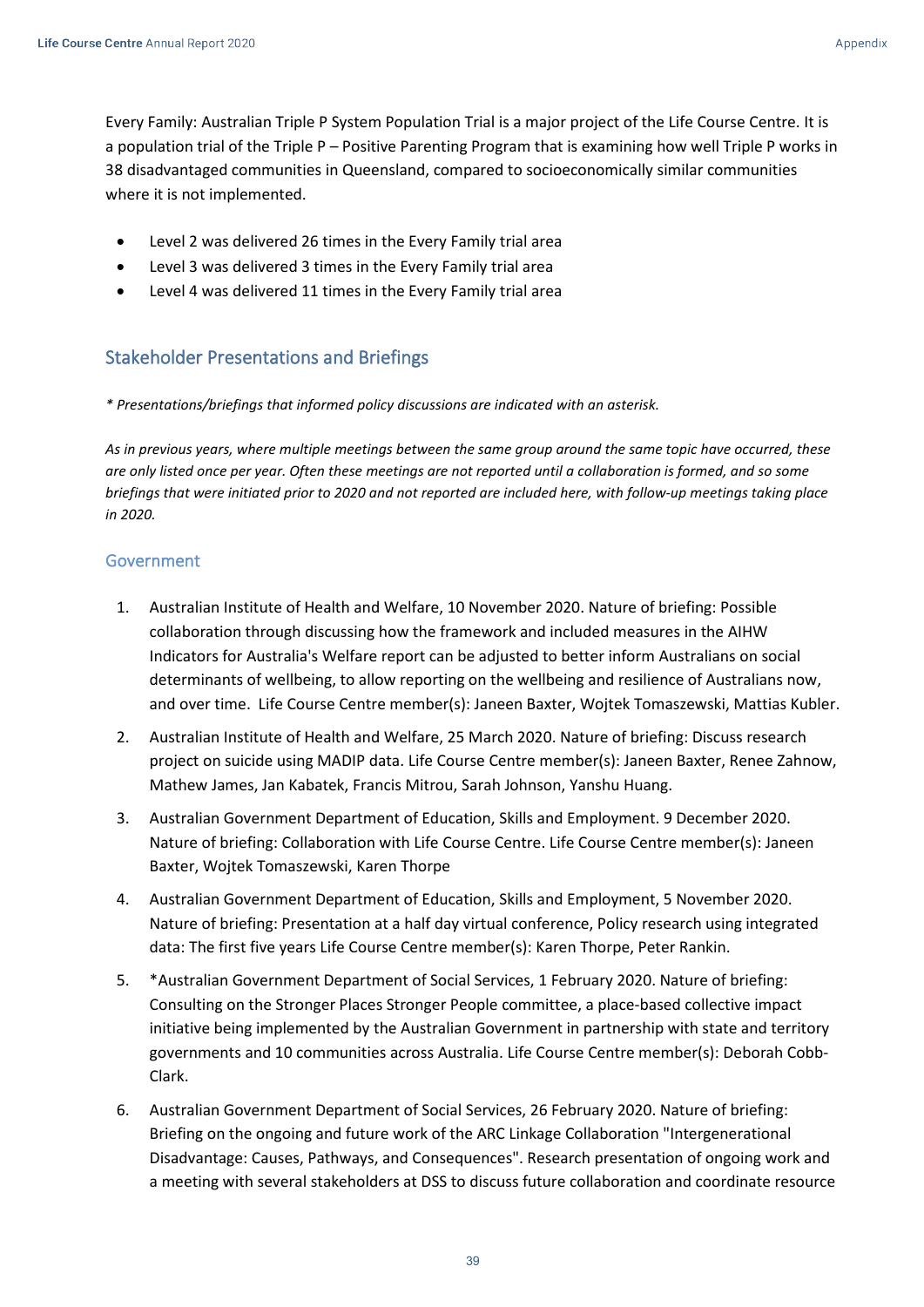allocation. Life Course Centre member(s): Nicolas Salamanca, Deborah Cobb-Clark, Sarah Dahmann, Hayley Fisher.

- 7. Australian Government Department of Social Services, 5 August 2020. Nature of briefing: Restarting Ability School Engagement Partnership (ASEP) Program. Life Course Centre member(s): Lorraine Mazerolle.
- 8. \*Australian Government Department of Treasury, 29 May 2020. Nature of briefing: The Treasury invited Prof Deborah Cobb-Clark to a meeting of senior government officials and leading academics to discuss the Australian labour market outlook and emerging policy issues in response to the COVID-19 crisis. This was a valuable opportunity for a small group discussion on suitable policy responses as public health restrictions are relaxed and the range of temporary support measures come to an end. Life Course Centre member(s): Deborah Cobb-Clark.
- 9. \*Australian Government, 5 March 2020. Nature of briefing: Signatories to an open letter "Open letter from 265 Australian economists: don't sacrifice health for 'the economy'" https://theconversation.com/open-letter-from-122-australian-economists-dont-sacrifice-healthfor-the-economy-136686 Life Course Centre member(s): Deborah Cobb-Clark, Stefanie Schurer, Victoria Baranov, Agnieszka Tymula, Jan Kabatek, Guyonne Kalb, Nicolas Salamanca, Marian Vidal-Fernandez, Sarah Dahmann, John de New, Hayley Fisher, Kadir Atalay
- 10. Australian Statistics Advisory Council, 20 May 2020. Nature of briefing: To contribute to the effective development of Australia's statistical assets, by providing the Minister and the Statistician with independent, relevant and timely advice on national priorities. Life Course Centre member(s): Deborah Cobb-Clark.
- 11. \*Commander Lesa Gale; Manager Australian Centre to Counter Child Exploitation; Crime Operations, 19 June 2020. Nature of briefing: Project handover of TRIST - a decision support tool for CEM referrals. Life Course Centre member(s): Lorraine Mazerolle.
- 12. Commonwealth Treasury, 29 October 2020. Nature of briefing: Commonwealth Treasury Melbourne Institute Post-Budget Economic virtual Roundtable. The Treasury Deputy Secretary Jenny Wilkinson was a speaker. Guyonne Kalb was a panellists and presented on "Women in the labour market during COVID-19". Life Course Centre member(s): Guyonne Kalb.
- 13. Dan Purdie MP; Member for Ninderry, 3 June 2020. Nature of briefing: Scoping meeting with the Shadow Minister for Police and Counter Terrorism and Shadow Minister for Corrective Services to develop policy platforms for the LNP in Queensland to create evidence based policies for police, courts and corrective services. Life Course Centre member(s): Lorraine Mazerolle.
- 14. Department of Education, Skills and Employment, 5 November 2020. Nature of briefing: DIAD: Integrated Data Research Showcase Life Course Centre member(s): Wojtek Tomaszewski.
- 15. Department of Education, Skills and Employment, 17 December 2020. Nature of briefing: First Five Years (FFY) Presentation. Presented virtually from ISSR, Brisbane, Queensland, to Department of Education, Skills and Employment, Canberra, ACT Life Course Centre member(s): Karen Thorpe, Peter Rankin.
- 16. Department of Education; Tasmania, 9 November 2020. Nature of briefing: Briefed Department of Education Early Years program and research staff on the recent paper: School readiness is more than the child. Life Course Centre member(s): Daniel Christensen.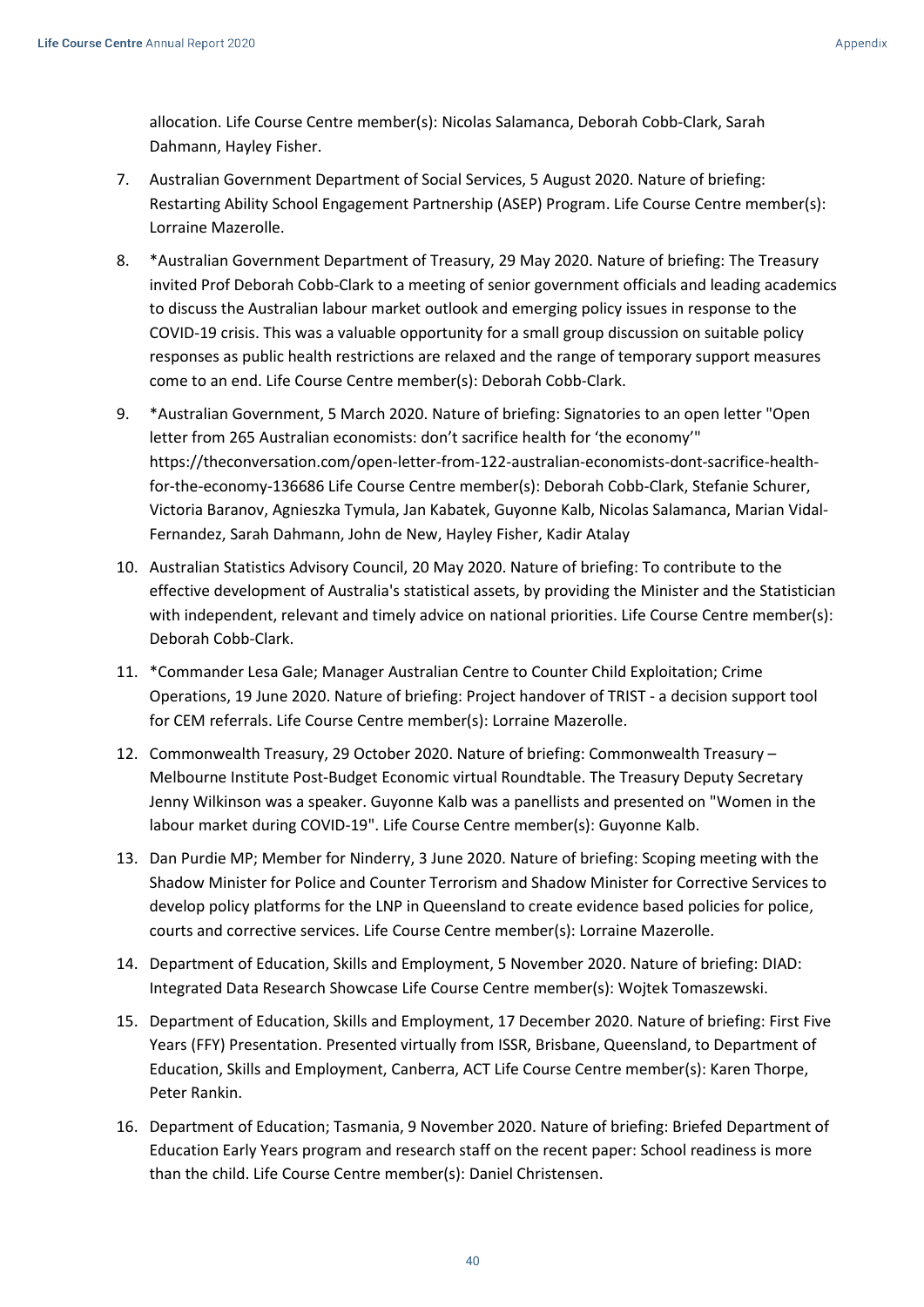- 17. Department of Education, Western Australia, 9 September 2020. Nature of briefing: Presented data analysis and research into the links between school attendance patterns and outcomes for students, and provided insights into monitoring and assessing data for characteristics and earlyindicators of at-risk students that allows educators to identify and offer additional supports to these students. Life Course Centre member(s): Stephen Zubrick, Kirsten Hancock.
- 18. Department of Social Services, 25 June 2020. Nature of briefing: Australia's National Research Organisation for Women's Safety (ANROWS) has been commissioned by the Department of Social Services to produce a What Works Framework/Scoping Review to support an assessment of the overall value of family, domestic and sexual violence (FDSV) initiatives. This project is funded under the Fourth Action Plan of the National Plan to Reduce Violence against Women and their Children 2010-2022. Life Course Centre member(s): Lorraine Mazerolle.
- 19. Department of Youth Justice; Queensland, 29 July 2020. Nature of briefing: Consultations regarding the Youth Justice funded "On Country" Program. Life Course Centre member(s): Lorraine Mazerolle.
- 20. Department of Youth Justice; Queensland, 4 September 2020. Nature of briefing: Development of an Australian Research Council Project Proposal. Ongoing meetings held. Life Course Centre member(s): Lorraine Mazerolle.
- 21. \*Detective Superintendent Paula Hudson; Australian Federal Police (AFP) Child Protection & Human Trafficking Operations Northern Command, 24 June 2020. Nature of briefing: To develop Operation Molto. The Australian Federal Police are undertaking Operation Molto through the Australian Centre for Countering Child Exploitation (ACCCE) Child Protection Triage Unit. The project is a Randomised Control Trial to test the effectiveness, for the first time in Australia, of the use of deterrence and diversion messages for online CEM referrals. Life Course Centre member(s): Lorraine Mazerolle.
- 22. Disability Royal Commission, 6 August 2020. Nature of briefing: UQ research and its relationship to people with disability. Life Course Centre member(s): Lorraine Mazerolle.
- 23. Neonatology Group; Child and Adolescent Health Service; King Edwards Memorial Hospital, 7 September 2020. Nature of briefing: Clusters of early life risk factors in Tasmanian children - an invited talk on multiple risks in Tasmanian children for the neonatology group's lunchtime seminar series. Life Course Centre member(s): Daniel Christensen.
- 24. New South Wales Police, 14 July 2020. Nature of briefing: Initial discussion re: measuring police legitimacy for NSW police. Life Course Centre member(s): Lorraine Mazerolle.
- 25. New Zealand Department of Justice, 7 July 2020. Nature of briefing: Attend an Advisory Board meeting. Life Course Centre member(s): Lorraine Mazerolle.
- 26. Presentation to the Tasmanian Department of Education Early Years Monthly Meeting, 14 May 2020. Nature of briefing: Cumulative risks, universal health and education service use and developmental vulnerability at age 5 years: Service planning. Life Course Centre member(s): Cate Taylor.
- 27. Productivity Commission, 28 July 2020. Nature of briefing: VET Skills Workforce Agreement meeting with the Productivity commission to provide input into recent report. Life Course Centre member(s): Deborah Cobb-Clark.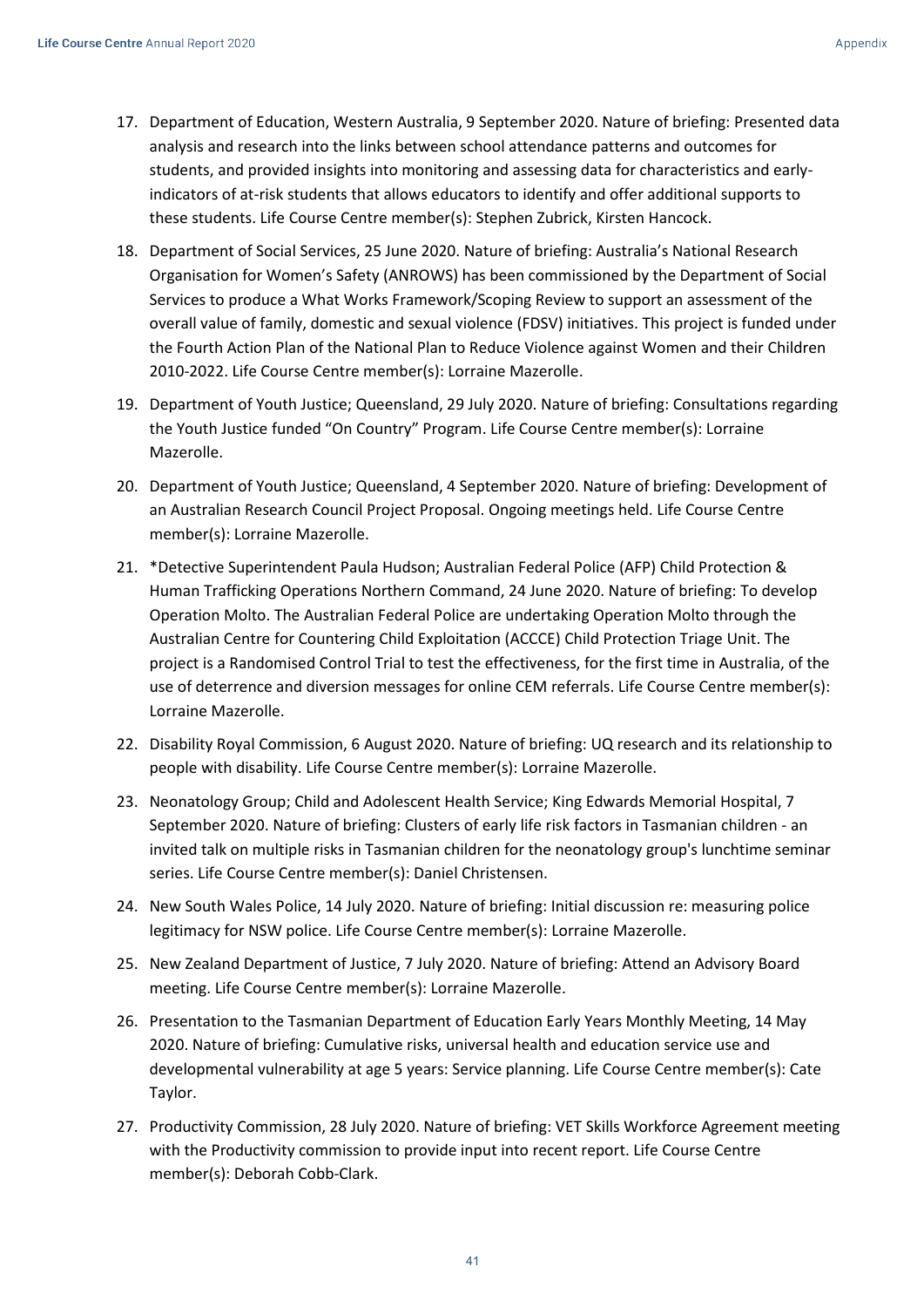- 28. Productivity Commission, 4 August 2020. Nature of briefing: Informal Briefing with Stephen King and Catherine de Fontenay from the Productivity Commission to discuss University Industry Research Partnerships Life Course Centre member(s): Deborah Cobb-Clark.
- 29. Productivity Commission, 6 October 2020. Nature of briefing: Presented a webinar to the Productivity Commission (co-authored with the Commission's own Melisa Bubonya - who is also an LCC Affiliate) on the Pathways of Disadvantage: Unpacking the Intergenerational Correlation in Welfare Life Course Centre member(s): Deborah Cobb-Clark.
- 30. Queensland Corrective Services, 8 July 2020. Nature of briefing: Ongoing consultations about Department of Corrective Services policies and practices. Life Course Centre member(s): Lorraine Mazerolle.
- 31. Queensland Police Service, 30 July 2020. Nature of briefing: To discuss the QLEADS project which is linked to an existing QPS grant. Life Course Centre member(s): Lorraine Mazerolle.
- 32. Queensland Police Service, 10 August 2020. Nature of briefing: Developing a partnership with the Queensland Police Service around online training. Life Course Centre member(s): Lorraine Mazerolle.
- 33. Queensland Police Service, 7 September 2020. Nature of briefing: Ability School Engagement Partnership (ASEP) Project - discussions around "branding". Life Course Centre member(s): Lorraine Mazerolle.
- 34. Queensland Police Service, 17 September 2020. Nature of briefing: Ability School Engagement Partnership (ASEP) Project - HR for employing retired and on leave police officers. Life Course Centre member(s): Lorraine Mazerolle.
- 35. Registry of Births; Deaths and Marriages | Justice Services | Department of Justice and Attorney-General, 15 September 2020. Nature of briefing: We are working with the Statistical Services Branch from Queensland Health to access data from multiple data collections (QHAPDC, EDC, PDC, CIMHA) on the health of parents and children and their use of health services. Life Course Centre member(s): Denise Clague.
- 36. Tasmanian Child and Family Learning Centres Inter-Agency Committee, 14 May 2020. Nature of briefing: Universal early childhood health and education service use in Tasmania: Implications for the Tasmanian Child and Family Learning Centres. Life Course Centre member(s): Cate Taylor.
- 37. Tasmanian Department of Education Executive Group, 4 June 2020. Nature of briefing: Cumulative risks, universal health and education service use and developmental vulnerability at age 5 years: Service planning. Presentation to the Tasmanian Department of Education Early Years Monthly Meeting, Hobart Tasmania. Life Course Centre member(s): Cate Taylor.
- 38. Tassie Kids Deep Dive. Presentation to the Tasmanian Department of Education Director and Assistant Director Education Performance and Review and Manager Early Years Research and Data, 18 May 2020. Nature of briefing: Tassie Kids Deep Dive Life Course Centre member(s): Cate Taylor.
- 39. Victoria Police, 15 September 2020. Nature of briefing: Discussion regarding the development of an ARC Linkage Grant with Victoria Police on youth diversion. Life Course Centre member(s): Lorraine Mazerolle.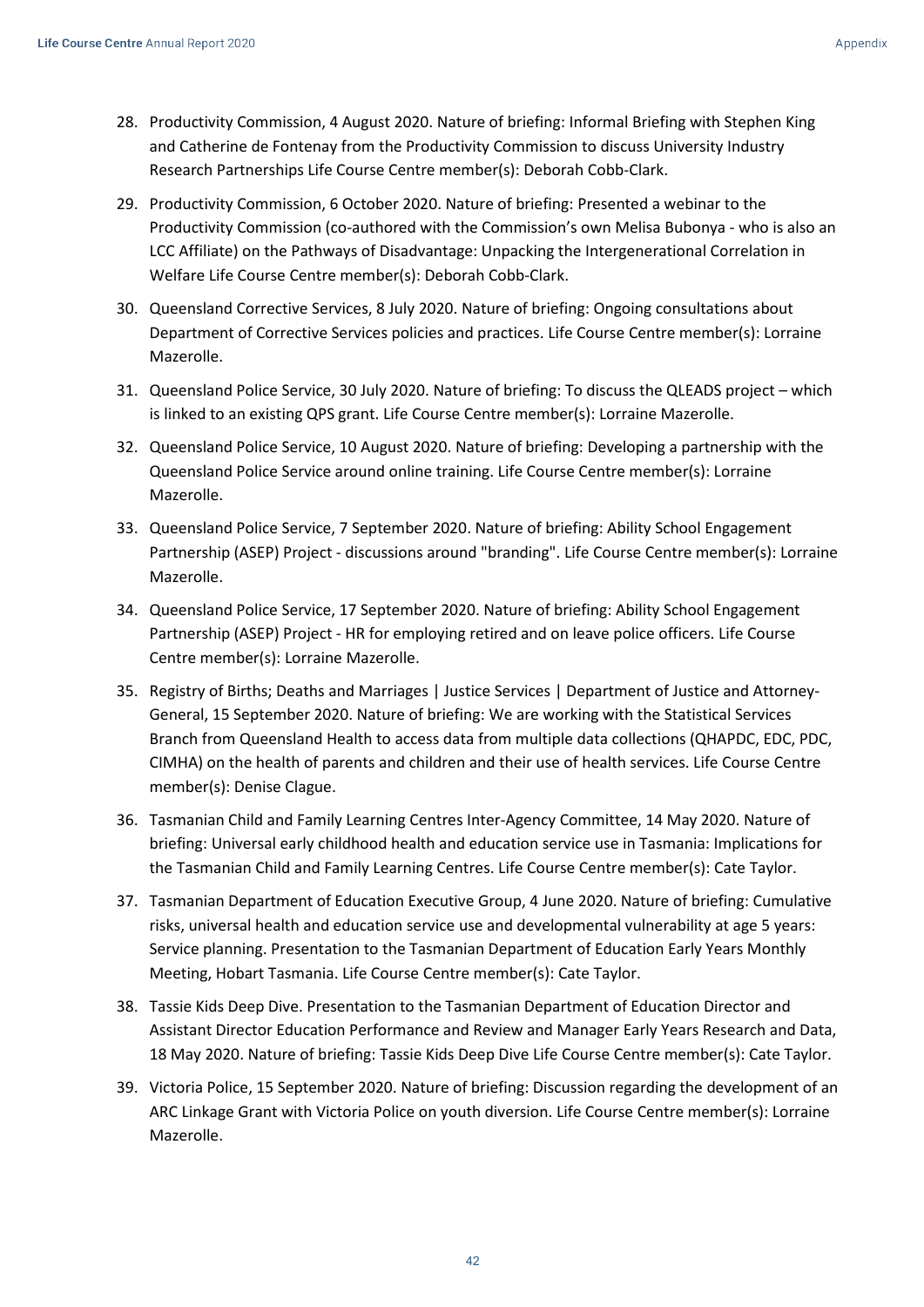- 40. Victorian Police Department, 29 April 2020. Nature of briefing: COVID-19 Response Project to give advice on COVID, unemployment and DV policing during the COVID-19 pandemic. Life Course Centre member(s): Lorraine Mazerolle.
- 41. WA Commissioner for Children and Young People, 5 March 2020. Nature of briefing: Summary of research findings to date from PhD project and policy and practice recommendations to address racial discrimination in WA primary and secondary schools. Presentation titled: 'Racial discrimination and the health and wellbeing of Aboriginal and Torres Strait Islander children: PhD overview' Life Course Centre member(s): Leah Cave.
- 42. Youth Justice Strategy Advisory Board Meeting, 9 July 2020. Nature of briefing: Youth Justice Strategy Advisory Board Meeting. Life Course Centre member(s): Lorraine Mazerolle.

### <span id="page-42-0"></span>Industry, Professional and Community Groups

- 43. 100 Families Western Australia, 2 December 2020. Nature of briefing: Reference advisory group meeting Life Course Centre member(s): Janeen Baxter.
- 44. Australia and New Zealand Society of Evidence Based Policing, 7 April 2020. Nature of briefing: Working with International collaborators i.e. American, Canadian and United Kingdom Societies of Evidence Based Policing. A number of meetings held weekly. Life Course Centre member(s): Lorraine Mazerolle.
- 45. Australian and New Zealand Society of Criminology (ANZSOC), 6 October 2020. Nature of briefing: Collaborator is ANZSOC, supported by ANZSOC secretariat. Policing Thematic Group - purpose to grow policing research in Australia and New Zealand. Life Course Centre member(s): Lorraine Mazerolle.
- 46. Campbell Collaboration, 30 July 2020. Nature of briefing: Crime and Justice Group progress update. Life Course Centre member(s): Lorraine Mazerolle
- 47. Commonwealth Bank of Australia, 2 June 2020. Meeting to discuss ARC grant application. Life Course Centre member(s): Janeen Baxter.
- 48. FDC, 16 November, 15 December 2020. Nature of briefing: FDC Steering Committee Life Course Centre member(s): Karen Thorpe, Vicki Sullivan.
- 49. Financial Resilience Australia Pty Ltd, 12 February 2020. Nature of briefing: Coordinating sectors to work together to achieve financial inclusion, resilience and wellbeing Life Course Centre member(s): Janeen Baxter.
- 50. First Five Years, 17 July 2020. Nature of briefing: First Five Years (FFY) Project Update Life Course Centre member(s): Karen Thorpe, Angelina Tang, M Mamun Huda, Tony Beatton, Peter Rankin.
- 51. Logan Together, 29 July 2020. Nature of briefing: Explore collaboration opportunities between Logan Together and the Life Course Centre. Life Course Centre member(s): Janeen Baxter.
- 52. Max Planck Institute for The Study Of Crime; Security and Law, 13 July 2020. Nature of briefing: Meeting to discuss a future collaboration. Life Course Centre member(s): Lorraine Mazerolle.
- 53. Relationships Australia, 30 November 2020. Nature of briefing: Presentation to the Relationships Australia Board and Members Life Course Centre member(s): Janeen Baxter.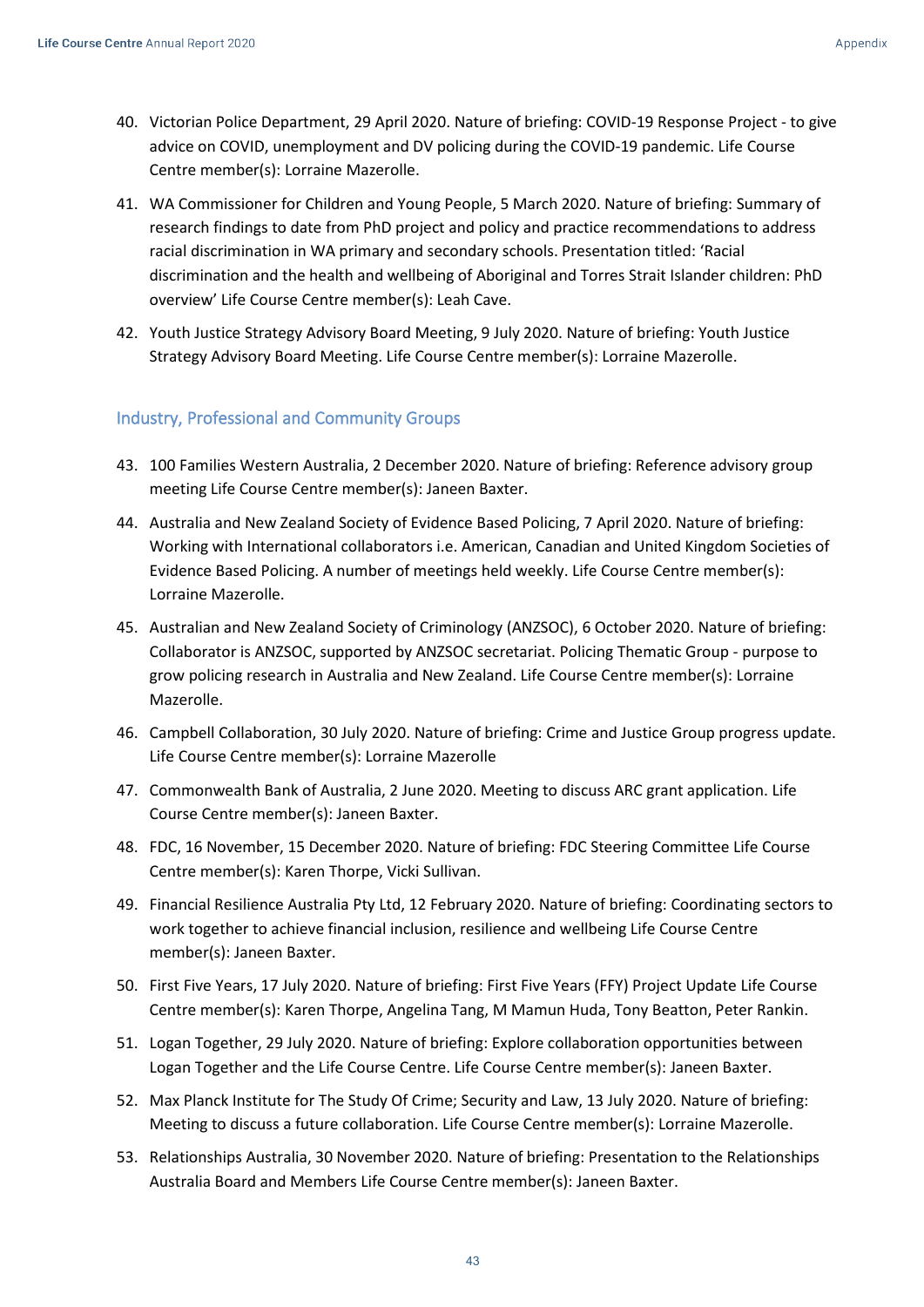- 54. Sleep Services Australia, 19 June 2020. Nature of briefing: Sleep Research meeting Life Course Centre member(s): Dwayne Mann, Laetitia Coles, Peter Rankin, Kalina Rossa, Shamsi Shekari Soleimanloo, Sally Staton, Karen Thorpe.
- 55. The Hebrew University of Jerusalem and Campbell Collaboration, 30 July 2020. Nature of briefing: Ongoing discussions re: Police Patrols Systematic Review and Police Stops Systematic Review. Life Course Centre member(s): Lorraine Mazerolle, David Weisburd.
- 56. The Smith Family, 30 June 2020. Nature of briefing: Preschool Attendance Strategies Project Life Course Centre member(s): Karen Thorpe.
- 57. Western Australia Council of Social Services (WACOSS), 9 December 2020. Nature of briefing: Briefing WACOSS on WAAQCHS Data Linkage Study Life Course Centre member(s): Francis Mitrou.

### <span id="page-43-0"></span>Non-government Organisations

- 58. Australian Research Alliance for Children and Youth, 30 July 2020. Nature of briefing: Brain Builders Alliance - Meeting with Penny Dakin to brief on centre research and discuss how LCC and ARACY might collaborate in light of ARACY's Australia Together proposal. Additional meetings 15 June, 10 September, 20 October. Life Course Centre member(s): Janeen Baxter.
- 59. Australian Research Alliance for Children and Youth, 16 September 2020. Nature of briefing: Thriving Queensland Kids Partnership (TQKP) project Life Course Centre member(s): Janeen Baxter.

## <span id="page-43-1"></span>Multiple Stakeholder Categories

- 60. Academy of the Social Sciences of Australia, 1 October 2020. Nature of briefing: An initial meeting to discuss and agree on the structure and approach for the State of the Social Sciences report. Life Course Centre member(s): Deborah Cobb-Clark.
- 61. Australian Government Department of Social Services, Anglicare WA, GoodStart Early Learning, NSW Government Department of Customer Service, National Growth Areas Alliance, Australian Government Department of Education, Skills and Employment, Brotherhood of St Laurence, Benevolent Society, and Victoria Department of Education and Training., 44112. Nature of briefing: Life Course Centre Partnership Summit. Life Course Centre member(s): Janeen Baxter, Matt Sanders, Lucy Mills, Karen Thorpe, Carla McCarthy.
- 62. Cherbourg Regional Aboriginal and Islander Community Controlled Health Service (CRAICCHS); Cherbourg Aboriginal Shire Council; Cherbourg Radio; Queensland Health and University of Queensland, 24 November 2020. Nature of briefing: Provided a summary of our results and preliminary analysis to community-based advisory groups (9th consultation). Advisory group provided positive feedback and unanimously agreed with our preliminary analysis. Based on these discussions, parenting support resources and programs will be developed and implemented in 2021. Life Course Centre member(s): Arvind Ponnapalli.
- 63. Former Origin Greats Queensland (FOGS), 20 January, 8 April, 4 June, 18 June 2020. Nature of briefing: Ongoing Strategy and Planning Meetings for FOGS Project Life Course Centre member(s): Karen Thorpe, Azhar Potia.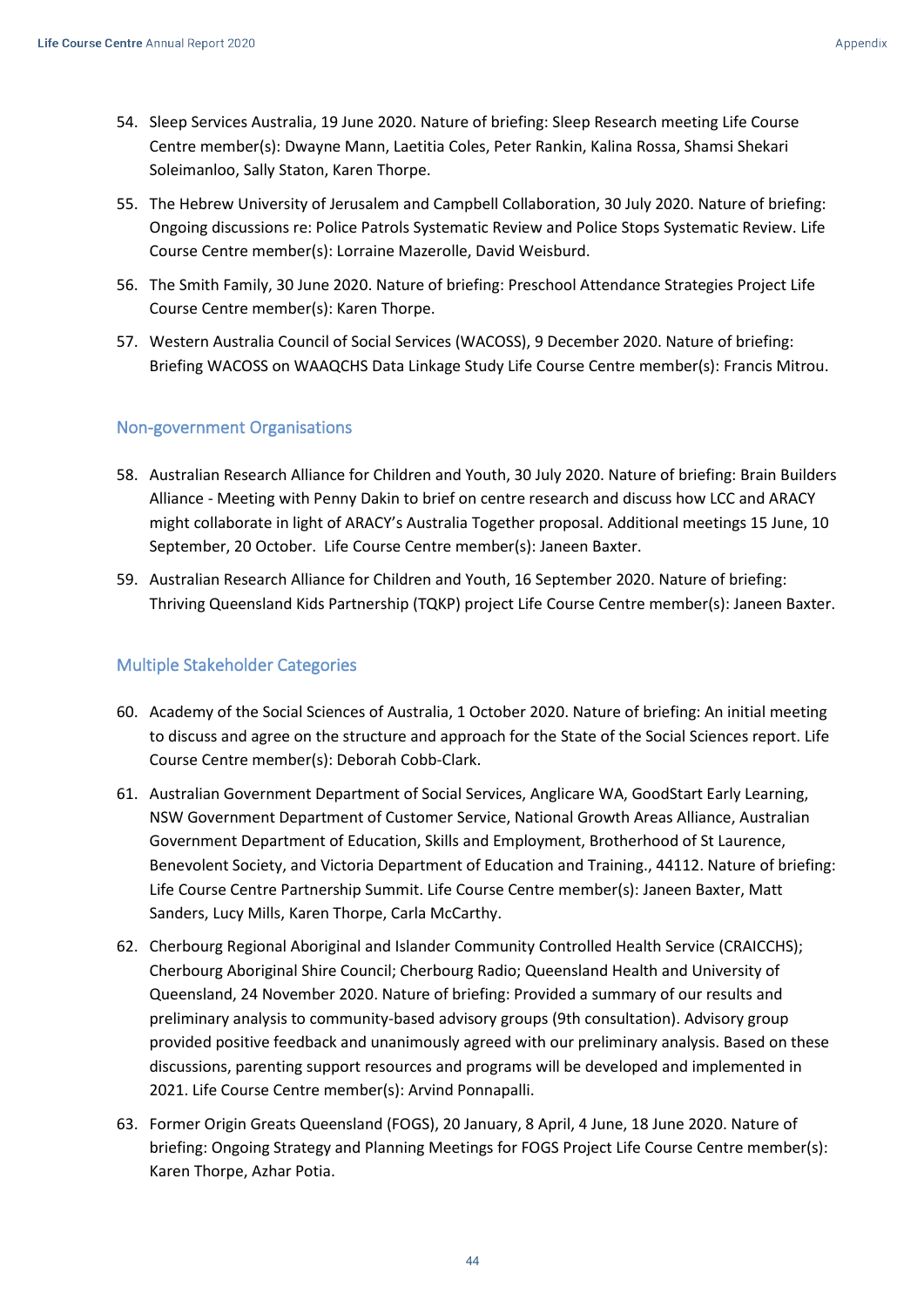- 64. Members of Federal and State Government Agencies, Early Learning and Development Experts, ECEC Sector Practitioners, Business, 25 August, 22 October 2020. Nature of briefing: GAP Taskforce on Early Childhood Education Meeting Life Course Centre member(s): Karen Thorpe.
- 65. Montessori, 14 December 2020. Nature of briefing: Partnership Proposal Evaluating Montessori Education Innovation Life Course Centre member(s): Jenny Povey, Karen Thorpe, Sally Staton.
- 66. Multiple NGO and WA Government department representatives, 10 November 2020. Nature of briefing: Multi-agency briefing on the WAACHS Data Linkage Study. Half day workshop. Approximately 50 attendees. Life Course Centre member(s): Francis Mitrou.
- 67. The Benevolent Society; Churches of Christ in Queensland; Uniting Care; Life Without Barriers; Aboriginal and Torres Strait Islander Community Health Service Brisbane; Queensland Aboriginal & Torres Strait Islander Child Protection Peak Limited; Department of Child Safety, 18 February 2020. Nature of briefing: First meeting with external partners on the ARC linkage grant, "Enhancing Children's Journey in Out-of-Home Care: A Multi-perspective Study". Life Course Centre member(s): Janeen Baxter, Jenny Povey.

| <b>Organisation name</b>                                                                       | Organisation<br>type                    | Country   | <b>Purpose of collaboration</b>                                                                                                                                     | <b>LCC Members</b>    |
|------------------------------------------------------------------------------------------------|-----------------------------------------|-----------|---------------------------------------------------------------------------------------------------------------------------------------------------------------------|-----------------------|
| <b>Aboriginal and Torres</b><br>Strait Islander<br><b>Community Health</b><br>Service Brisbane | Industry/Prof<br>essional/Co<br>mmunity | Australia | External partners on the ARC<br>linkage grant, "Enhancing<br>Children's Journey in Out-of-<br>Home Care: A Multi-perspective<br>Study"                              | Janeen Baxter         |
| ACON / Pride in<br>Diversity                                                                   | <b>NGO</b>                              | Australia | Joint program of research on<br>sexual orientation, gender<br>identity and workplace diversity<br>and inclusion.                                                    | Paco Perales          |
| <b>Australia and New</b><br>Zealand Society of<br><b>Evidence Based</b><br>Policing            | Industry/Prof<br>essional/Co<br>mmunity | Australia | COVID-19 Response Advisory<br>Group - to advise on policing<br>during the COVID-19 pandemic.                                                                        | Lorraine<br>Mazerolle |
| <b>Australian and New</b><br>Zealand Society of<br>Criminology (ANZSOC)                        | Industry/Prof<br>essional/Co<br>mmunity | Australia | To grow policing research in<br>Australia and New Zealand.                                                                                                          | Lorraine<br>Mazerolle |
| <b>Australian Early</b><br><b>Development Census</b>                                           | Government                              | Australia | To access AEDC microdata for<br>the evaluation of the Every<br>Family project                                                                                       | Denise Clague         |
| <b>Australia's National</b><br><b>Research Organisation</b><br>for Women's Safety<br>(ANROWS)  | Industry/Prof<br>essional/Co<br>mmunity | Australia | Member of "What Works<br>Framework/Scoping Review'<br>Advisory Group.                                                                                               | Lorraine<br>Mazerolle |
| Centre for Health<br>Record Linkage<br>(CHeReL)                                                | Government                              | Australia | To access health data (including<br>NSW Admitted Patient Data,<br><b>Birth and Death Registration</b><br>Data, Emergency Department<br>Data, Perinatal Data, Mental | Denise Clague         |

## <span id="page-44-0"></span>Table 7 New collaborations with organisations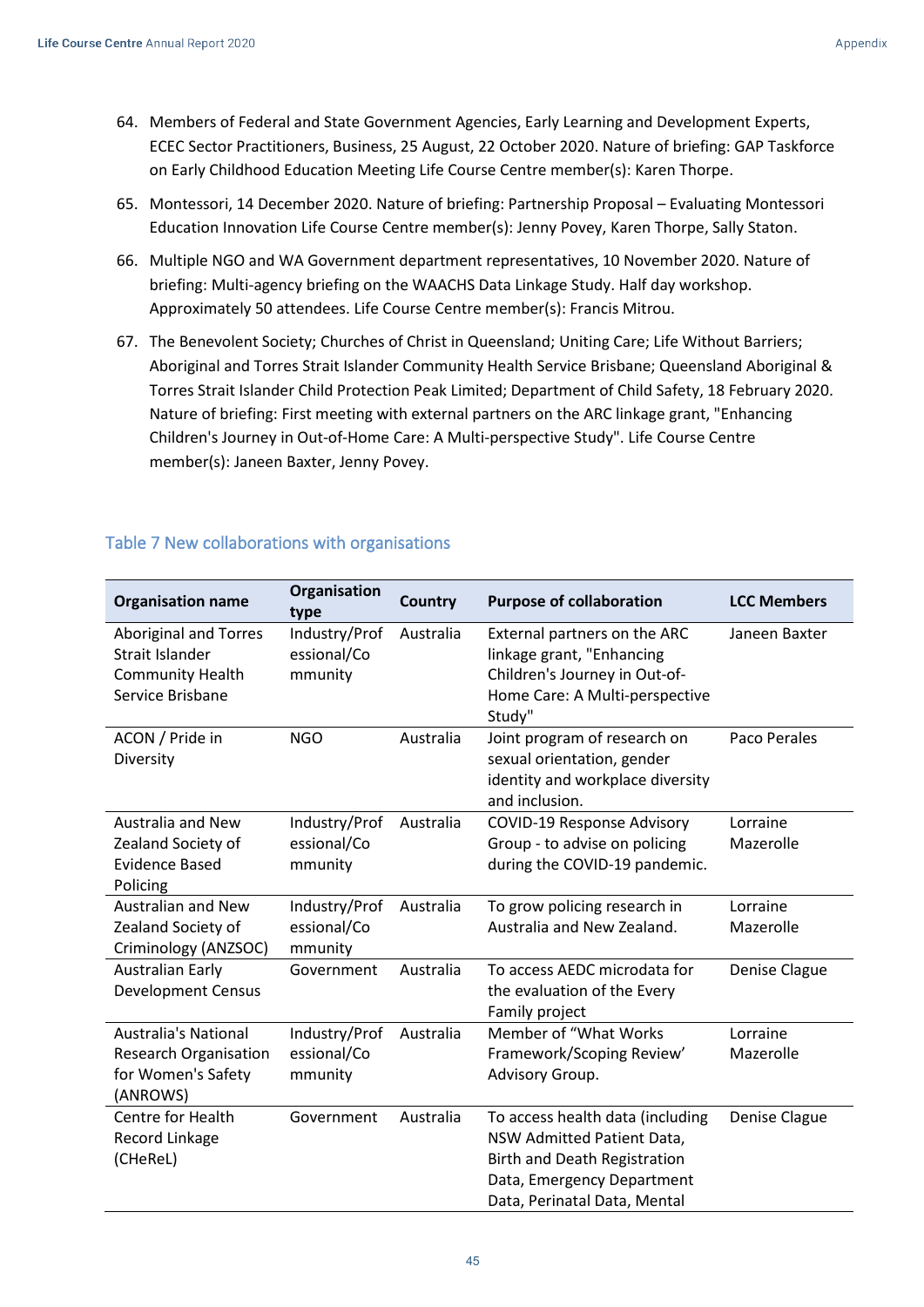| <b>Organisation name</b>                                                              | Organisation<br>type | <b>Country</b> | <b>Purpose of collaboration</b>                                                                                                                                                            | <b>LCC Members</b>                                     |
|---------------------------------------------------------------------------------------|----------------------|----------------|--------------------------------------------------------------------------------------------------------------------------------------------------------------------------------------------|--------------------------------------------------------|
|                                                                                       |                      |                | Health Ambulatory Data) for the<br>evaluation of the Every Family<br>project.                                                                                                              |                                                        |
| Department of<br>Communities and<br>Justice   FACS Insights,<br>Analysis and Research | Government           | Australia      | To gain approval to access data<br>items from NSW datasets on<br>children in out-of-home-care<br>and child protection for the<br><b>Every Family project</b>                               | Denise Clague,<br>Kylie Burke                          |
| Department of Home<br>Affairs: Australian<br>Government                               | Government           | Australia      | MADIP project -data analysis<br>collaboration.                                                                                                                                             | Wojtek<br>Tomaszewski,<br>Francis Mitrou,<br>Ha Nguyen |
| Disability Royal<br>Commission                                                        | Government           | Australia      | Research and its relationship to<br>people with disability.                                                                                                                                | Lorraine<br>Mazerolle                                  |
| <b>Financial Resilience</b><br>Australia Pty Ltd                                      | <b>NGO</b>           | Australia      | Coordinating sectors to work<br>together to achieve financial<br>inclusion, resilience and<br>wellbeing                                                                                    | Janeen Baxter                                          |
| <b>Life Without Barriers</b>                                                          | <b>NGO</b>           | Australia      | External partners on the ARC<br>linkage grant, "Enhancing<br>Children's Journey in Out-of-<br>Home Care: A Multi-perspective<br>Study"                                                     | Janeen Baxter                                          |
| New Zealand Ministry<br>of Justice -                                                  |                      |                | Working on developing<br>approaches for more                                                                                                                                               |                                                        |
| <b>Behavioural Insights</b>                                                           |                      | <b>New</b>     | efficiencies within the justice                                                                                                                                                            | Lorraine                                               |
| Team                                                                                  | Government           | Zealand        | system.                                                                                                                                                                                    | Mazerolle                                              |
|                                                                                       |                      |                | Examine the influence of<br>parental chronic illness and<br>disability on the psychosocial<br>and cognitive development of<br>children in early and mid-<br>childhood using the Growing Up | Martin,<br>O'Flaherty, Jack                            |
| <b>New Zealand Ministry</b>                                                           |                      | <b>New</b>     | in New Zealand (GUINZ)                                                                                                                                                                     | Lam, Janeen                                            |
| of Social Development                                                                 | Government           | Zealand        | longitudinal study.                                                                                                                                                                        | <b>Baxter</b>                                          |
| Queensland Aboriginal<br>& Torres Strait                                              |                      |                | External partners on the ARC<br>linkage grant, "Enhancing                                                                                                                                  |                                                        |
| <b>Islander Child</b>                                                                 | Industry/Prof        |                | Children's Journey in Out-of-                                                                                                                                                              |                                                        |
| <b>Protection Peak</b>                                                                | essional/Co          |                | Home Care: A Multi-perspective                                                                                                                                                             |                                                        |
| Limited                                                                               | mmunity              | Australia      | Study"                                                                                                                                                                                     | Janeen Baxter                                          |
| Registry of Births,<br>Deaths and Marriages<br>  Justice Services                     |                      |                | We are working with the<br><b>Statistical Services Branch from</b><br>Queensland Health on the                                                                                             |                                                        |
| Department of Justice<br>and Attorney-General                                         | Government           | Australia      | health of parents and children<br>and their use of health services.                                                                                                                        | Denise Clague                                          |
|                                                                                       |                      |                | COVID-19 Response Project - to<br>advise on policing during the                                                                                                                            |                                                        |
| Victorian Police<br>Department                                                        | Government           | Australia      | COVID-19 pandemic.<br>Held weekly, every Wednesday.                                                                                                                                        | Lorraine<br>Mazerolle                                  |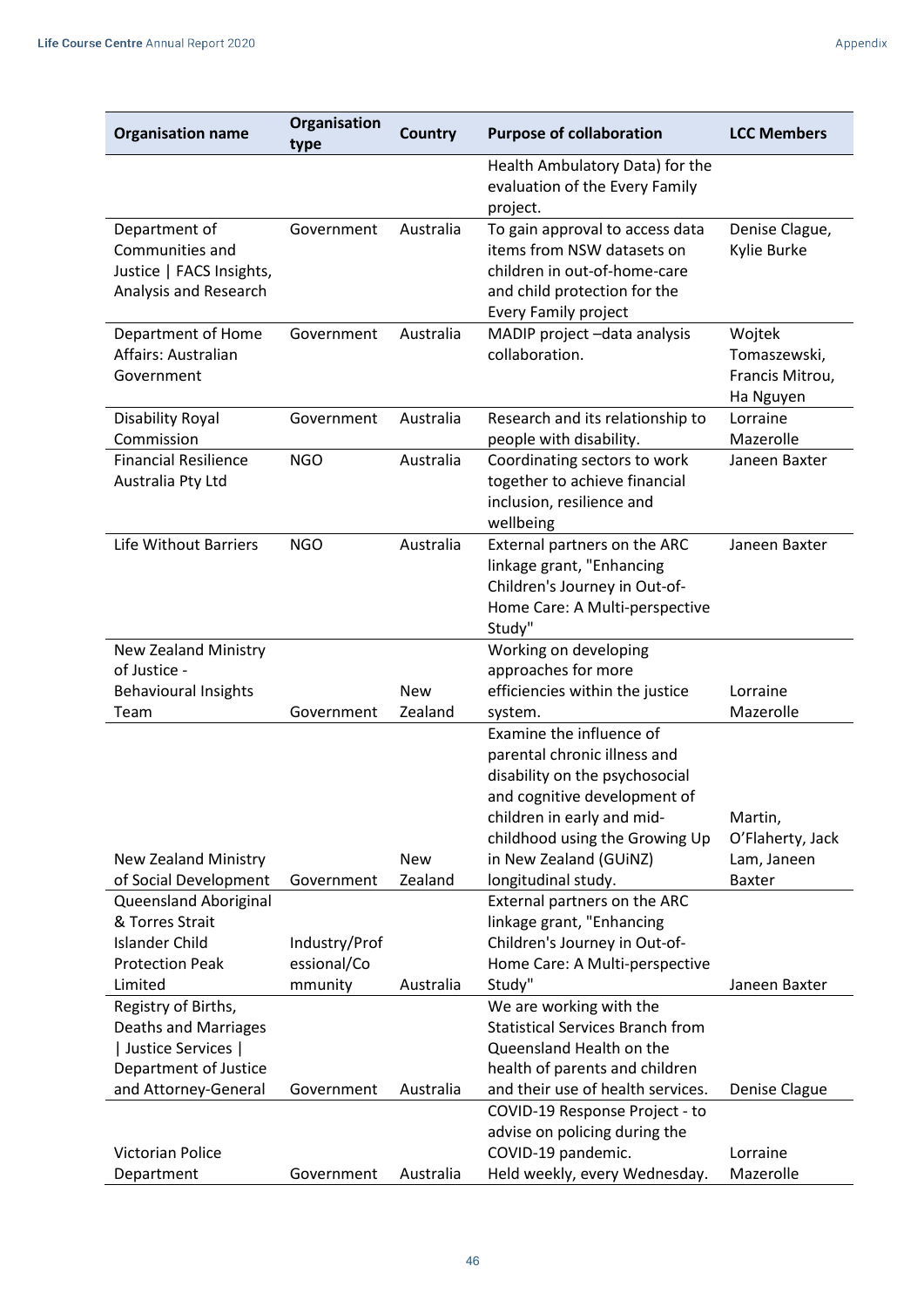## <span id="page-46-0"></span>Centre Specific Indicators

#### <span id="page-46-1"></span>New Interventions

#### **1. Triple P Guide: Supporting healthy relationships and managing disagreements during COVID-19**

Project Lead: Matt Sanders, Karen Turner and V. Cobham

Description: This free guide was developed as part of a suite of resources to help families experiencing new challenges due to the COVID-19 crisis. It provides practical tips and strategies to aid with physical and emotional wellbeing and safety of your children, and looking after yourself as a parent.

[https://pfsc.psychology.uq.edu.au/files/3213/Supporting%20Healthy%20Relationships%20and%20](https://pfsc.psychology.uq.edu.au/files/3213/Supporting%20Healthy%20Relationships%20and%20Managing%20Disagreements%20during%20COVID-19%281%29.pdf) [Managing%20Disagreements%20during%20COVID-19%281%29.pdf"](https://pfsc.psychology.uq.edu.au/files/3213/Supporting%20Healthy%20Relationships%20and%20Managing%20Disagreements%20during%20COVID-19%281%29.pdf)

## **2. Positive Early Childhood Education (PECE) Guide: Managing anxiety in early childhood education settings during COVID-19**

Project Lead: Karen Turner, V. Cobham and Matt Sanders

Description: The Positive Early Childhood Education Program (PECE) is an initiative of the Parenting and Family Support Centre at the University of Queensland, also the home of the Triple P – Positive Parenting Program®. Like Triple P, PECE is available through Triple P International. This free PECE Guide was developed for the PECE website, to help everyone, so that staff and educators can help support children directly and also be positive examples of emotional self-regulation. [https://pfsc.psychology.uq.edu.au/files/3258/COVID-19\\_GUIDE\\_PECE\\_A4\\_UK-EN.pdf](https://pfsc.psychology.uq.edu.au/files/3258/COVID-19_GUIDE_PECE_A4_UK-EN.pdf)

#### **3. Podcast Series: Parenting in a Pandemic**

Project Lead: Karen Turner and Matt Sanders

Description: This podcast was developed as part of a suite of resources to help families experiencing new challenges due to the COVID-19 crisis. It provides practical tips and strategies to aid with physical and emotional wellbeing and safety of your children, and looking after yourself as a parent. <https://pfsc.psychology.uq.edu.au/parentinginapandemic>

#### **4. Every Family – Australian Triple P System Trial: Maximising REACH and evaluation capacity**

Project team: **Matt Sanders**, Kylie Burke, Janeen Baxter, Mark Western, Michele Haynes, Alina Morawska, Denise Clague, Lena Krause, Zayna Karam-Simmond.

Description: This intervention seeks to 1) Extend the implementation timeframe to increase reach of Triple P within target intervention communities; and 2) Collect REACH and Community level processes data via Time 2 Raising Children in Your Neighbourhood parent survey. These activities are designed to ensure that the Every Family project has achieved necessary reach of the Triple P system within disadvantaged intervention areas and is effectively able to capture over time changes in community knowledge of parenting support, the proportion of participating parents and perceptions of the parent/child friendliness within Every Family intervention and comparison communities.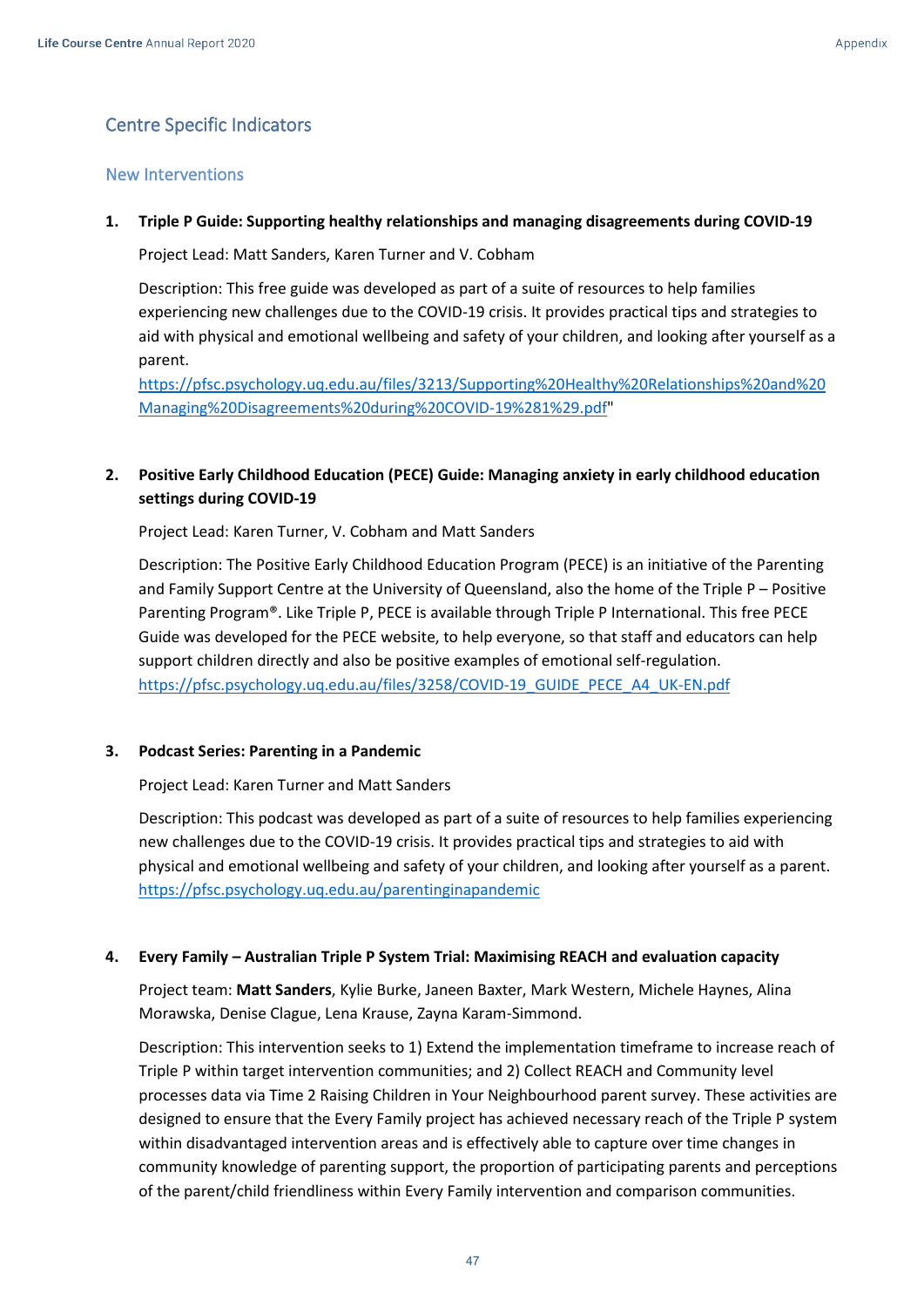## **5. UQ Connections Study: students' peer networks, mental health and academic performance during a pandemic**

Project team: **Chiara Broccatelli**, Matthias Kubler, Wojtek Tomaszewski, Mark Western

Description: This study will determine how peer networks among students at UQ are structured during the first semester. By using a Social Network Analysis (SNA) approach we will map student-tostudent connections and reveal how students relied on their colleagues and friends to get help and support they needed, especially after the rapid transition to online teaching and learning, and the effect of one student's mental health on one's own immediate social network. This study will offer unique insights to be used to inform feasibility of the method for a future larger study of UQ peer networks.

#### **6. Parents as Teachers: Permanent Supportive Housing**

Project team: **Cameron Parsell**, Ella Kuskoff, Francisco Perales, Andrew Clarke

Description: This intervention is producing empirical knowledge about a new model of housing and support that aims to prevent both homelessness and children being placed into the care of the state. This knowledge will be used to inform future funding decisions, including continuing, discontinuing or changing the initiative. It is part of a new initiative funded by the Queensland Government, Michal Projects and Common Ground Queensland.

## <span id="page-47-0"></span>New Policies and Programs Informed by the Centre

- 1. Australian Institute of Health and Welfare: Aboriginal and Torres Strait Islander Health Performance Framework. Cobb-Clark et al. (2018) was cited under Findings subheading of the Measures / Tier 2 - Determinants of Health / 2.04 Literacy and Numeracy section of the Health Performance Framework. Life Course Centre member(s): Deborah Cobb-Clark, Nathan Kettlewell, Stefanie Schurer.
- 2. Australian Government Department of Social Services, 1 February 2020. Consulting on the Stronger Places Stronger People committee, a place-based collective impact initiative being implemented by the Australian Government in partnership with state and territory governments and 10 communities across Australia. Life Course Centre member(s): Deborah Cobb-Clark.
- 3. Australian Government Department of Treasury, 29 May 2020. The Treasury invited Prof Deborah Cobb-Clark to a meeting of senior government officials and leading academics to discuss the Australian labour market outlook and emerging policy issues in response to the COVID-19 crisis. This was a valuable opportunity for a small group discussion on suitable policy responses as public health restrictions are relaxed and the range of temporary support measures come to an end. Life Course Centre member(s): Deborah Cobb-Clark.
- 4. Australian Government: Productivity Commission Final Report of Inquiry into Mental Health 2020. The report was handed to the Australian Government in June 2020 and then released publicly in November 2020. The final report references a large cross-section of Life Course Centre research,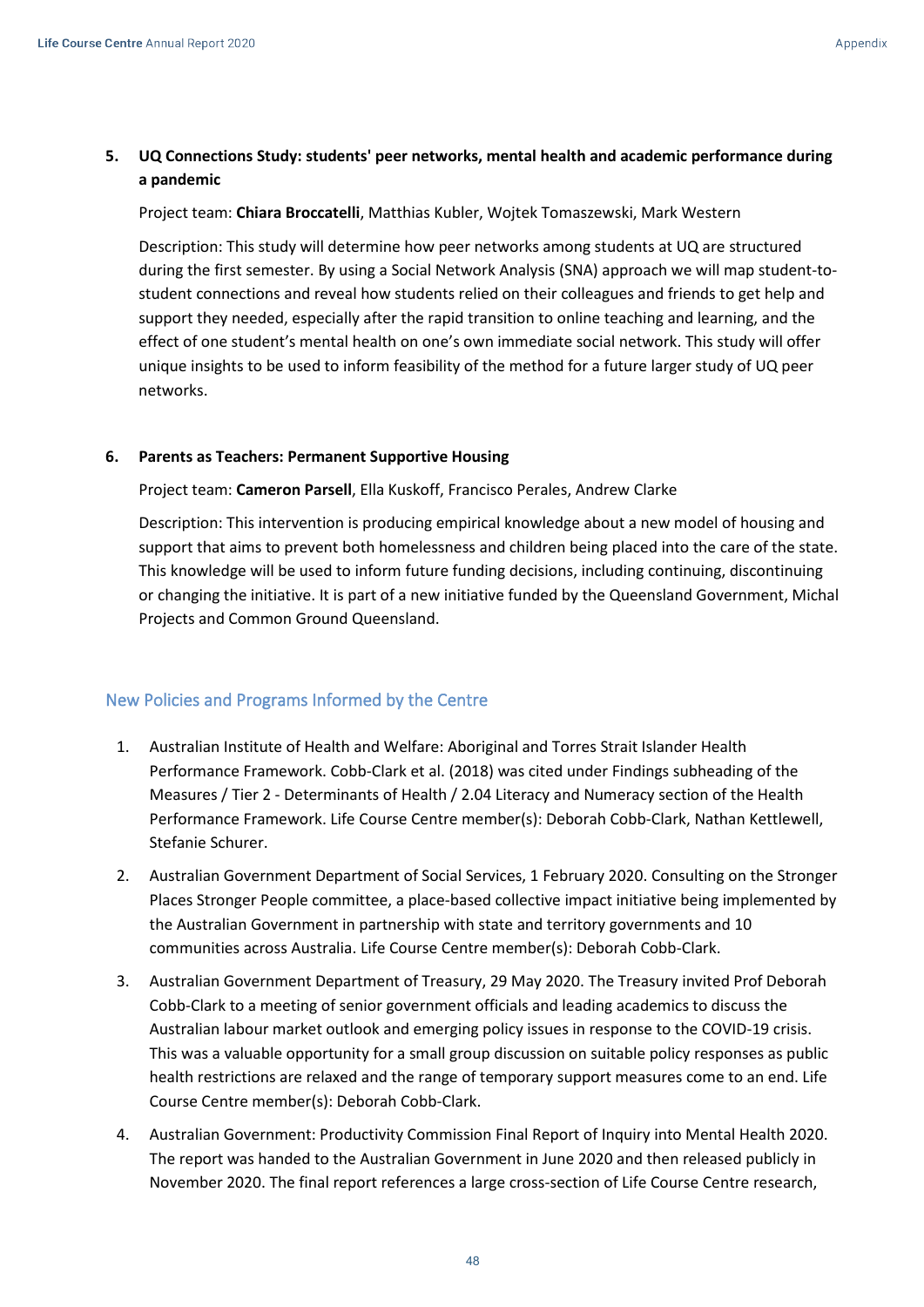from across all four of our Australian university nodes, covering issues such as disadvantage and welfare dependency, poverty and parental and child mental health, mental health and educational outcomes, social and emotional well-being, self-harm and suicidal behaviour in Australian children and adolescents. Life Course Centre member(s) cited in the report: Deborah Cobb-Clark, Sarah Dahmann, Nicolas Salamanca, Sarah Johnson, Francisco Perales, Janeen Baxter, Stephen Zubrick.

- 5. Australian Government: Productivity Commission report on Overcoming Indigenous Disadvantage 2020. The Productivity Commission released its latest Overcoming Indigenous Disadvantage report in December 2020. This report measures the well-being of Indigenous Australians across a wide range of indicators. The report referenced research led by Prof Guyonne Kalb, published in the Economic Record, on identifying important factors for closing the gap in labour force status between Indigenous and non-Indigenous Australians. Life Course Centre member(s) cited in the report: Guyonne Kalb.
- 6. Australian Government Department of Education; Skills and Employment: 25 years of LSAY Research from the longitudinal surveys of Australian youth - report - C. Forrest and C. Scobie Acknowledgements and citations. Life Course Centre member(s): Paco Perales, Cain Polidano, Wojtek Tomaszewski, Ning Xiang.
- 7. Evidence for Learning: Evidence for Learning Prof Karen Thorpe of The University of Queensland led the development of oral language resources for an early childhood education toolkit for Evidence for Learning, a national organisation that enables and supports evidence-informed education practice in Australian schools. The toolkit comprises tip sheets based on a systematic review of the Australasian literature, and provides evidence-informed strategies to support rich conversations with young learners. Life Course Centre member(s): Karen Thorpe.
- 8. Grattan Institute: Cheaper childcare a practical plan to boost female workforce participation 2020 report. Life Course Centre research was featured in a major report released by the Grattan Institute in August 2020 promoting cheaper childcare as a key economic reform for Australia to boost female workforce participation. Chief Investigator Prof Guyonne Kalb was directly acknowledged in the report for her contributions. A range of research from other Centre researchers was also referenced in the report, covering issues such as family dynamics, paid parental leave, and female labour supply and employment outcomes. Life Course Centre member(s): Guyonne Kalb, Janeen Baxter, Mark Western, Barbara Broadway, Leah Ruppanner.
- 9. House of Representatives Standing Committee on Social Policy and Legal Affairs. Shelter in the storm. COVID-19 and homelessness: Interim Report of the Inquiry into Homelessness in Australia, House of Representatives Standing Committee on Social Policy and Legal Affairs. In June 2020, the Life Course Centre provided a co-ordinated submission to the Inquiry into Homelessness in Australia. Our submission drew heavily on the research of Prof Cameron Parsell as well as other relevant research from across the Centre in areas such as poverty, disadvantage, unemployment, family relationships, state care, incarceration and childhood, youth, women's and old age homelessness. A total of 24 pieces of research from 15 Centre researchers across three of our university nodes informed our submission. The inquiry received a total of 196 submissions, and the Life Course Centre submission was directly quoted in the inquiry's Interim Report published in October 2020 in the section on long-term solutions post-COVID-19 (page 36). Life Course Centre member(s): Cameron Parsell, Andrew Clarke, Janeen Baxter, Chris Ambrey, Janeen Baxter, Julie Moschion, David Ribar, Irma Mooi-Reci, Nicholas Herault, Deborah Cobb-Clark, Sarah Dahmann, Anna Zhu, Ella Kuskoff, Laura Simpson Reeves, Madonna Boman.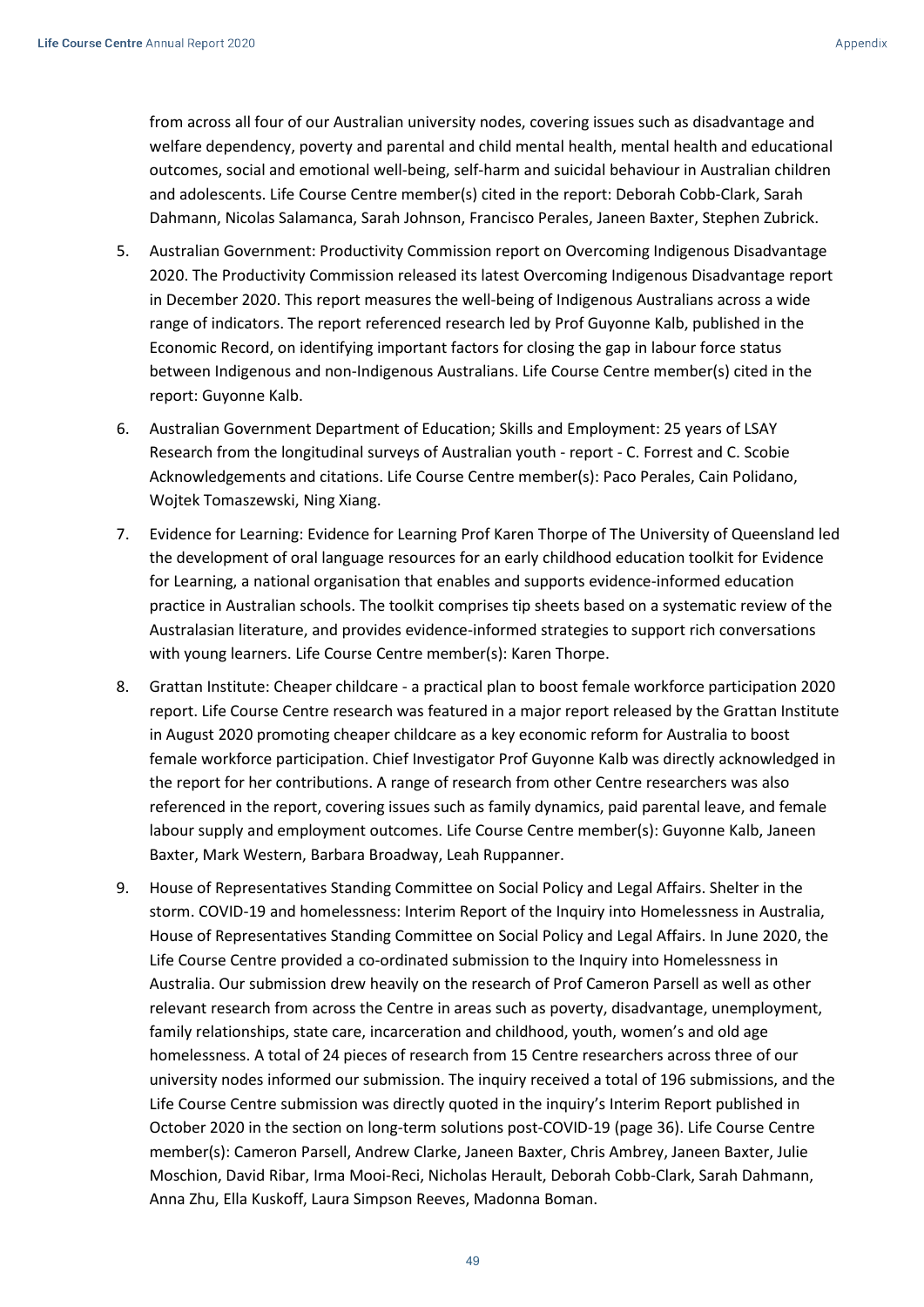- 10. Mission Australia: Child and adolescent mental health research UWA Mission Australia released its Young, Willing and Able - Youth Survey Disability report 2019 on 20 May 2020. The report Mission Australia (2020). [Young, Willing and Able](https://researchrepository.uwa.edu.au/en/publications/the-mental-health-of-children-and-adolescents-report-on-the-secon) cites research from LCC researchers. Life Course Centre member(s) cited in the report: Sarah Johnson, Stephen Zubrick.
- 11. New Zealand Ministry of Justice Behavioural Insights Team: Behavioural Insights Team Justice Sector. Life Course Centre member(s): Lorraine Mazerolle.
- 12. Parliament of Victoria Legislative Assembly Economy and Infrastructure Committee tabled the report of its Inquiry into sustainable employment for disadvantaged jobseekers 2020. Life Course Centre research was featured in a report tabled in the Parliament in Victoria in August 2020 following an inquiry focussed on sustainable employment for disadvantaged jobseekers. The report referenced a key paper from the Life Course Centre Working Paper Series on intergenerational welfare receipt as well as research from Life Course Centre researchers on best-practice programs for jobseekers facing high barriers to employment. Leah Ruppanner appeared as a witness at the inquiry hearings in Melbourne. Life Course Centre member(s): Guyonne Kalb, Leah Ruppanner, David Ribar, Deborah Cobb-Clark, Sarah Dahmann, Nicolás Salamanca, Anna Zhu.
- 13. Publications office of the European Union, cited this Life Course Centre 2020 publication in a report titled Bruckmayer, M., Picken, N., Nightingale, M., Hofman, J., Kunertova, L. and De Silva, A. (2020). After parental leave: Incentives for parents with young children to return to the labour market. doi: 10.2861/133137: Collins, C., L. Christin Landivar, **L. Ruppanner**, and W. J. Scarborough. 2020. COVID-19 and the Gender Gap in Work Hours. *Gender, Work & Organization*. doi:10.1111/gwao.12506. Life Course Centre member(s): Leah Ruppanner.
- 14. Queensland Mental Health Commission: Queensland alcohol and other drugs plan. Discussion paper commissioned by Queensland Mental health Commission: Impact of the COVID-19 pandemic on alcohol and drug use. Life Course Centre member(s): Caroline Salom.

## <span id="page-49-0"></span>New Statistical Methods Developed

- 1. Goldstein, H., Haynes, M., Leckie, G., Tran P. (2020). Estimating reliability statistics and measurement error variances using instrumental variables with longitudinal data. Longitudinal and Life Course Studies. 11(3), 289-306
- 2. de Gendre, A. and Salamanca, N. (2020). On the mechanisms of ability peer effects. Institute of Labour Economics Discussion Paper Series No. 13938
- 3. Watson, N. (2020). Measuring geographic mobility: Comparison of estimates from longitudinal and cross-sectional data. Survey Research Methods, 14(1). doi:10.18148/srm/2020.v14i1.7422

## <span id="page-49-1"></span>Working Papers

- 1. Atalay, K., Edwards, R., Schurer, S., and Ubilava, D. (2020). Lives Saved during Economic Downturns: Evidence from Australia, *IZA Institute of Labor Economics* IZA DP No. 13742.
- 2. Baum, C. F., Loof, H., Stephan, A., and Zimmermann, K. F. (2020). Occupational sorting and wage gaps of refugees, *Life Course Centre Working Paper Series* 2020-14.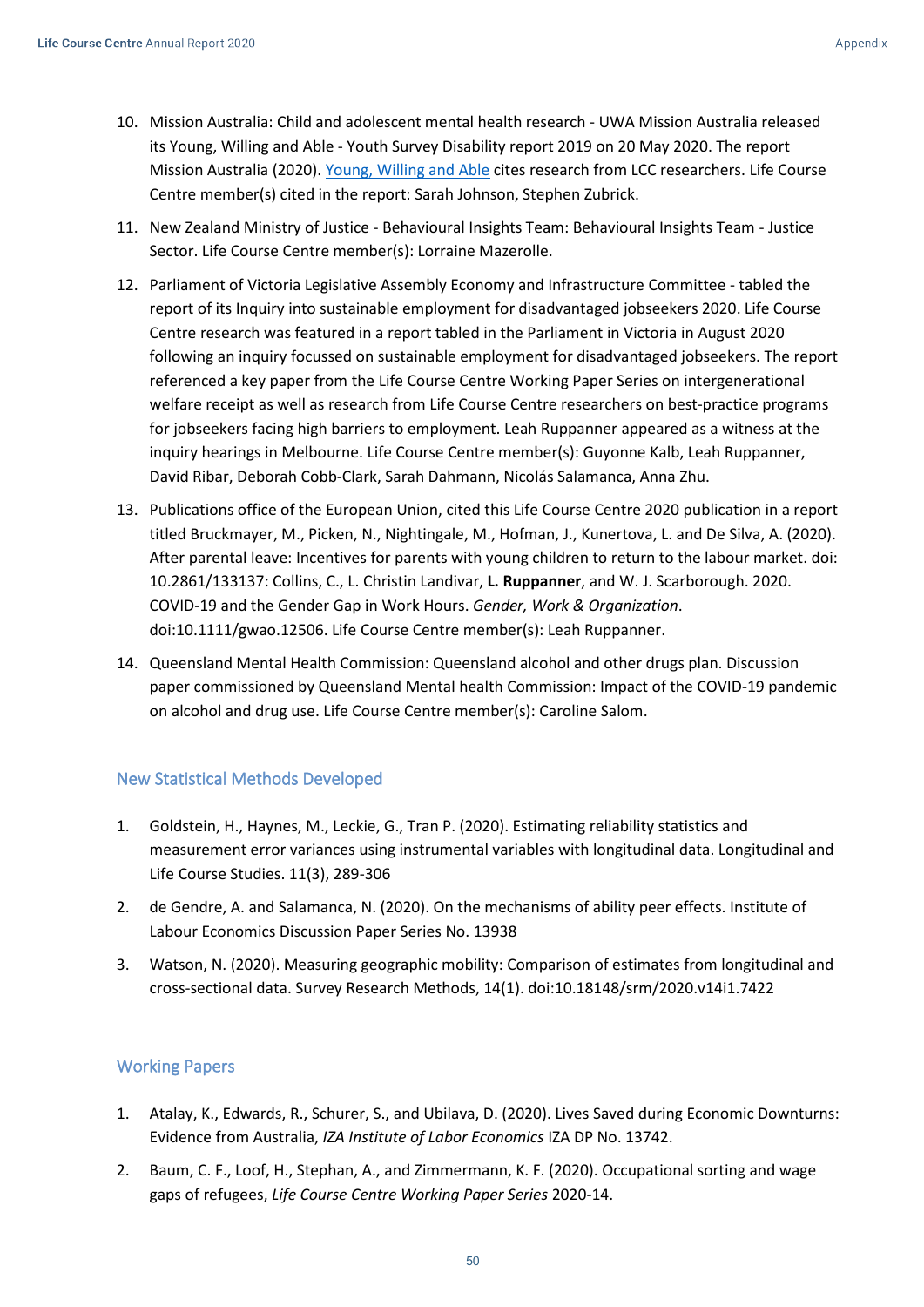- 3. Baxter, J., Cobb-Clark, D., Cornish, A., Ho, T., Kalb, G., Mazerolle, L., Parsell, C., Pawson, H., Thorpe, K., De Silva, L., and Zubrick, S. (2020). Never Let a Crisis Go to Waste: Opportunities to Reduce Social Disadvantage from COVID-19, *Life Course Centre Working Paper Series* 2020-30.
- 4. Botha, F., Broadway, B., de New, J. P., and Wong, C. (2020). Financial autonomy among emerging adults in Australia, *Life Course Centre Working Paper Series* 2020-32.
- 5. Botha, F., Broadway, B., de New, J. P., and Wong, C. (2020). Financial autonomy among emerging adults in Australia, *Melbourne Institute: Applied Economic & Social Research Melbourne Institute Working Paper* No. 30/20.
- 6. Botha, F., and de New, J. P. (2020). COVID-19 infections, labour market shocks, and subjective wellbeing, *Melbourne Institute: Applied Economic & Social Research Melbourne Institute Working Paper*  No. 14/20.
- 7. Botha, F., and de New, J. P. (2020). COVID-19 infections, labour market shocks, and subjective wellbeing, *Life Course Centre Working Paper Series* 2020-19.
- 8. Botha, F., and de New, J. P. (2020). For worse? Financial hardships and intra-household resource allocation among Australian couples, *Institute of Labor Economics IZA Discussion Paper* No. 13935
- 9. Botha, F., de New, J. P., de New, S. C. , Ribar, D. C., and Salamanca, N. (2020). COVID-19 labour market shocks and their inequality implications for financial wellbeing, *Global Labor Organization GLO Discussion Paper Series* No. 661.
- 10. Botha, F., de New, J. P., de New, S. C., Ribar, D. C., and Salamanca, N. (2020). COVID-19 labour market shocks and their inequality implications for financial wellbeing, *Life Course Centre Working Paper Series* 2020-20.
- 11. Botha, F., de New, J.P., de New, S.C., Ribar, D.C., and Salamanca, N. (2020). COVID-19 labour market shocks and their inequality implications for financial wellbeing, *Melbourne Institute: Applied Economic & Social Research Melbourne Institute Working Paper* No. 15/20.
- 12. Botha, F., and Ribar, D. (2020). For worse? Financial hardships and intra-household resource allocation among Australian couples, *Melbourne Institute: Applied Economic & Social Research Melbourne Institute Working Paper* No. 28/20.
- 13. Botha, F., and Ribar, D. C. (2020). For worse? Financial hardships and intra-household resource allocation among Australian couples, *Life Course Centre Working Paper Series* 2020-28.
- 14. Caliendo, M., Cobb-Clark, D., Uhlendorff, A., and Obst, C. (2020). Risk preferences and training investments, *Life Course Centre Working Paper Series* 2020-26.
- 15. Chang, S., Cobb-Clark, D., and Salamanca, N. (2020). Parents' responses to teacher qualifications, *Life Course Centre Working Paper Series* 2020-03.
- 16. Cheung, S. L., Tymula, A., and Wang, X. (2020). Present bias for monetary and dietary rewards: Evidence from Chinese teenagers, *Life Course Centre Working Paper Series* 2020-16.
- 17. Cobb-Clark, D., Dahmann, S. C., and Gielen, A. C. (2020). Intergenerational effects of requiring unemployment benefit recipients to engage in non-search activities, *Life Course Centre Working Paper Series* 2020-18.
- 18. de Gendre, A. and Salamanca, N. (2020). On the mechanisms of ability peer effects. *IZA Institute of Labour Economics Discussion Paper Series* No. 13938.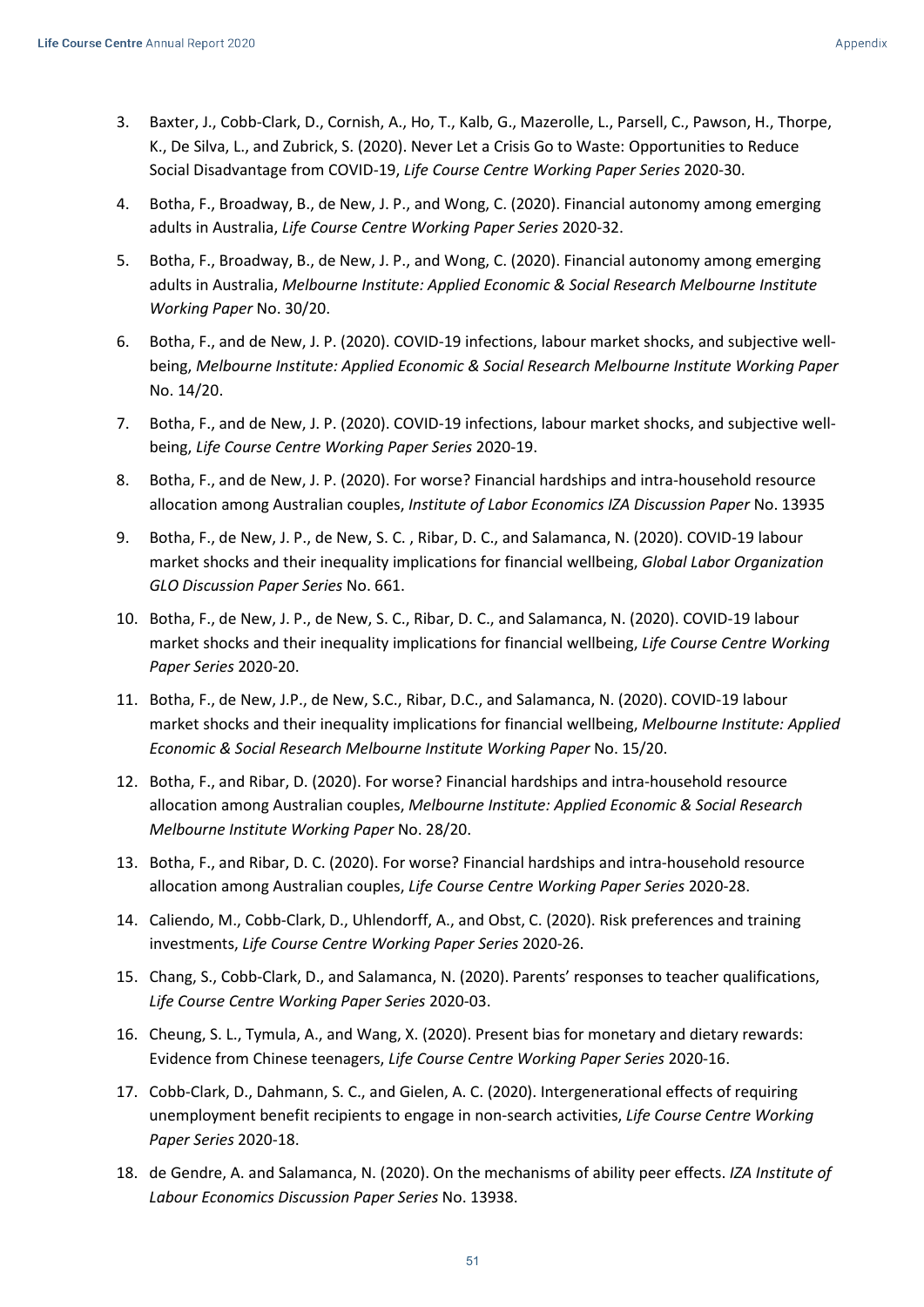- 19. Doyle, M.A., Schurer, S., and Silburn, S. (2020). Unintended Consequences of Welfare Reform: Evidence from Birth Outcomes of Aboriginal Australians, *IZA Institute of Labour Economics Discussion Paper Series* No. 13543.
- 20. Edwards, R., Gibson, R., Harmon, C., and Schurer, S. (2020). First in Their Families at University: Can Non-cognitive Skills Compensate for Social Origin?, *IZA Institute of Labour Economics Discussion Paper Series I*ZA DP No. 13721.
- 21. Flores, M., and Wolfe, B. (2020). The influence of early life health conditions on life course health, *Life Course Centre Working Paper Series* 2020-11.
- 22. Gensowski, M., Gørtz, M., and Schurer, S. (2020). Inequality in personality over the life cycle, *IZA Institute of Labour Economics Discussion Paper Series* IZA DP No. 13378.
- 23. Gensowski, M., Gørtz, M., and Schurer, S. (2020). Personality dynamics over the life course, *Centre for Economic and Behaviour Inequality Working Paper Series* 16/20.
- 24. Hassink, W. H. J., Kalb, G., and Meekes, J. (2020). The Dutch Labour Market Early On In the Covid-19 Outbreak: Regional Coronavirus Hotspots and the National Lockdown, *Life Course Centre Working Paper Series* 2020-22.
- 25. Hendy, P., Slonim, R., and Atalay, K. (2020). Prize linked debt: Increasing credit card repayments in an online experiment, *Life Course Centre Working Paper Series* 2020-09.
- 26. Hérault, N., and Kalb, G. (2020). Understanding the rising trend in female labour force participation, *Global Labor Organization (GLO) Working Paper* No. 543.
- 27. Hérault, N., and Kalb, G. (2020). Understanding the rising trend in female labour force participation, *Life Course Centre Working Paper Series* 2020-12.
- 28. Herault, N., Vu, H., and Wilkins, R. (2020). The effect of job search requirements on welfare receipt, *Global Labor Organization (GLO)*, Essen GLO Discussion Paper, No. 646.
- 29. Kalucza, S., Lam, J., and Baxter, J. (2020). Transformative event, disruption or cumulative disadvantage? Labor market and education trajectories of young mothers in Australia, *Life Course Centre Working Paper Series* 2020-04.
- 30. Kettlewell, N., and Lam, J. (2020). Retirement, social support and mental wellbeing: A couple level analysis, *IZA Institute of Labour Economics Discussion Paper Series* IZA DP No. 13403.
- 31. Kettlewell, N., and Lam, J. (2020). Retirement, social support and mental wellbeing: A couple-level analysis, *Life Course Centre Working Paper Series* 2020-15.
- 32. Kettlewell, N., and Siminski, P. (2020). Optimal Model Selection in RDD and Related Settings Using Placebo Zones, *Life Course Centre Working Paper Series* 2020-21.
- 33. Lam, J., and Baxter, J. (2020). "Friend-ish": Home care workers, 'Social Labour' and managing the boundaries of the carer relationship, *Life Course Centre Working Paper Series* 2020-17.
- 34. Martinenghi, F. I. (2020). De Facto Marriage: When Ending a Cohabitation Costs as Much as a Divorce, *Life Course Centre Working Paper Series* 2020-23.
- 35. Meekes, J., and Hassink, W. H. J. (2020). Fired and pregnant: Gender differences in job flexibility outcomes after job loss, *Life Course Centre Working Paper Series* 2020-06.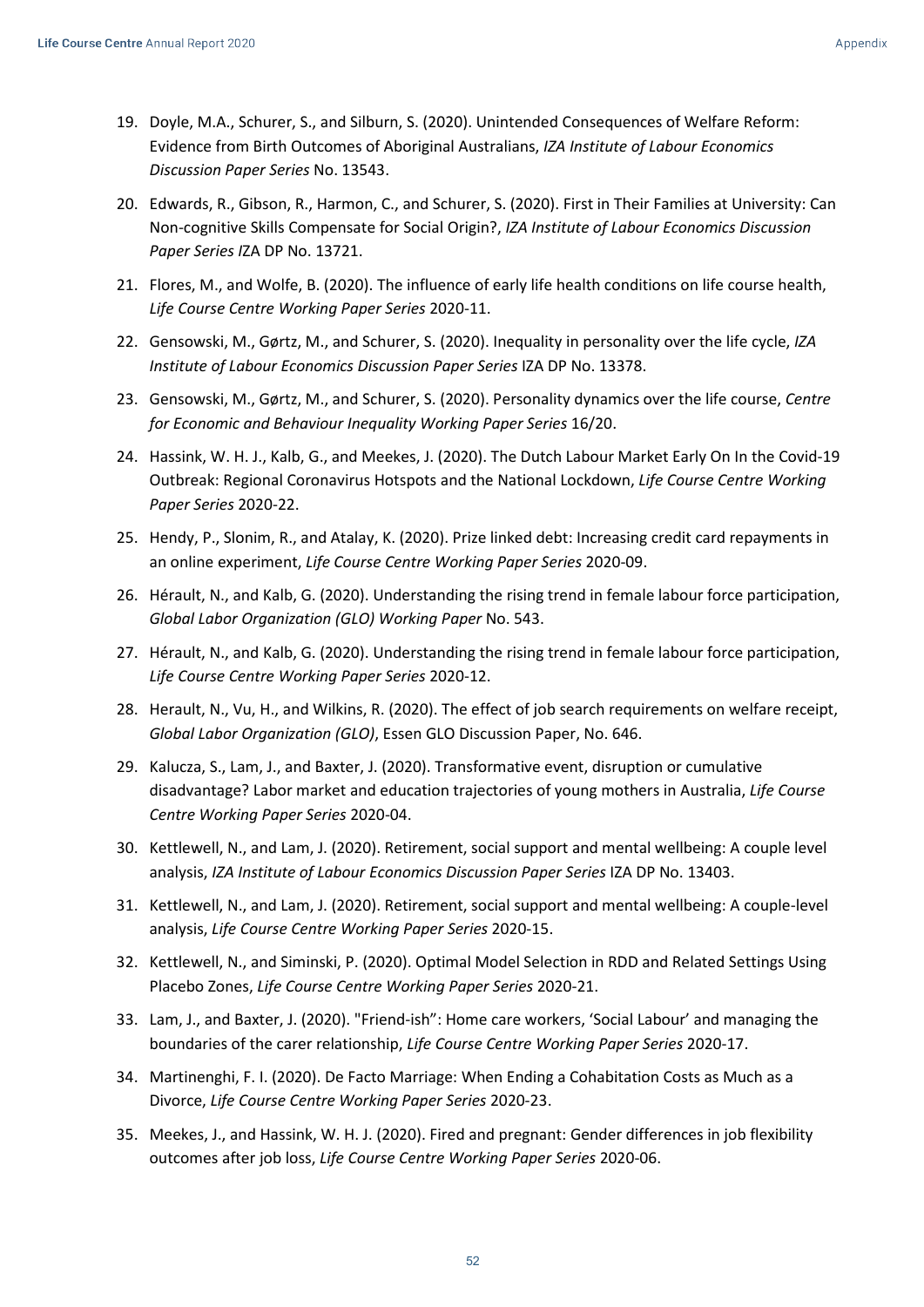- 36. Meekes, J., Hassink, W. H. J., and Kalb, G. (2020). Essential Work and Emergency Childcare: Identifying Gender Differences in COVID-19 Effects on Labour Demand and Supply, *Life Course Centre Working Paper Series* 2020-27.
- 37. Meekes, J., and Kalb, G. (2020). Wage growth distribution and changes over time: 2001-2018, *Life Course Centre Working Paper Series* 2020-13.
- 38. Nguyen, H. T., Mitrou, F., Taylor, C. L., and Zubrick, S. R. (2020). Does retirement lead to life satisfaction? Causal evidence from fixed effect instrumental variable models, *Life Course Centre Working Paper Series* 2020-10.
- 39. Pastore, C., Schurer, S., Tymula, A., Fuller, N., and Caterson, I. (2020). Economic Preferences and Obesity: Evidence from a Clinical Lab-in-Field Experiment, *IZA Institute of Labor Economics Discussion Paper Series* IZA DP No. 13915.
- 40. Perales, F., Xiang, N., Hartley, L., Kubler, M., and Tomaszewski, W. (2020). Understanding access to higher education amongst humanitarian migrants: A longitudinal analysis of Australian survey data, *Life Course Centre Working Paper Series* 2020-31.
- 41. Perales, F., Hoffmann, H., King, T., Vidal, S., and Baxter, J. (2020). Mothers, fathers and the intergenerational transmission of gender-role attitudes, *Life Course Centre Working Paper Series* 2020-05.
- 42. Poggi, A., and Kalb, G. (2020). From Parent to Child? The Long-Lasting Effects of Social Support, *Life Course Centre Working Paper Series* 2020-24.
- 43. Polidano, C., Carter, A., Chan, M., Chigavazira, A., To, H., Holland, J., Nguyen, S., Vu, H., and Wilkins, R. (2020). The ATO Longitudinal Information Files (ALife): A New Resource for Retirement Policy Research, *Melbourne Institute of Applied Economic and Social Research Working Paper*, The University of Melbourne 43922.
- 44. Pollak, S. D., and Wolfe, B. (2020). How developmental neuroscience can help address the problem of child poverty, *Life Course Centre Working Paper Series* 2020-02.
- 45. Salamanca, N., De Grip, A., and Sleupen, O. (2020). How people react to pension risk, *Life Course Centre Working Paper Series* 2020-07.
- 46. Scarborough, W., Collins, C., Ruppanner, L., and Landivar, L. C. (2020). COVID-19 and the Care Crisis: An Evidence-Based Policy Recommendation for Supporting Families, *SocArXiv* doi:101.31235/osf.io/zgbkr
- 47. Silva-Goncalves, J., and van Veldhuizen, R. (2020). Subjective Judgment and Gender Bias in Advice: Evidence from the Laboratory, *Life Course Centre Working Paper Series* 2020-29.
- 48. Thorpe, K., Searle B-R., B-R., Van Halen, O., Lakeman, N., Oakes, C., Harris, H., and Staton, S. (2020). A Market in Mealtimes: Social and Economic Factors Associated with Meal Provision in Early Care and Education (ECE) Services, *Life Course Centre Working Paper Series* 2020-25.
- 49. Tymula, A., and Wang, X. (2020). Increased risk taking, not loss tolerance, drives adolescents' propensity to gamble more under peer observation, *Life Course Centre Working Paper Series* 2020- 08.
- 50. Wyndow, P., Stafford, J., and Taylor, C. L. (2020). Outreach in early years services: A systematic review, *Life Course Centre Working Paper Series* 2020-01.